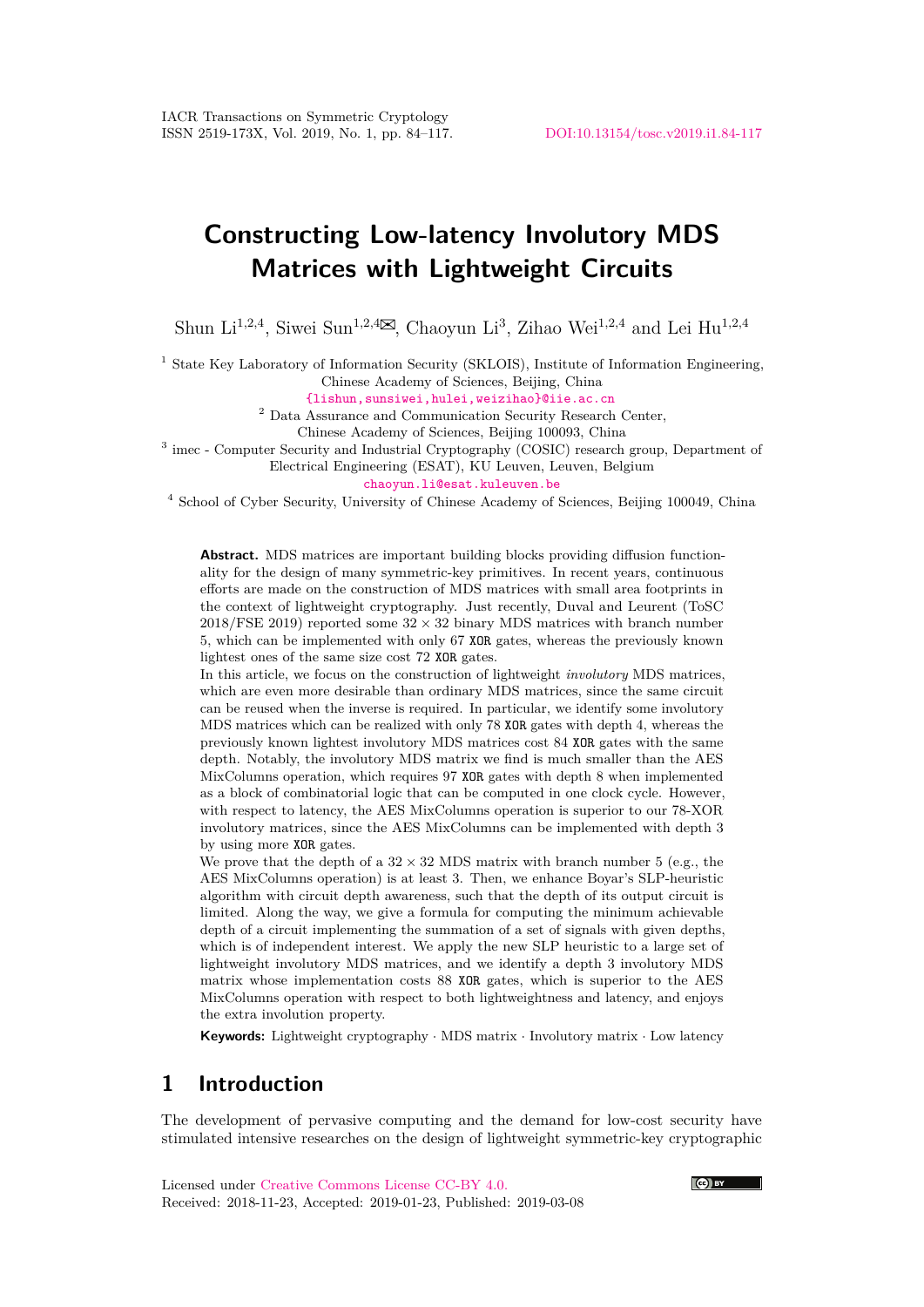algorithms. This often boils down to the search for lightweight yet cryptographically strong diffusion and confusion components.

In practice, the diffusion components are typically realized with linear operations, whose functionality, loosely speaking, is to spread the internal dependencies as much as possible. The so-called Maximal Distance Separable (MDS) matrices are probably the most preferable diffusion building blocks. When using MDS matrices as the diffusion layers in iterative block ciphers, it is possible to achieve a desired number of differentially or linearly active non-linear elements with a relatively small number of rounds, and therefore leading to low-latency designs. Moreover, designs with MDS matrices typically enjoy simple and clear security proofs, such as the case of AES [\[DR02\]](#page-17-0). Actually, it is exactly the elegant security proof offered by AES that initiates the widely application of MDS matrix in the design of symmetric-key primitives.

However, it is not an easy task to find lightweight MDS matrices, and it may be too luxury to use an MDS matrix in a design targeting resource constrained devices. In such situations, the designers compromise by employing almost MDS matrices [\[BBI](#page-16-0)<sup>+</sup>15, [Ava17\]](#page-15-0), or linear operations that can be realized with several bitwise XORs  $[BJK^+16]$  $[BJK^+16]$ , or even bit-level permutations which can be implemented with a proper wiring  $[BKL+07]$  $[BKL+07]$ . Such design strategy more often than not leads to a significant increase of the number of rounds, and complicates the security proof remarkably. Therefore, it is an important endeavor to construct lightweight MDS matrices. In particular, lightweight *involutory* MDS matrices would be more preferable, since the same circuit can be reused when the inverse is required. Actually, the idea of reusing involutory components in both encryption and decryption has already been applied in some designs [\[BR00,](#page-16-3) [SPR](#page-17-1)+04, [BCG](#page-16-4)+12].

#### **1.1 Related work**

If the chip area is the sole consideration, one promising approach proposed by Guo, Peyrin, and Poschmann to reduce the implementation footprint is to find a lightweight matrix *A* such that  $A^k$  is MDS [\[GPP11,](#page-17-2) [GPPR11\]](#page-17-3). The implementation of  $A^k$  can be obtained by recursively "executing" the implementation of *A k* times. Then no matter how complex  $A^k$  is, the cost is determined by  $A$  completely. However, this approach comes at the expense of an increased number of clock cycles, which is not desirable in low-latency applications. Therefore, in this work, we focus on the lightweight constructions, where the full MDS matrix is implemented as a block of combinatorial logic circuit such that it can be computed in one clock cycle. We refer the reader to [\[GPP11,](#page-17-2) [TTKS18,](#page-18-0) [AF14,](#page-15-1) [Ber13,](#page-16-5) [GPV17,](#page-17-4) [WWW12,](#page-18-1) [CLM16\]](#page-16-6) for more information on the recursive constructions.

The initial attempts to find lightweight MDS matrices where the full matrix is implemented mainly focus on the selection of matrix entries enjoying low hardware footprints [\[SKOP15,](#page-17-5) [BKL16,](#page-16-7) [LS16,](#page-17-6) [LW16,](#page-17-7) [LW17,](#page-17-8) [SS16a,](#page-17-9) [SS16b,](#page-17-10) [SS17,](#page-17-11) [JPST17,](#page-17-12) [ZWS18,](#page-18-2) [GLWL16\]](#page-17-13). This line of work makes a great step forward for our ability of constructing lightweight MDS matrices and can be categorized as local optimizations. In particular, with the knowledge of which kind of entries are better, one can construct MDS matrices from some special classes of matrices, such as circulant, Hadamard, or Toeplitz matrices [\[SKOP15,](#page-17-5) [LS16,](#page-17-6) [SS16b\]](#page-17-10). Some of these constructions lead to involutory MDS matrices. In particular, Sim et al. observed that involutory MDS matrices can be implemented with almost the same cost as non-involutory ones under some specific metric, the latter being usually non-lightweight when the inverse matrix is required [\[SKOP15\]](#page-17-5). Note that here the entries of a matrix are not restricted to finite field elements, and can be general linear transformations. Actually, the idea of using general linear transformations leads to notable improvement at the time [\[BKL16,](#page-16-7) [LW16\]](#page-17-7).

So far, we have a fairly deep understanding of the problem with respect to local optimizations. Hence recent work tend to deal with the problem at a more essential level,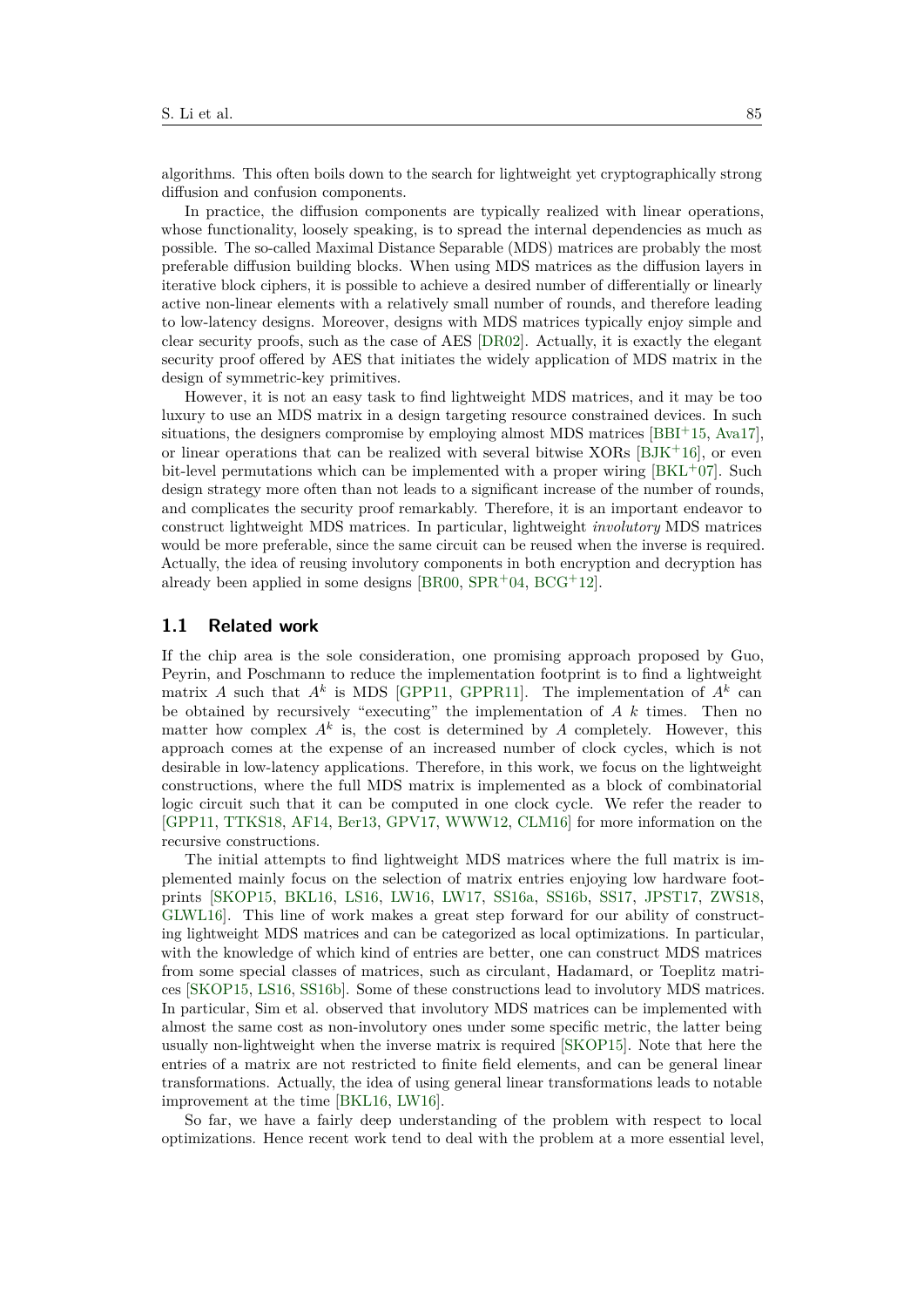viewing it as the well-known Shortest Linear straight-line Problem (SLP) and optimizing globally. Indeed, this approach results in more accurate estimations of the cost of hardware implementations. In [\[KLSW17\]](#page-17-14), Kranz et al. shows that the AES MixColumns matrix can be implemented with only 97  $\mathbb{F}_2 \times \mathbb{F}_2 \to \mathbb{F}_2$  XOR gates with Boyar's tool [\[BMP13\]](#page-16-8) based on SLP heuristic, while the previous best implementation costs 103 XOR gates [\[JPST17\]](#page-17-12). Just recently in ToSC 2018/FSE 2019, Duval and Leurent reported some  $32 \times 32$  binary MDS matrices which can be implemented with only 67 XOR gates by searching through a set of circuits ordered by hardware cost and optimizing globally [\[DL18\]](#page-16-9), whereas the previously known lightest ones of the same size cost 72 XOR gates [\[KLSW17\]](#page-17-14).

#### **1.2 Our Contribution**

First, we slightly generalize the structure of the involutory MDS matrix  $M_{\text{KLSW}}$  (costs 84 XOR gates) proposed by Kranz, Leander, Stoffelen, and Wiemer [\[KLSW17\]](#page-17-14), and try to construct an involutory MDS matrix *G* of the generalized form with less 1's than  $M_{\text{KLSW}}$  in its binary form based on some educated guesses. After applying the SLP heuristic [\[BMP13\]](#page-16-8) to *G*, it turns out that *G* can be implemented with only 80 XOR gates.

Then we further generalize the structure of  $G$  to a family of  $4 \times 4$  matrices whose entries are powers of a given  $8 \times 8$  binary matrix *A*. We show that every involutory matrix in this family can be completely determined by 6 parameters taking integer values. We search through a restricted range of matrices generated by these 6 parameters, and identify some involutory MDS matrices which can be implemented with only 78 XOR gates, while the previous best result requires 84 XOR gates.

Finally, we prove that the depth of a  $32 \times 32$  MDS matrix with branch number 5 (e.g., the AES MixColumns operation) is at least 3. Then we augment Boyar's SLP-heuristic algorithm [\[BMP13\]](#page-16-8) with circuit depth awareness to limit the depths of its output circuits. Along the way, we give a formula for computing the minimum achievable depth of a circuit implementing the summation of a set of signals with given depths, which is of independent interest. By applying this tool, we search through a large set of lightweight involutory MDS matrices and identify one which can be implemented with 88 XOR gates, whose circuit depth reaches the lower bound 3. A summary of the optimal matrices we find is given in Table [1.](#page-3-0) We also try to synthesize the matrices from Table [1](#page-3-0) with three different technology libraries (NanGate 45 nm, SMIC 65nm and TSMC 28nm). In all cases, our matrices exhibit lower area footprint. Taking the 97-XOR AES MDS matrix for example, it takes 154*.*811996 um<sup>2</sup> when synthesized with NanGate 45nm technology (194 GE), while our 88-XOR matrix takes 140*.*447996 um<sup>2</sup> (176 GE). Hence, our 88-XOR matrix enjoys three advantages over the AES MDS matrix: it is involutory; its depth is 3 (the depth of the 97-XOR AES MDS is 8; and its area footprint is lower. Moreover, we make all of our code and results (matrices in binary representations with their actual implementations) publicly available at

[https://github.com/siweisun/involutory\\_mds](https://github.com/siweisun/involutory_mds)

#### **1.3 Organization**

In Sect. [2,](#page-3-1) we give some preliminaries on finite fields and MDS matrices. Then metrics used in this work for measuring the circuit cost are given in Sect. [3.](#page-4-0) In Sect. [4](#page-4-1) we show how to construct a lighter involutory matrix by generalizing a previously known involutory MDS matrix. In Sect. [5,](#page-6-0) we consider further generalizations and search through a large set of matrices to find lighter involutory MDS matrices. We prove a theorem on the lower bound of the circuit depth of an  $32 \times 32$  MDS matrix with branch number 5, and enhance Boyar's SLP-heuristic algorithm to find lightweight involutory MDS matrices whose depths reach the lower bound. Section [7](#page-14-0) concludes the paper.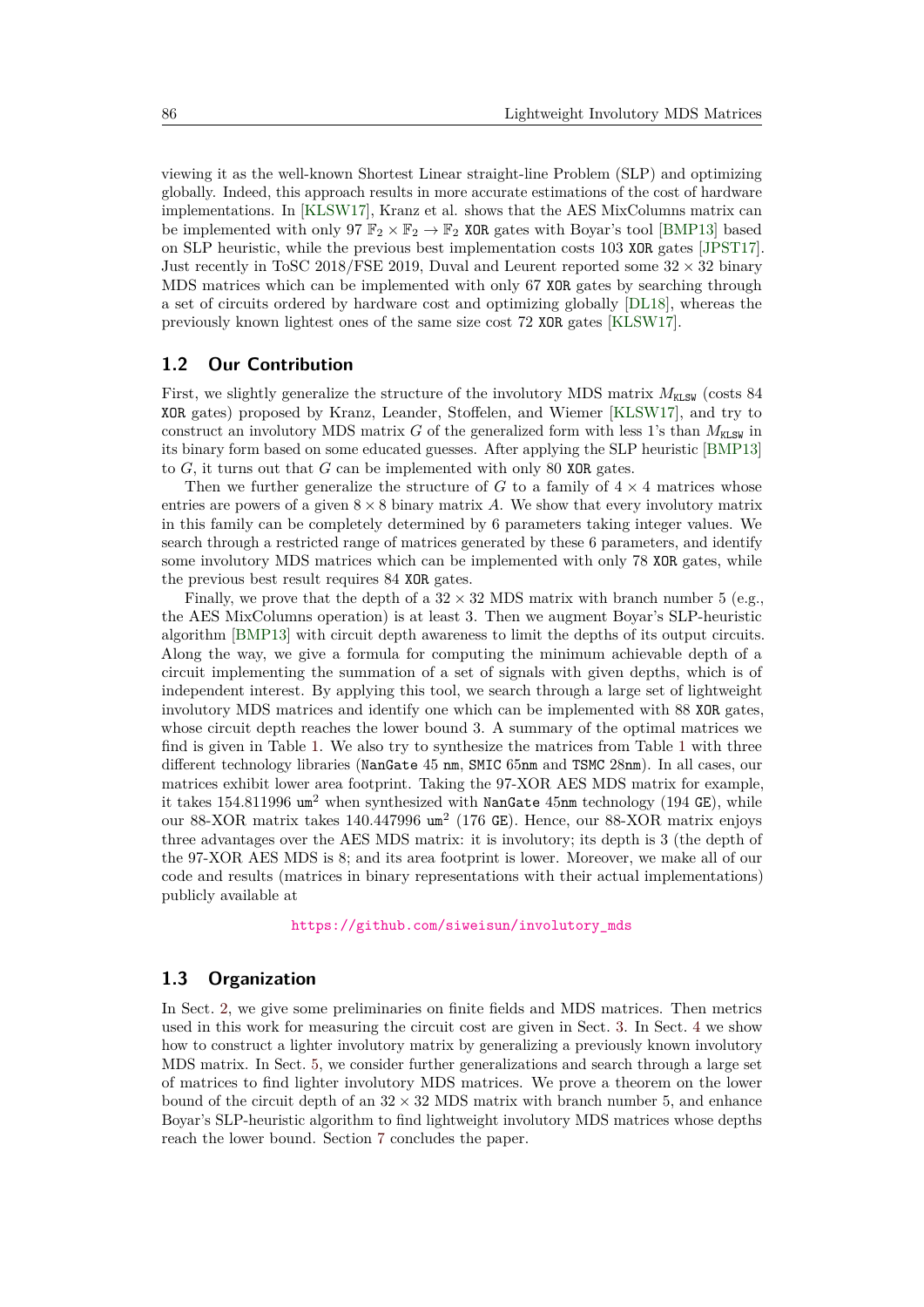<span id="page-3-0"></span>**Table 1:** A summary of the results. All matrices shown in the table are  $32 \times 32$  binary matrices, and  $\mathbf{M}_k(\mathbb{R})$  is the set of all  $k \times k$  matrices whose entries are drawn from  $\mathbb{R}$ . The SLP column is obtained by applying Boyar's SLP heuristic [\[BMP13\]](#page-16-8), and SLP<sup>∗</sup> means that the result is obtained by applying a modified version of Boyar's SLP heuristic with circuit depth awareness presented in Sect. [6.](#page-9-0)

| Matrix                                                             | <b>MDS</b> | Involutory | <b>SLP</b>                | Depth | Source   |
|--------------------------------------------------------------------|------------|------------|---------------------------|-------|----------|
| $M_{\text{AES}} \in \mathbf{M}_{4}(\mathbb{F}_{2^8})$              |            |            | 97                        | 8     | [KLSW17] |
| $M_{\text{AES}} \in \mathbf{M}_{4}(\mathbb{F}_{2^8})$              |            |            | $105$ (SLP <sup>*</sup> ) |       | Sect. 6  |
| $M_{\text{KLSW}} \in \mathbf{M}_4(\mathbf{M}_2(\mathbb{F}_{2^4}))$ |            |            | 84                        |       | KLSW17   |
| $G \in \mathbf{M}_4(\mathbf{M}_8(\mathbb{F}_2))$                   |            |            | 80                        |       | Sect. 4  |
| $H \in \mathbf{M}_4(\mathbf{M}_8(\mathbb{F}_2))$                   |            |            | 78                        |       | Sect. 5  |
| $Q \in \mathbf{M}_4(\mathbf{M}_8(\mathbb{F}_2))$                   |            |            | $88~(\mathsf{SLP}^*)$     |       | Sect. 6  |

### <span id="page-3-1"></span>**2 Preliminaries**

Let R be an arbitrary ring, and  $M_k(\mathbb{R})$  be the set of all  $k \times k$  matrices whose entries are drawn from R. Therefore,  $M_k(\mathbb{F}_{2^n})$  denotes the set of all  $k \times k$  matrices over the finite field of  $2^n$  elements, and  $M_k(\overline{GL}(n, \mathbb{F}_2))$  is the set of all  $k \times k$  matrices whose elements are taken from the general linear group  $GL(n, \mathbb{F}_2)$  formed by all invertible  $n \times n$  matrices over  $\mathbb{F}_2$ . Every matrix A in  $\mathbf{M}_k(\mathbb{F}_{2^n})$  or  $\mathbf{M}_k(\mathrm{GL}(n,\mathbb{F}_2))$  can be represented as an  $nk \times nk$ binary matrix, which we call the binary representation of A. We use  $I_n$  and  $O_n$  to denote the  $n \times n$  identity matrix and zero matrix over  $\mathbb{F}_2$  respectively. We will omit the subscript *n* whenever it is obvious from the context.

Given a vector *x* in  $\mathbb{F}_2^{nk}$ , we denote by  $\omega_n(x)$  the number of non-zero *n*-bit chunks in *x*. When  $n = 1$ , we simply write  $\omega_1(x)$  as  $\omega(x)$ , which is the well known Hamming weight of *x*. The branch number  $\mathcal{B}_n(A)$  of  $A \in \mathbf{M}_{nk}(\mathbb{F}_2)$  is defined as  $\min_{x \in \mathbb{F}_{2^{nk}} \setminus \{0\}} {\{\omega_n(x) + \omega_n(Ax)\}}$ .

**Definition 1.** An invertible  $nk \times nk$  binary matrix *A* is MDS over *k n*-bit words if and only if  $\mathcal{B}_n(A) = k + 1$ . Furthermore, if an MDS matrix *A* satisfies that  $A = A^{-1}$ , then we call it an involutary MDS matrix.

**Definition 2** (Characteristic polynomial [\[Wan03\]](#page-18-3))**.** The characteristic polynomial *f* of a binary matrix  $A \in M_m(\mathbb{F}_2)$  is defined as  $f(x) = |xI + A| \in \mathbb{F}_2[x]$ .

<span id="page-3-3"></span>**Lemma 1** ([\[DF04\]](#page-16-10)). If *f* is a characteristic polynomial of  $A \in M_m(\mathbb{F}_2)$ , then  $f(A) = 0$ .

<span id="page-3-4"></span>**Definition 3** ([\[Con14\]](#page-16-11)). Let  $A \in M_m(\mathbb{F}_2)$ ,  $f \in \mathbb{F}_2[x]$  is the minimal polynomial of *A* if and only if  $f(A) = 0$ , and for any  $g \in \mathbb{F}_2[x]$  such that  $g(A) = 0$ ,  $deg(f) \leq deg(g)$ .

Note that a minimal polynomial of  $A \in M_m(\mathbb{F}_2)$  can be reducible.

**Definition 4** ([\[Wan03\]](#page-18-3)). Let  $f = x^m + a_{m-1}x^{m-1} + \cdots + a_1x + a_0 \in \mathbb{F}_2[x]$ . The companion matrix of  $f$  is defined as the  $m \times m$  matrix

$$
\begin{pmatrix} 0 & & & & a_0 \\ 1 & 0 & & & a_1 \\ & 1 & \ddots & & \vdots \\ & & \ddots & 0 & a_{m-2} \\ & & & 1 & a_{m-1} \end{pmatrix}.
$$

It is trivial to verify that the characteristic polynomial of *f*'s companion matrix is *f*.

<span id="page-3-2"></span>**Lemma 2** ([\[BR99,](#page-16-12) [LW16\]](#page-17-7)). Let L be a matrix in  $M_k(M_n(\mathbb{F}_2))$ . Then L is an MDS *matrix (with branch number*  $k + 1$ ) *if and only if all square sub-matrices*  $G \in M_t(M_n(\mathbb{F}_2))$ *of L* are *of full rank for*  $1 \le t \le k$ *.*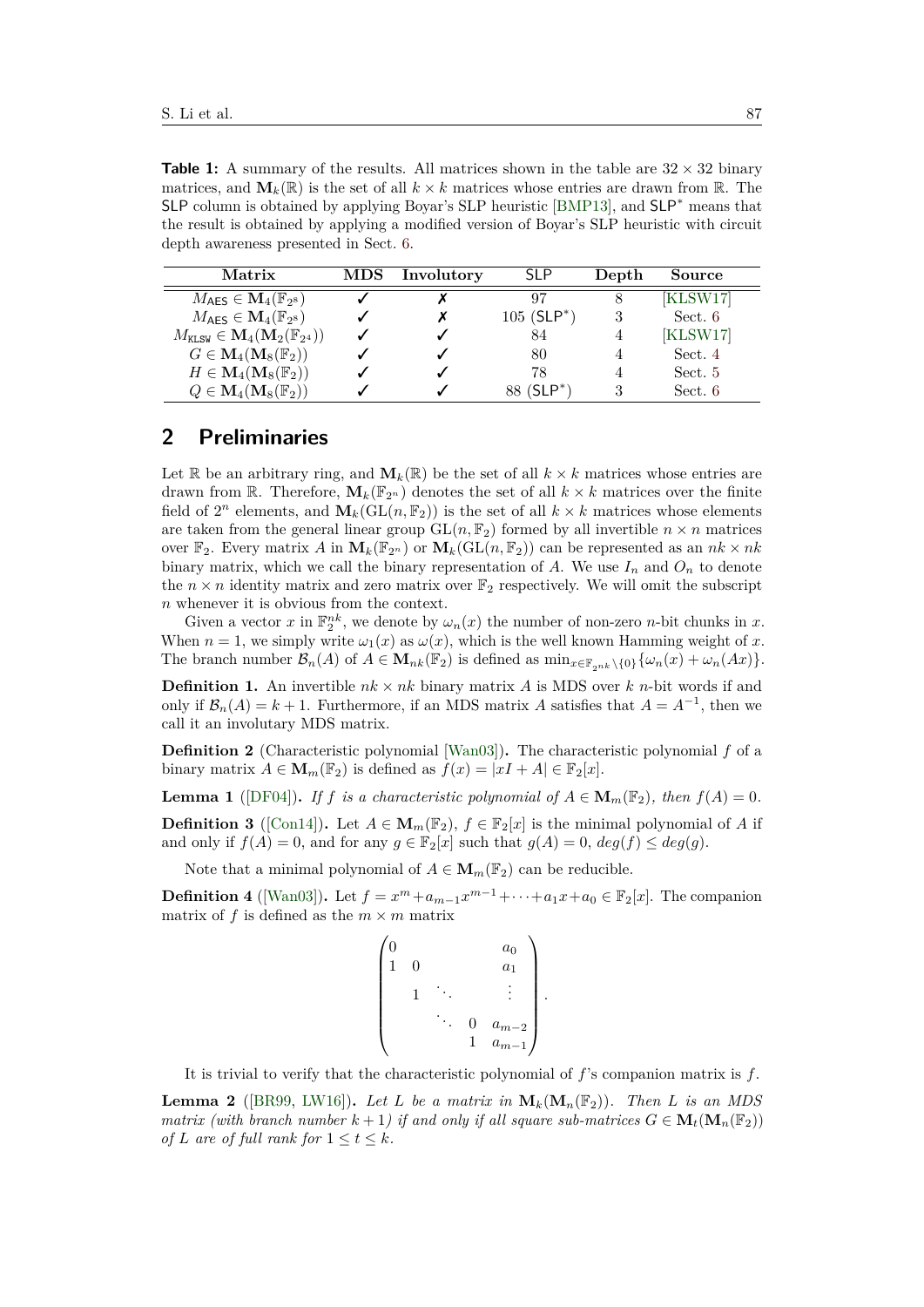Lemma [2](#page-3-2) is employed in this paper to check the MDS property of our candidate lightweight matrices.

## <span id="page-4-0"></span>**3 Metrics**

We estimate the hardware cost of a linear operation as the number of  $\mathbb{F}_2 \times \mathbb{F}_2 \to \mathbb{F}_2$ XOR gates required in its implementation, where the implementation can be described as a sequence of XOR and assignment operations  $x_i \leftarrow x_{a_i} \oplus x_{b_i}$  with  $a_i, b_i \leq i$ . But, for a given linear operation, it is NP-hard to obtain the minimum number of XOR gates required [\[BMP08,](#page-16-13) [BMP13\]](#page-16-8), and only metrics determining the *upper bounds* are available. The metrics used in this paper are listed in the following.

**Direct XOR Count.** Given a matrix  $A \in M_{nk}(\mathbb{F}_2)$ , the Direct XOR Count DXC(*A*) of *A* is  $\omega(A) - nk$ , that is, the number of 1s in the matrix *A* minus *nk*. This corresponds to a naive implementation of A, where each row of A is implemented as is.  $DXC(A)$  is essentially the same as the Hamming weight  $\omega(A)$  of *A* up to a constant shift.

**Global Optimization.** Given a matrix  $A \in M_{nk}(\mathbb{F}_2)$ , we can obtain an estimation of its hardware cost by finding a good linear straight-line program corresponding to *A* with state-of-the-art automatic tools based on certain SLP heuristic [\[BMP13\]](#page-16-8), and this metric is denoted as  $SLP(A)$ . Note that this is so far the most accurate estimation that is practical for  $32 \times 32$  binary matrices.

In this work, eventually the hardware cost is estimated with Global Optimization. However, before applying the Global Optimization, we first try to construct lighter involutory MDS matrices with fairly low Direct XOR Count (i.e., matrices with low Hamming weights). Finally, we would like to mention that there are other metrics (such as the Sequential XOR Count [\[JPST17\]](#page-17-12)) in the literature, and we refer the reader to [\[DL18\]](#page-16-9) for a clear discussion of the comparisons and limitations of different metrics.

Besides the circuit area (measured by the number of XOR gates required for an implementation), another important metric of an implementation is the latency, which imposes constraint on the clock frequency at which the circuit can operate. The latency of an implementation can be characterized by its depth.

**Definition 5.** Let *M* be an  $m \times m$  binary Matrix. Then the function  $f_M : x \in \mathbb{F}_2^m \mapsto$  $Mx \in \mathbb{F}_2^m$  can be implemented with a finite number of XOR gates. The critical path of such an implementation is defined as the path between an input and output involving the maximum number of XOR gates, and the depth of the implementation is the number of XOR gates involved in the critical path.

#### <span id="page-4-1"></span>**4 Our Constructions**

By applying the subfield construction [\[BNN](#page-16-14)<sup>+</sup>10, [KPPY14\]](#page-17-15) to the involutory MDS matrix

$$
\begin{pmatrix} I_4 & C & C^2 & I_4 \\ C & I_4 & I_4 & C^2 \\ C^3 & C & I_4 & C \\ C & C^3 & C & I_4 \end{pmatrix} \text{ with } C = \begin{pmatrix} 0 & 0 & 0 & 1 \\ 1 & 0 & 0 & 1 \\ 0 & 1 & 0 & 0 \\ 0 & 0 & 1 & 0 \end{pmatrix}
$$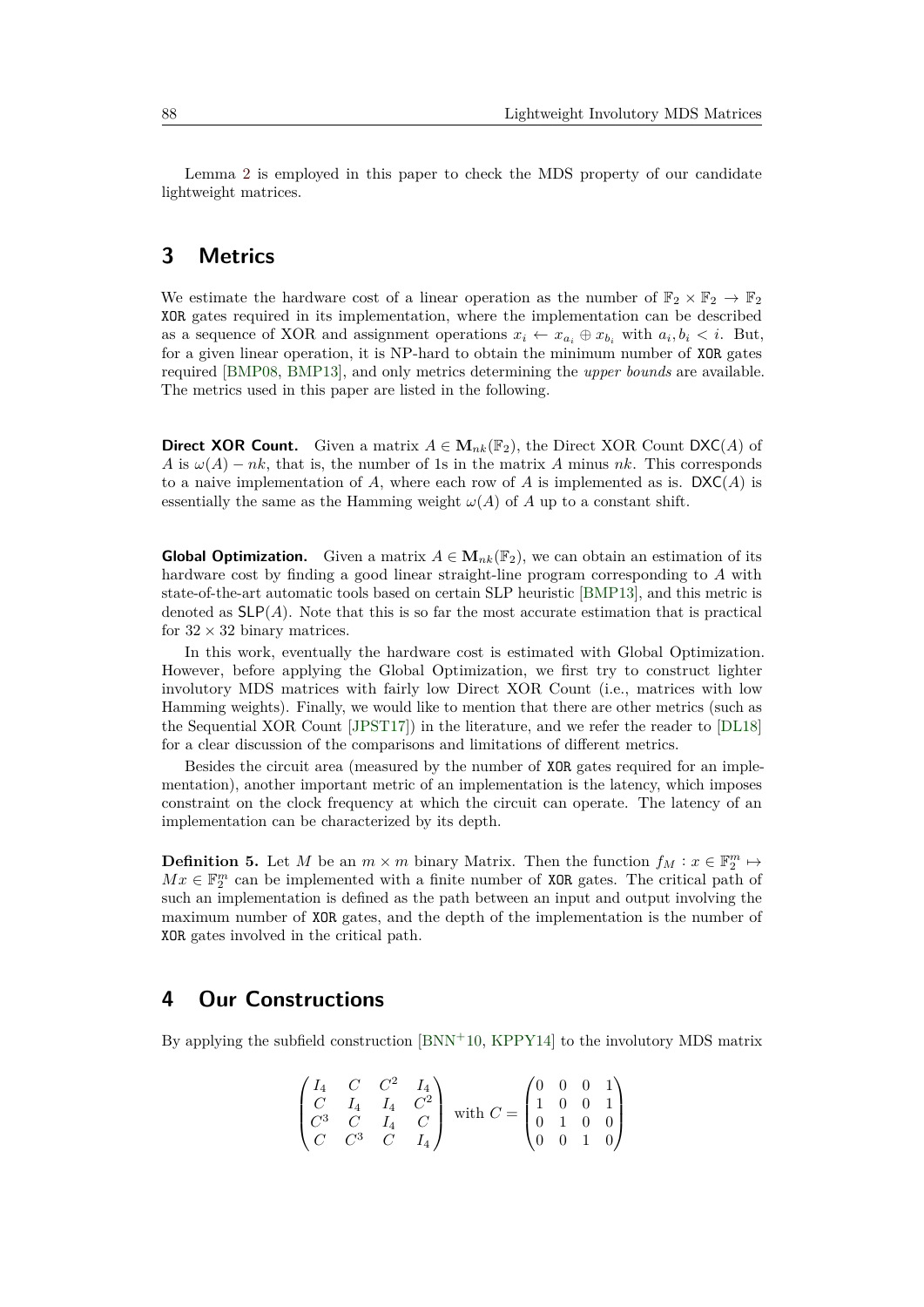proposed by Sarkar et al. [\[SS16b\]](#page-17-10), Kranz et al. obtain so far the most lightweight involutory MDS matrix in  $\mathbf{M}_{4}(\mathbf{M}_{2}(\mathbb{F}_{2^4}))$ , whose binary representation is

$$
M_{\text{KLSW}} = \begin{pmatrix} I_4 & 0 & C & 0 & C^2 & 0 & I_4 & 0 \\ 0 & I_4 & 0 & C & 0 & C^2 & 0 & I_4 \\ -\frac{0}{C'}-\frac{I_4}{0} & -\frac{1}{I_4} & 0 & -\frac{1}{I_4} & -\frac{0}{0} & -\frac{1}{C^2} - \frac{1}{0} \\ -\frac{0}{C'^3} - \frac{C}{0} & -\frac{0}{C} & -\frac{I_4}{0} & +\frac{0}{I_4} & -\frac{I_4}{0} & -\frac{0}{C} & -\frac{C^2}{0} \\ -\frac{0}{C'} & -\frac{0}{0} & -\frac{C}{C^3} & -\frac{0}{0} & +\frac{1}{I_4} & -\frac{0}{0} & -\frac{1}{C} & -\frac{0}{0} \\ -\frac{0}{C'} & -\frac{0}{0} & -\frac{C^3}{C^3} & -\frac{0}{0} & +\frac{C^2}{C'} & -\frac{1}{0} & -\frac{1}{I_4} & -\frac{0}{0} \\ 0 & C & 0 & C^3 & 0 & C & 0 & I_4 \end{pmatrix}.
$$

The involutory MDS matrix  $M_{\text{KLSW}}$  can be regarded as a matrix in  $\mathbf{M}_4(\text{GL}(8, \mathbb{F}_2))$  of the following form

<span id="page-5-0"></span>
$$
\begin{pmatrix}\nI_8 & A & A^2 & I_8 \\
A & I_8 & I_8 & A^2 \\
A^3 & A & I_8 & A \\
A & A^3 & A & I_8\n\end{pmatrix}.
$$
\n(1)

Then we can generalize [\(1\)](#page-5-0) and try to find lightweight involutory MDS matrices of the following form

$$
G = \begin{pmatrix} I_8 & A^l & A^i & I_8 \\ A^l & I_8 & I_8 & A^i \\ A^j & A^k & I_8 & A^l \\ A^k & A^j & A^l & I_8 \end{pmatrix}.
$$

<span id="page-5-1"></span>**Observation 1.** *The matrix*  $G \in M_4(GL(8, \mathbb{F}_2))$  *is involutory if and only if*  $G^2 = I$  *which implies*  $A^{2l} + A^{i+j} + A^k = O_8$  *and*  $A^{i+k} + A^j = O_8$ .

According to Observation [1,](#page-5-1) to make *G* involutory, we have  $A^{i+k} + A^j = O_8$  and thus

$$
G = \begin{pmatrix} I_8 & A^l & A^i & I_8 \\ A^l & I_8 & I_8 & A^i \\ A^j & A^k & I_8 & A^l \\ A^k & A^j & A^l & I_8 \end{pmatrix} = \begin{pmatrix} I_8 & A^l & A^i & I_8 \\ A^l & I_8 & I_8 & A^i \\ A^{i+k} & A^k & I_8 & A^l \\ A^k & A^{i+k} & A^l & I_8 \end{pmatrix}.
$$

First, our goal is to find an involutory matrix  $G$ , such that  $DXC(G)$  is small. Since  $\mathsf{DXC}(G) = \omega(G) - 32 = 4\omega(A^l) + 2\omega(A^i) + 2\omega(A^k) + 2\omega(A^{i+k}) + 48 - 32$  and heuristically  $\omega(A^t)$  increases along with |*t*| when *A* is very sparse, we prefer instantiations of *i*, *l*, *j* and *k*, such that  $|i|, |l|, |j|$  and  $|k|$  (the exponents of *A* appearing in *G*) are small.

According to [\[BKL16\]](#page-16-7) (see Table 7 of [BKL16]),  $\mathsf{DXC}(A) \geq 2$  if the characteristic polynomial of *A* is an irreducible polynomial of degree 8. Therefore, we only consider *A* whose characteristic polynomial is reducible. We find that if we choose

<span id="page-5-2"></span>
$$
A = \begin{pmatrix} 0 & 0 & 0 & 0 & 0 & 0 & 0 & 1 \\ 1 & 0 & 0 & 0 & 0 & 0 & 0 & 0 \\ 0 & 1 & 0 & 0 & 0 & 0 & 0 & 1 \\ 0 & 0 & 1 & 0 & 0 & 0 & 0 & 0 \\ 0 & 0 & 0 & 1 & 0 & 0 & 0 & 0 \\ 0 & 0 & 0 & 0 & 1 & 0 & 0 & 0 \\ 0 & 0 & 0 & 0 & 0 & 1 & 0 & 0 \\ 0 & 0 & 0 & 0 & 0 & 0 & 1 & 0 \end{pmatrix}
$$
(2)

to be the companion matrix of  $x^8 + x^2 + 1$ , whose characteristic polynomial is  $(x^4 + x + 1)^2 =$  $x^8 + x^2 + 1$ , then DXC(*A*<sup>-4</sup>) = 6, DXC(*A*<sup>-3</sup>) = 4, DXC(*A*<sup>-2</sup>) = 2, DXC(*A*<sup>-1</sup>) = 1,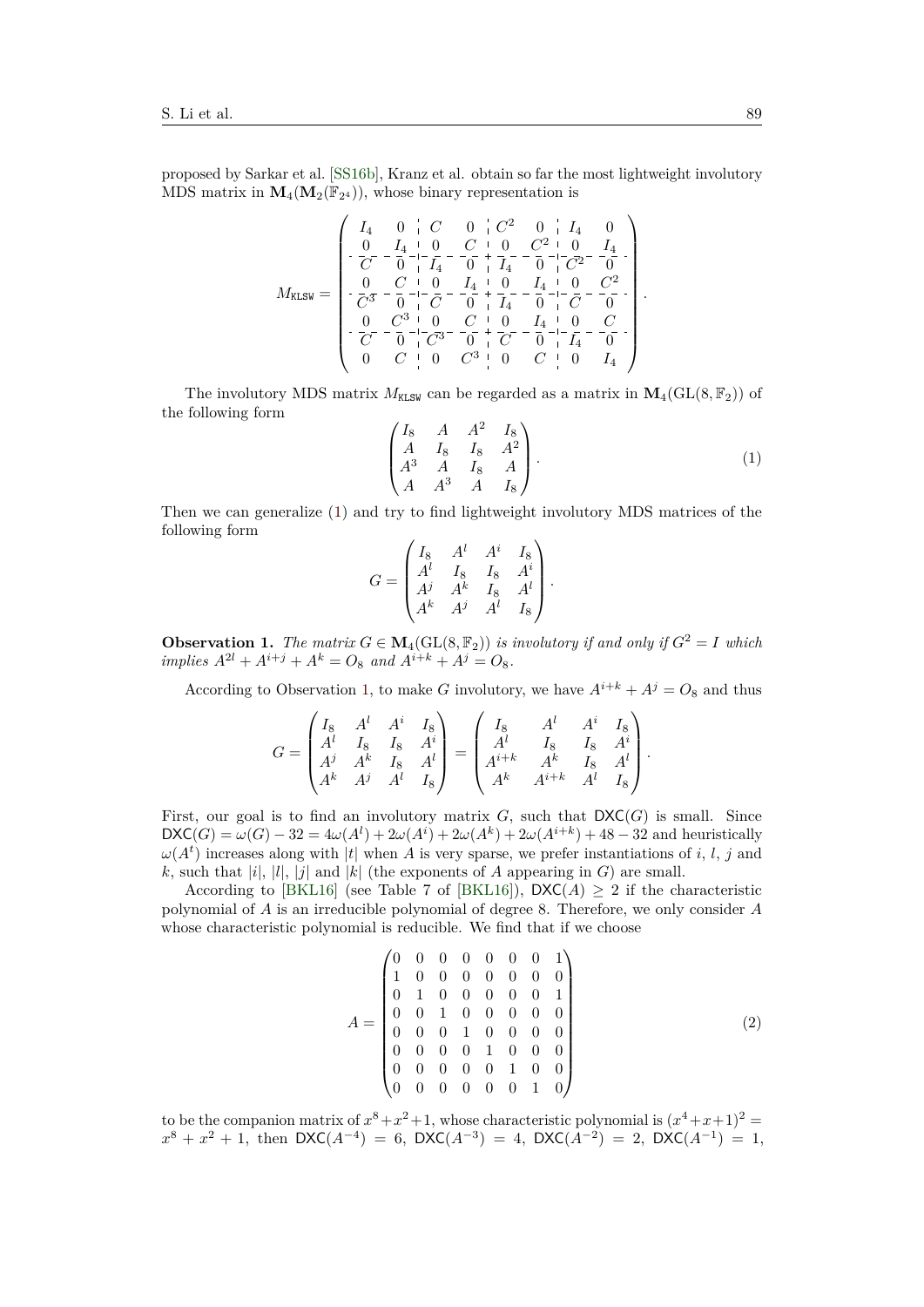| No.                       | Operation                                     | Depth                   | Nol             | Operation                                     | Depth                   | No. | Operation                                     | Depth                                |
|---------------------------|-----------------------------------------------|-------------------------|-----------------|-----------------------------------------------|-------------------------|-----|-----------------------------------------------|--------------------------------------|
| $\mathbf{1}$              | $t_1 = x_0 + x_9$                             | $\mathbf{1}$            | 28              | $t_{28} = x_{31} + t_{16}$                    | $\overline{2}$          | 55  | $t_{55} = x_4 + t_{38}$                       | 3                                    |
| $\overline{2}$            | $t_2 = x_1 + x_8$                             | $\overline{1}$          | 29              | $t_{29} = x_7 + t_{28}$ [y <sub>7</sub> ]     | $\overline{\mathbf{3}}$ | 56  | $t_{56} = t_{40} + t_{55}$ [y <sub>4</sub> ]  | $\overline{4}$                       |
| $\overline{\overline{3}}$ | $t_3 = x_2 + t_1$                             | $\overline{2}$          | 30              | $t_{30} = x_7 + x_{19}$                       | $\overline{1}$          | 57  | $t_{57} = x_5 + x_{29}$                       | $\overline{1}$                       |
| $\overline{4}$            | $t_4 = x_{10} + t_2$                          | $\overline{2}$          | 31              | $t_{31} = x_7 + x_{26}$                       | $\overline{1}$          | 58  | $t_{58} = t_6 + t_{57}$ [y <sub>5</sub> ]     | $\overline{2}$                       |
| $\overline{5}$            | $t_5 = x_3 + x_{30}$                          | $\overline{1}$          | $\overline{32}$ | $t_{32} = x_8 + t_{30}$                       | $\overline{2}$          | 59  | $t_{59} = x_9 + t_{34}$                       | $\overline{\overline{3}}$            |
| $6\overline{6}$           | $t_6 = x_1_1 + x_2_2$                         | $\overline{1}$          | 33              | $t_{33} = x_{29} + t_{32}$ [y <sub>29</sub> ] |                         | 60  | $t_{60} = t_{36} + t_{59}$ [yg]               | $\overline{4}$                       |
| $\overline{\tau}$         | $t_7 = x_0 + x_{27}$                          | $\overline{1}$          | 34              | $t_{34} = x_{14} + t_{31}$                    | $\overline{2}$          | 61  | $t_{61} = x_{10} + t_7$                       | $\overline{2}$                       |
| $\overline{\mathbf{8}}$   | $t_8 = x_6 + x_{18}$                          | $\overline{1}$          | 35              | $t_{35} = x_{20} + t_{34}$ [y <sub>20</sub> ] |                         | 62  | $t_{62} = t_8 + t_{61}$ [y <sub>10</sub> ]    | $\overline{\overline{\overline{3}}}$ |
| 9                         | $t_9 = x_{15} + t_7$                          | $\overline{2}$          | 36              | $t_{36} = x_{24} + t_{22}$                    | $\overline{2}$          | 63  | $t_{63} = x_{11} + t_{32}$                    | $\overline{\mathbf{3}}$              |
| 10                        | $t_{10} = x_{21} + t_9 \ [y_{21}]$            | 3                       | 37              | $t_{37} = x_0 + t_{36} [y_0]$                 | 3                       | 64  | $t_{64} = t_{38} + t_{63}$ [y11]              | $\overline{4}$                       |
| 11                        | $t_{11} = x_{20} + t_1$                       | $\overline{2}$          | 38              | $t_{38} = x_{28} + t_2$                       | $\overline{2}$          | 65  | $t_{65} = x_{12} + t_{11}$                    | 3                                    |
| 12                        | $t_{12} = x_{30} + t_{11}$ [y <sub>30</sub> ] | $\overline{\mathbf{3}}$ | 39              | $t_{39} = x_{22} + t_{38} [y_{22}]$           | $\overline{\mathbf{3}}$ | 66  | $t_{66} = t_{13} + t_{65}$ [y <sub>12</sub> ] | $\overline{4}$                       |
| 13                        | $t_{13} = x_{29} + t_3$                       | 3                       | 40              | $t_{40} = x_{21} + t_4$                       | 3                       | 67  | $t_{67} = x_{13} + x_{21}$                    | $\mathbf{1}$                         |
| 14                        | $t_{14} = x_{23} + t_{13}$ [y <sub>23</sub> ] | $\overline{4}$          | 41              | $t_{41} = x_{31} + t_{40}$ [y <sub>31</sub> ] | $\overline{4}$          | 68  | $t_{68} = t_5 + t_{67}$ [y <sub>13</sub> ]    | $\overline{2}$                       |
| 15                        | $t_{15} = x_4 + x_{22}$                       | $\overline{1}$          | 42              | $t_{42} = x_{12} + x_{23}$                    | $\overline{1}$          | 69  | $t_{69} = x_{17} + t_{17}$                    | $\overline{\mathbf{3}}$              |
| 16                        | $t_{16} = x_{13} + x_{16}$                    | $\mathbf{1}$            | 43              | $t_{43} = x_{24} + t_{21}$                    | $\overline{2}$          | 70  | $t_{70} = t_{19} + t_{69}$ [y <sub>17</sub> ] | $\overline{4}$                       |
| 17                        | $t_{17} = x_{31} + t_{15}$                    | $\overline{2}$          | 44              | $t_{44} = x_{15} + t_{43}$ [y <sub>15</sub> ] | $\overline{\mathbf{3}}$ | 71  | $t_{71} = x_{18} + t_{43}$                    | $\overline{\mathbf{3}}$              |
| 18                        | $t_{18} = x_{14} + t_{17}$ [y <sub>14</sub> ] | 3                       | 45              | $t_{45} = x_{30} + t_{42}$                    | $\overline{2}$          | 72  | $t_{72} = t_{45} + t_{71}$ [y <sub>18</sub> ] | $\overline{4}$                       |
| 19                        | $t_{19} = t_3 + t_6$                          | $\overline{\mathbf{3}}$ | 46              | $t_{46} = x_6 + t_{45}$ [y <sub>6</sub> ]     | $\overline{\mathbf{3}}$ | 73  | $t_{73} = x_{19} + t_{26}$                    | $\overline{\mathbf{3}}$              |
| 20                        | $t_{20} = x_{24} + t_{19}$ [y <sub>24</sub> ] | $\overline{4}$          | 47              | $t_{47} = t_4 + t_5$                          | $\overline{\mathbf{3}}$ | 74  | $t_{74} = t_{28} + t_{73}$ [y <sub>19</sub> ] | $\overline{4}$                       |
| 21                        | $t_{21} = x_5 + x_{23}$                       | $\mathbf{1}$            | 48              | $t_{48} = x_{16} + t_{47}$ [y <sub>16</sub> ] | $\overline{4}$          | 75  | $t_{75} = x_{25} + t_{45}$                    | 3                                    |
| 22                        | $t_{22} = x_{14} + x_{17}$                    | $\mathbf{1}$            | 49              | $t_{49} = x_1 + t_{24}$                       | $\overline{\mathbf{3}}$ | 76  | $t_{76} = t_{47} + t_{75}$ [y25]              | $\overline{4}$                       |
| 23                        | $t_{23} = x_6 + x_{25}$                       | $\overline{1}$          | 50              | $t_{50} = t_{26} + t_{49}$ [y <sub>1</sub> ]  | $\overline{4}$          | 77  | $t_{77} = x_{26} + t_{15}$                    | $\overline{2}$                       |
| 24                        | $t_{24} = x_{15} + t_8$                       | $\overline{2}$          | 51              | $t_{51} = x_2 + t_{32}$                       | $\overline{\mathbf{3}}$ | 78  | $t_{78} = t_{16} + t_{77}$ [y <sub>26</sub> ] | $\overline{\mathbf{3}}$              |
| 25                        | $t_{25} = x_{28} + t_{24}$ [y <sub>28</sub> ] | $\overline{\mathbf{3}}$ | 52              | $t_{52} = t_{34} + t_{51}$ [y <sub>2</sub> ]  | $\overline{4}$          | 79  | $t_{79} = x_{27} + t_{21}$                    | $\overline{2}$                       |
| 26                        | $t_{26} = x_{16} + t_{23}$                    | $\overline{2}$          | 53              | $t_{53} = x_3 + t_9$                          | $\overline{\mathbf{3}}$ | 80  | $t_{80} = t_{22} + t_{79}$ [y <sub>27</sub> ] | $\overline{3}$                       |
| 27                        | $t_{27} = x_8 + t_{26} [y_8]$                 | $\overline{\mathbf{3}}$ | 54              | $t_{54} = t_{11} + t_{53}$ [y <sub>3</sub> ]  | $\overline{4}$          |     |                                               |                                      |

<span id="page-6-2"></span>**Table 2:** An implementation of *G* with 80 XOR gates and depth 4, where  $(x_0, \dots, x_{31})$  are input signals,  $(y_0, \dots, y_{31})$  are output signals, and  $t_i$ 's are intermediate signals.

 $\mathsf{DXC}(A^0) = 0$ ,  $\mathsf{DXC}(A) = 1$ ,  $\mathsf{DXC}(A^2) = 2$ ,  $\mathsf{DXC}(A^3) = 3$ ,  $\mathsf{DXC}(A^4) = 4$ , and  $A^8 + A^2 + I =$ 0 according to Lemma [1.](#page-3-3)

It is easy to verify that the minimal polynomial of *A* is also  $x^8 + x^2 + 1$  according to Definition [3.](#page-3-4) Hence  $A^8 + A^2 + I = 0$  and thus  $A^{8+d} + A^{2+d} + A^d = 0$  for any integer *d*. Therefore, solving the equation over two sets  $\{A^{8+d}, A^{2+d}, A^{d}\} = \{A^{2l}, A^{2i+k}, A^{k}\},\$ where  $A^{2i+k} = A^{i+j}$  according to Observation [1,](#page-5-1) gives the solutions of *l*, *i*, and *k* such that  $A^{2l} + A^{i+j} + A^k = O_8$ . We can enumerate all solutions and pick one which minimizes  $4|l| + 2|i| + 2|k| + 2|i + j|$ . One such possible solution<sup>[1](#page-6-1)</sup> is

$$
\begin{cases}\n d &= -4 \\
 l &= 2 \\
 k &= -2 \\
 i &= -1\n\end{cases}
$$

which transforms *G* into

$$
G = \begin{pmatrix} I_8 & A^2 & A^{-1} & I_8 \\ A^2 & I_8 & I_8 & A^{-1} \\ A^{-3} & A^{-2} & I_8 & A^2 \\ A^{-2} & A^{-3} & A^2 & I_8 \end{pmatrix}.
$$

By applying Boyar's SLP-heuristic algorithm, we obtain an implementation of *G* with only 80 XOR gates, which breaks the record of 84 XOR gates [\[KLSW17\]](#page-17-14), and the actual implementation can be found in Table [2](#page-6-2)

#### <span id="page-6-0"></span>**5 More Generalizations**

The above result motivates us to consider a more generalized form:

$$
M = \begin{pmatrix} A^{\epsilon_{11}} & A^{\epsilon_{12}} & A^{\epsilon_{13}} & A^{\epsilon_{14}} \\ A^{\epsilon_{21}} & A^{\epsilon_{22}} & A^{\epsilon_{23}} & A^{\epsilon_{24}} \\ A^{\epsilon_{31}} & A^{\epsilon_{32}} & A^{\epsilon_{33}} & A^{\epsilon_{34}} \\ A^{\epsilon_{41}} & A^{\epsilon_{42}} & A^{\epsilon_{43}} & A^{\epsilon_{44}} \end{pmatrix} = \begin{pmatrix} I & A^{\epsilon_{12}} & A^{\epsilon_{13}} & A^{\epsilon_{14}} \\ A^{\epsilon_{21}} & I & A^{\epsilon_{23}} & A^{\epsilon_{24}} \\ A^{\epsilon_{31}} & A^{\epsilon_{32}} & I & A^{\epsilon_{34}} \\ A^{\epsilon_{41}} & A^{\epsilon_{42}} & A^{\epsilon_{43}} & I \end{pmatrix}.
$$

<span id="page-6-1"></span><sup>&</sup>lt;sup>1</sup>There are other possible solutions. However, we do not discuss them since all of them will be covered in sebsequent sections.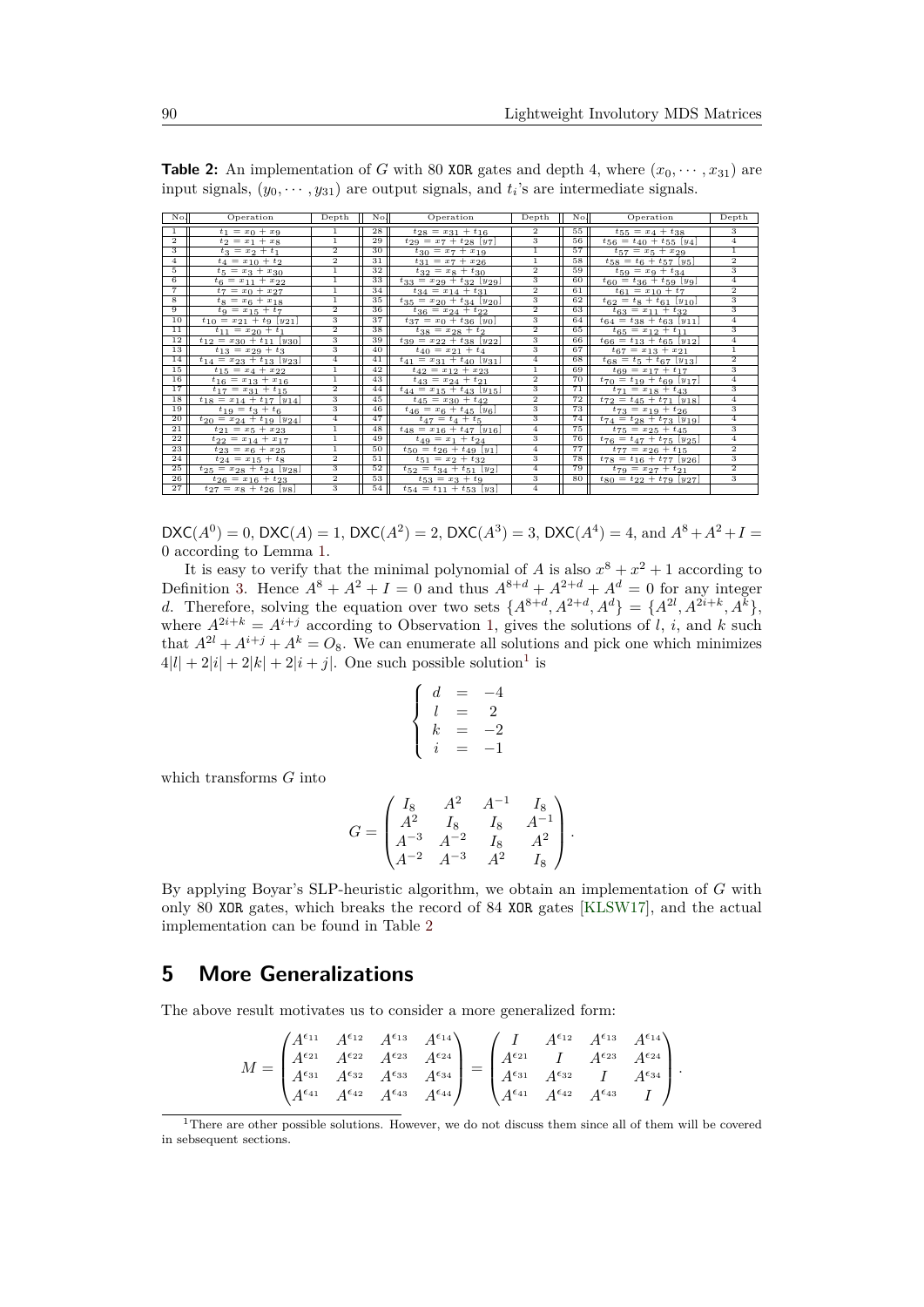where  $\epsilon_{11} = \epsilon_{22} = \cdots = \epsilon_{44} = 0$ ,  $A \in GL(8, \mathbb{F}_2)$  is the companion matrix of  $x^8 + x^2 + 1$ shown in Equation [\(2\)](#page-5-2), and  $\epsilon_{ij}$  are integers for  $1 \leq i, j \leq 4$ . Without loss of generality, let

$$
\begin{cases}\nA^{\epsilon_{42}} = A^{r+\epsilon_{13}} \\
A^{\epsilon_{43}} = A^{s+\epsilon_{12}} \\
A^{\epsilon_{24}} = A^{t+\epsilon_{13}}\n\end{cases}.
$$

Since *M* is involutory and thus  $A^2 = I$ , we can deduce that

<span id="page-7-0"></span>
$$
M = \begin{pmatrix} I & A^{\epsilon_{12}} & A^{\epsilon_{13}} & A^{\epsilon_{14}} \\ A^{\epsilon_{12} + s + t} & I & A^{\epsilon_{14} + s} & A^{\epsilon_{13} + t} \\ A^{\epsilon_{13} + r + t} & A^{\epsilon_{14} + r} & I & A^{\epsilon_{12} + t} \\ A^{\epsilon_{14} + r + s} & A^{\epsilon_{13} + r} & A^{\epsilon_{12} + s} & I \end{pmatrix}
$$
(3)

and

$$
(I, A^{\epsilon_{12}}, A^{\epsilon_{13}}, A^{\epsilon_{14}}) \begin{pmatrix} A^{\epsilon_{11}} \\ A^{\epsilon_{12}+s+t} \\ A^{\epsilon_{13}+r+t} \\ A^{\epsilon_{14}+r+s} \end{pmatrix} = I,
$$

which implies

$$
A^{2\epsilon_{12}-r} + A^{2\epsilon_{13}-s} + A^{2\epsilon_{14}-t} = 0.
$$
 (4)

According to Equation [\(3\)](#page-7-0), the matrix *M* can be completely determined by the parameters  $\epsilon_{12}, \epsilon_{13}, \epsilon_{14}, r, s$  and *t*. Therefore, we inspect all  $(\epsilon_{12}, \epsilon_{13}, \epsilon_{14}, r, s, t) \in \mathbb{Z}^6$ satisfying the following conditions<sup>[2](#page-8-0)</sup>

$$
\begin{cases}\n-8 \le \epsilon_{1j} \le 8 \quad \text{for} \quad 1 \le j \le 4 \\
0 \le r \le s \le t \le 8 \\
A^{2\epsilon_{12}-r} + A^{2\epsilon_{13}-s} + A^{2\epsilon_{14}-t} = 0\n\end{cases} (5)
$$

Finally, we identify 5550 involutory MDS matrices whose Hamming weights are within the range from 148 to 172. We apply Boyar's SLP-heuristic algorithm to all these matrices to obtain their lightweight implementations and the results are summarized in Table [3.](#page-8-1)

The above approach produces many equivalent matrices. For instance, let

$$
M = \begin{pmatrix} I & A^{\epsilon_{12}} & A^{\epsilon_{13}} & A^{\epsilon_{14}} \\ A^{\epsilon_{12}+s+t} & I & A^{\epsilon_{14}+s} & A^{\epsilon_{13}+t} \\ A^{\epsilon_{13}+r+t} & A^{\epsilon_{14}+r} & I & A^{\epsilon_{12}+t} \\ A^{\epsilon_{14}+r+s} & A^{\epsilon_{13}+r} & A^{\epsilon_{12}+s} & I \end{pmatrix},
$$

which is parameterized by  $(\epsilon_{12}, \epsilon_{13}, \epsilon_{14}, r, s, t)$ . If we exchange the second row and third row, and then exchange the second and third column, we obtain

 $\overline{a}$ 

$$
\tilde{M} = \begin{pmatrix} I & 0 & 0 & 0 \\ 0 & 0 & I & 0 \\ 0 & I & 0 & 0 \\ 0 & 0 & 0 & I \end{pmatrix}^T M \begin{pmatrix} I & 0 & 0 & 0 \\ 0 & 0 & I & 0 \\ 0 & I & 0 & 0 \\ 0 & 0 & 0 & I \end{pmatrix} = \begin{pmatrix} I & A^{\epsilon_{13}} & A^{\epsilon_{12}} & A^{\epsilon_{14}} \\ A^{\epsilon_{13} + r + t} & I & A^{\epsilon_{14} + r} & A^{\epsilon_{12} + t} \\ A^{\epsilon_{12} + s + t} & A^{\epsilon_{14} + s} & I & A^{\epsilon_{13} + t} \\ A^{\epsilon_{14} + r + s} & A^{\epsilon_{12} + s} & A^{\epsilon_{13} + r} & I \end{pmatrix},
$$

corresponding to the parameter  $(\epsilon_{13}, \epsilon_{12}, \epsilon_{14}, s, r, t)$ . Obviously,  $\tilde{M}$  is an involutory MDS matrix if and only if *M* is involutory and MDS. In addition, from any implementation of *M*, we can derive an implementation of  $\tilde{M}$  with the same circuit size and depth. Hence,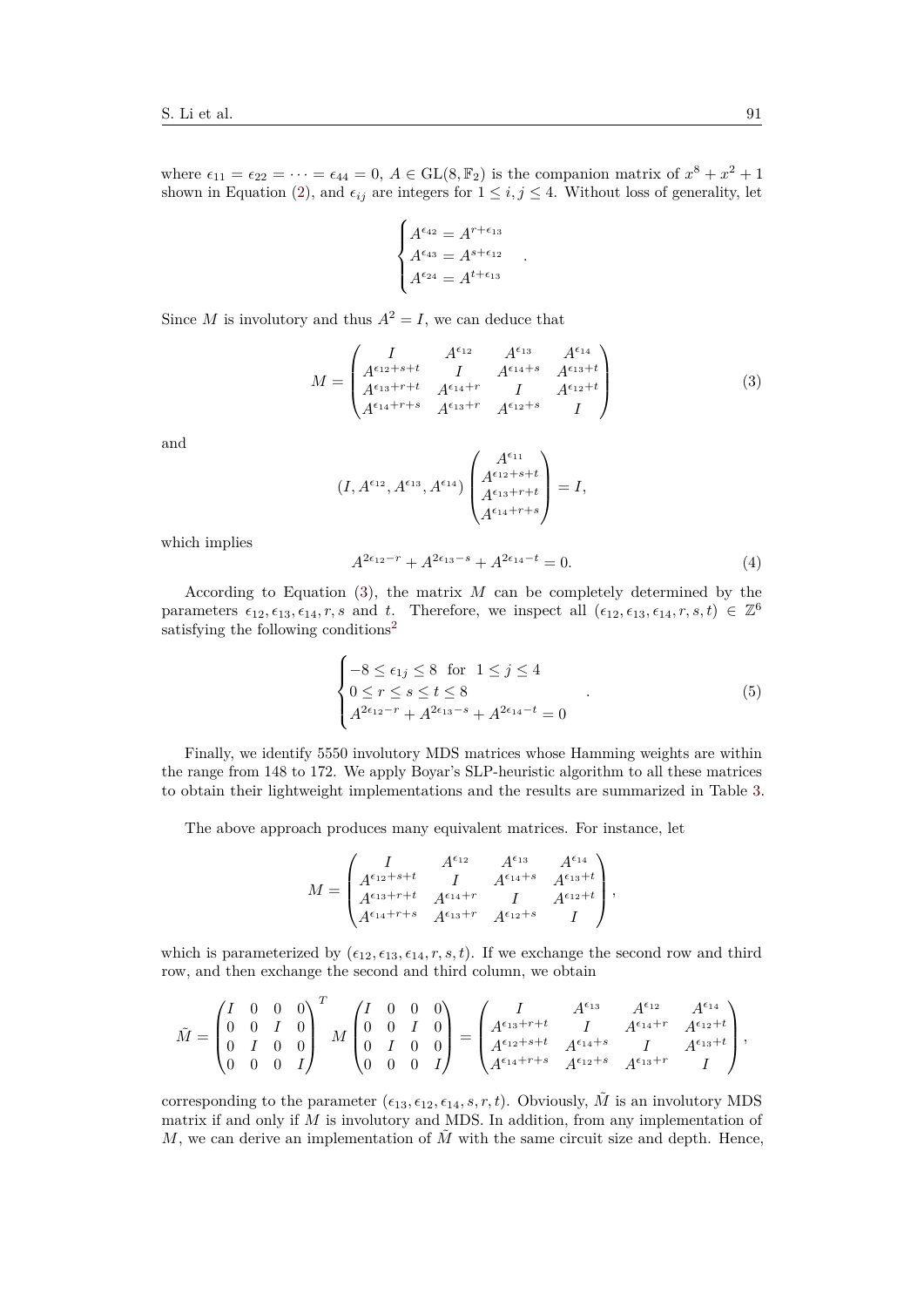<span id="page-8-1"></span>**Table 3:** A summary of the result. The first row means that we identify a set of 18 matrices whose Hamming weight and DXC are 148 and 116 respectively. The maximal and minimal XOR gate counts of these matrices after applying Boyar's SLP heuristic are 80, and the minimum circuit depth is 4.

| $\omega(A)$ | #Matrices        | DXC(A)                   | $\min$ SLP $(A)$         | $max$ SLP $(A)$          | min depth $(A)$   |
|-------------|------------------|--------------------------|--------------------------|--------------------------|-------------------|
| 148         | 18               | 116                      | $80\,$                   | $80\,$                   | 4                 |
| 149         | 48               | 117                      | $80\,$                   | $80\,$                   | $\overline{4}$    |
| 150         | 72               | 118                      | 80                       | 83                       | $\overline{4}$    |
| 151         | 48               | 119                      | $\overline{83}$          | 84                       | $\overline{4}$    |
| 152         | $\overline{60}$  | 120                      | 83                       | $\overline{87}$          | $\overline{4}$    |
| 153         | $\overline{72}$  | 121                      | 80                       | 84                       | $\overline{4}$    |
| 154         | 84               | 122                      | 80                       | $\overline{86}$          | $\overline{4}$    |
| 155         | 24               | 123                      | 86                       | $\overline{87}$          | $\overline{5}$    |
| 156         | $\overline{72}$  | 124                      | 86                       | $\overline{87}$          | $\overline{4}$    |
| 157         | $\overline{96}$  | 125                      | $\overline{82}$          | $\overline{84}$          | $\overline{5}$    |
| 158         | 156              | 126                      | $80\,$                   | $90\,$                   | $\overline{4}$    |
| 159         | $\Omega$         | $\overline{\phantom{0}}$ | $\overline{\phantom{0}}$ | $\overline{\phantom{0}}$ | $\qquad \qquad -$ |
| 160         | $\overline{210}$ | $\overline{128}$         | $\overline{78}$          | $90\,$                   | $\overline{4}$    |
| 161         | 144              | 129                      | 79                       | $\overline{84}$          | $\overline{4}$    |
| 162         | $\overline{204}$ | 130                      | 79                       | $\overline{89}$          | $\overline{4}$    |
| 163         | 192              | $131\,$                  | $79\,$                   | 91                       | $\overline{5}$    |
| 164         | 300              | $132\,$                  | $78\,$                   | 93                       | $\overline{4}$    |
| 165         | 312              | 133                      | $79\,$                   | $\overline{88}$          | $\overline{5}$    |
| 166         | 324              | 134                      | $80\,$                   | $\overline{93}$          | $\overline{4}$    |
| 167         | 336              | $135\,$                  | $80\,$                   | 94                       | $\overline{5}$    |
| 168         | 600              | 136                      | 78                       | 99                       | $\overline{4}$    |
| 169         | 384              | $\overline{137}$         | 79                       | $\overline{97}$          | $\overline{4}$    |
| 170         | 504              | 138                      | 80                       | 98                       | $\overline{4}$    |
| 171         | $\overline{528}$ | 139                      | 81                       | 99                       | $\sqrt{4}$        |
| 172         | 762              | 140                      | $79\,$                   | 102                      | $\overline{4}$    |

the parameters  $(\epsilon_{12}, \epsilon_{13}, \epsilon_{14}, r, s, t)$ , and  $(\epsilon_{13}, \epsilon_{12}, \epsilon_{14}, s, r, t)$  are equivalent. We list all equivalent parameters in Table [4.](#page-9-1)

Every entry in the rightmost column of Table [4](#page-9-1) is the cycle notation of a permutation  $\pi$  over  $\{1, 2, 3, 4\}$ . The parameter in the same row is obtained by permute the columns and rows of

$$
M = \begin{pmatrix} I & A^{\epsilon_{12}} & A^{\epsilon_{13}} & A^{\epsilon_{14}} \\ A^{\epsilon_{12}+s+t} & I & A^{\epsilon_{14}+s} & A^{\epsilon_{13}+t} \\ A^{\epsilon_{13}+r+t} & A^{\epsilon_{14}+r} & I & A^{\epsilon_{12}+t} \\ A^{\epsilon_{14}+r+s} & A^{\epsilon_{13}+r} & A^{\epsilon_{12}+s} & I \end{pmatrix}
$$

according to  $\pi$ . Taking the 4th row for example, we have  $\pi = (2, 4, 3)$ , and the transformation is performed as follows

$$
\left(\begin{smallmatrix}I_8 & 0 & 0 & 0 \\ 0 & 0 & 0 & I_8 \\ 0 & I_8 & 0 & 0 \\ 0 & 0 & I_8 & 0\end{smallmatrix}\right)^T\left(\begin{smallmatrix}I & A^{\epsilon_{12}} & A^{\epsilon_{13}} & A^{\epsilon_{14}} \\ A^{\epsilon_{12}+s+t} & I & A^{\epsilon_{14}+s} & A^{\epsilon_{13}+t} \\ A^{\epsilon_{14}+r+t} & A^{\epsilon_{14}+r} & I & A^{\epsilon_{12}+t} \\ A^{\epsilon_{14}+r+s} & A^{\epsilon_{12}+s} & I\end{smallmatrix}\right)\left(\begin{smallmatrix}I_8 & 0 & 0 & 0 \\ 0 & 0 & 0 & I_8 \\ 0 & I_8 & 0 & 0 \\ 0 & I_8 & 0 & 0 \\ 0 & 0 & I_8 & 0\end{smallmatrix}\right) = \left(\begin{smallmatrix}I & A^{\epsilon_{13}} & A^{\epsilon_{14}} & A^{\epsilon_{12}} \\ A^{\epsilon_{13}+r+t} & I & A^{\epsilon_{12}+t} & A^{\epsilon_{14}+r} \\ A^{\epsilon_{14}+r+s} & A^{\epsilon_{12}+s} & I & A^{\epsilon_{13}+r} \\ A^{\epsilon_{12}+s+t} & A^{\epsilon_{14}+s} & A^{\epsilon_{13}+t} & I\end{smallmatrix}\right),
$$

from which we can see that  $(\epsilon_{13}, \epsilon_{14}, \epsilon_{12}, s, t, r)$  and  $(\epsilon_{12}, \epsilon_{13}, \epsilon_{14}, r, s, t)$  are equivalent. However, such equivalences are not visible to Boyar's tool [\[BMP13\]](#page-16-8) due to its heuristic nature, where the orders of the rows and columns do matter. That is, Boyar's tool may

<span id="page-8-0"></span> $\rm{^2The}$  conditions can be relaxed to find potentially better matrices.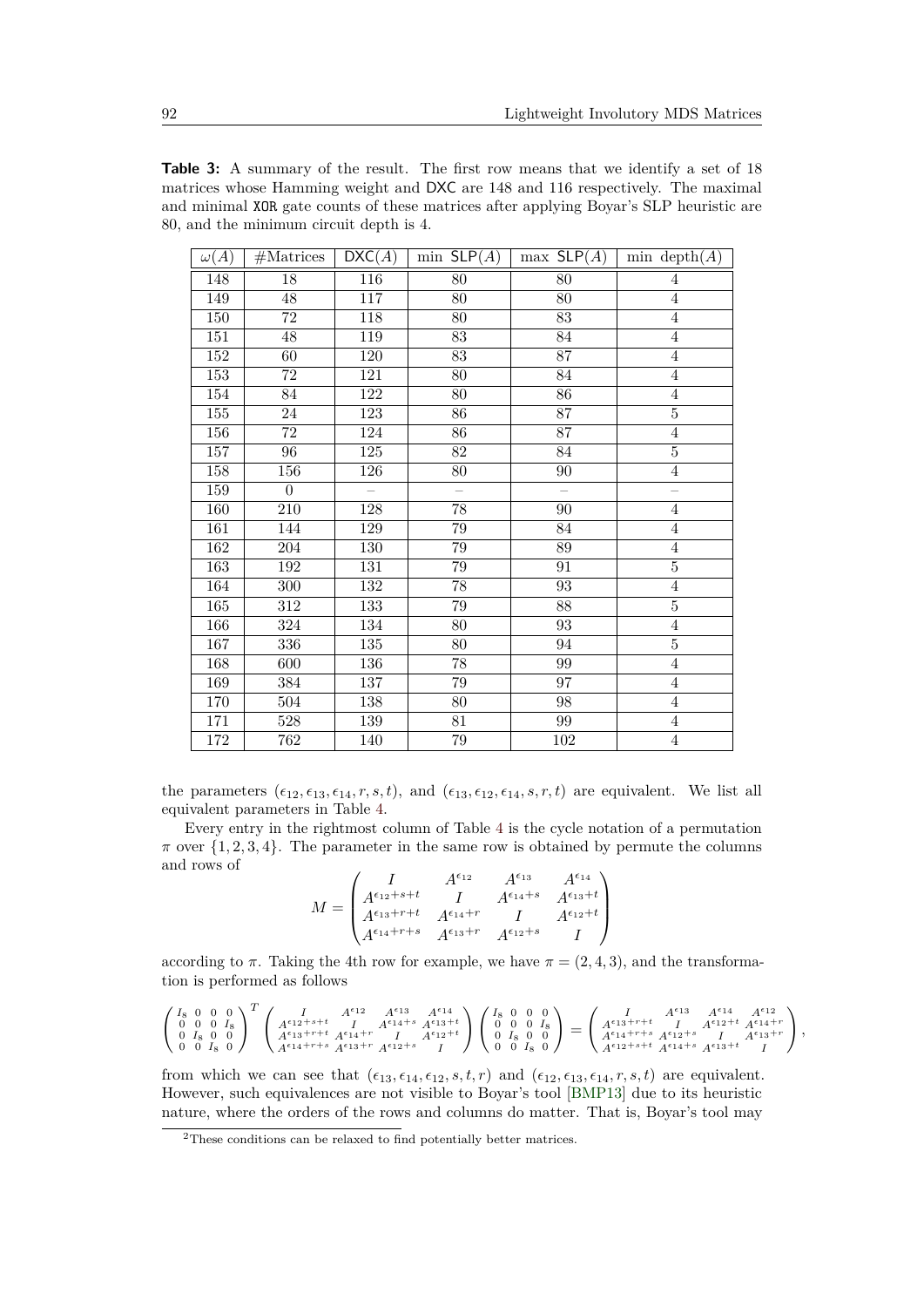| No.            | Parameter                                                                  | Transformation         |
|----------------|----------------------------------------------------------------------------|------------------------|
| $\mathbf{1}$   | $(\epsilon_{12},\epsilon_{13},\epsilon_{14},r,s,t)$                        |                        |
| $\mathbf{2}$   | $(\epsilon_{12},\epsilon_{14},\epsilon_{13},r,t,s)$                        | (3,4)                  |
| $\overline{3}$ | $(\epsilon_{13},\epsilon_{12},\epsilon_{14},s,r,t)$                        | $\scriptstyle{(2,3)}$  |
| $\overline{4}$ | $(\epsilon_{13},\epsilon_{14},\epsilon_{12},s,t,r)$                        | (2,4,3)                |
| $\overline{5}$ | $(\epsilon_{14},\epsilon_{12},\epsilon_{13},t,r,s)$                        | (2,3,4)                |
| $\overline{6}$ | $(\epsilon_{14},\epsilon_{13},\epsilon_{12},t,s,r)$                        | (2,4)                  |
| $\overline{7}$ | $(\epsilon_{12}+s+t,\epsilon_{13}+t,\epsilon_{14}+s,r-s,-t)$               | (1,2)(3,4)             |
| $8\,$          | $(\epsilon_{12} + s + t, \epsilon_{14} + s, \epsilon_{13} + t, r, -t, -s)$ | (1,2)                  |
| 9              | $(\epsilon_{13}+t,\epsilon_{12}+s+t,\epsilon_{14}+s,-s,r,-t)$              | (1,3,4,2)              |
| 10             | $(\epsilon_{13}+t,\epsilon_{14}+s,\epsilon_{12}+s+t,-s,-t,r)$              | (1,4,2)                |
| 11             | $(\epsilon_{14} + s, \epsilon_{12} + s + t, \epsilon_{13} + t, -t, r, -s)$ | (1,3,2)                |
| 12             | $(\epsilon_{14}+s,\epsilon_{13}+t,\epsilon_{12}+s+t,-t,-s,r)$              | (1,4,3,2)              |
| 13             | $(\epsilon_{12}+t,\epsilon_{13}+r+t,\epsilon_{14}+r,-r,s,-t)$              | (1,3)(2,4)             |
| 14             | $(\epsilon_{12} + t, \epsilon_{14} + r, \epsilon_{13} + r + t, -r, -t, s)$ | (1,4,2,3)              |
| 15             | $(\epsilon_{13}+r+t,\epsilon_{12}+t,\epsilon_{14}+r,s,-r,-t)$              | (1,2,4,3)              |
| 16             | $(\epsilon_{13}+r+t, \epsilon_{14}+r, \epsilon_{12}+t, s, -t, -r)$         | (1,2,3)                |
| 17             | $(\epsilon_{14}+r,\epsilon_{12}+t,\epsilon_{13}+r+t,-t,-r,s)$              | (1,4,3)                |
| 18             | $(\epsilon_{14} + r, \epsilon_{13} + r + t, \epsilon_{12} + t, -t, s, -r)$ | (1,3)                  |
| 19             | $(\epsilon_{12} + s, \epsilon_{13} + r, \epsilon_{14} + r + s, -r, -s, t)$ | (1,4)(2,3)             |
| 20             | $(\epsilon_{12}+s,\epsilon_{14}+r+s,\epsilon_{13}+r,-r,t,-s)$              | (1,3,2,4)              |
| 21             | $(\epsilon_{13}+r,\epsilon_{12}+s,\epsilon_{14}+r+s,-s,-r,t)$              | (1,4)                  |
| 22             | $(\epsilon_{13} + r, \epsilon_{14} + r + s, \epsilon_{12} + s, -s, t, -r)$ | (1,3,4)                |
| 23             | $(\epsilon_{14}+r+s,\epsilon_{12}+s,\epsilon_{13}+r,t,-r,-s)$              | (1,2,4)                |
| 24             | $(\epsilon_{14} + r + s, \epsilon_{13} + r, \epsilon_{12} + s, t, -s, -r)$ | $(1,2,3,\overline{4})$ |

<span id="page-9-1"></span>**Table 4:** A list of equivalent parameters, where the Transformation column corresponds to certain column and row permutations explained in the following.

output circuits with different sizes and depths for two equivalent matrices. Therefore, in our experiment, we still need to search through all matrices we generated, and pick the ones with better implementations. One of the optimal matrices we find is

$$
H = \begin{pmatrix} I_8 & I_8 & I_8 & A^4 \\ A^4 & I_8 & A^6 & A^2 \\ A^2 & A^4 & I_8 & A^2 \\ A^6 & I_8 & A^2 & I_8 \end{pmatrix}
$$

corresponding to the parameter  $(0, 0, 4, 0, 2, 2)$ , where *A* is the companion matrix of  $x^8 + x^2 + 1$  shown in Equation [\(2\)](#page-5-2). The actual implementation of *H* is given in Table [5.](#page-10-0)

### <span id="page-9-0"></span>**6 Searching for Low-latency Involutory MDS Matrices**

In the previous section, we identify an involutory MDS Matrix which can be implemented with 78 XOR gates whose circuit depth is 4. Although this matrix is good with respect to lightweightness, we find that it is inferior to AES MixColumns operation in terms of latency. The lightest implementation (97 XOR gates) of the AES MixColumns operation is of depth 8, and if we increase the number of XOR gates, the AES MixColumns can be implemented with depth 3. In the following, we show that depth 3 is optimal.

**Theorem 1.** *The circuit depth of an MDS matrix*  $A \in M_4(GL(8, \mathbb{F}_2))$  *with branch number* 5 *is at least 3.*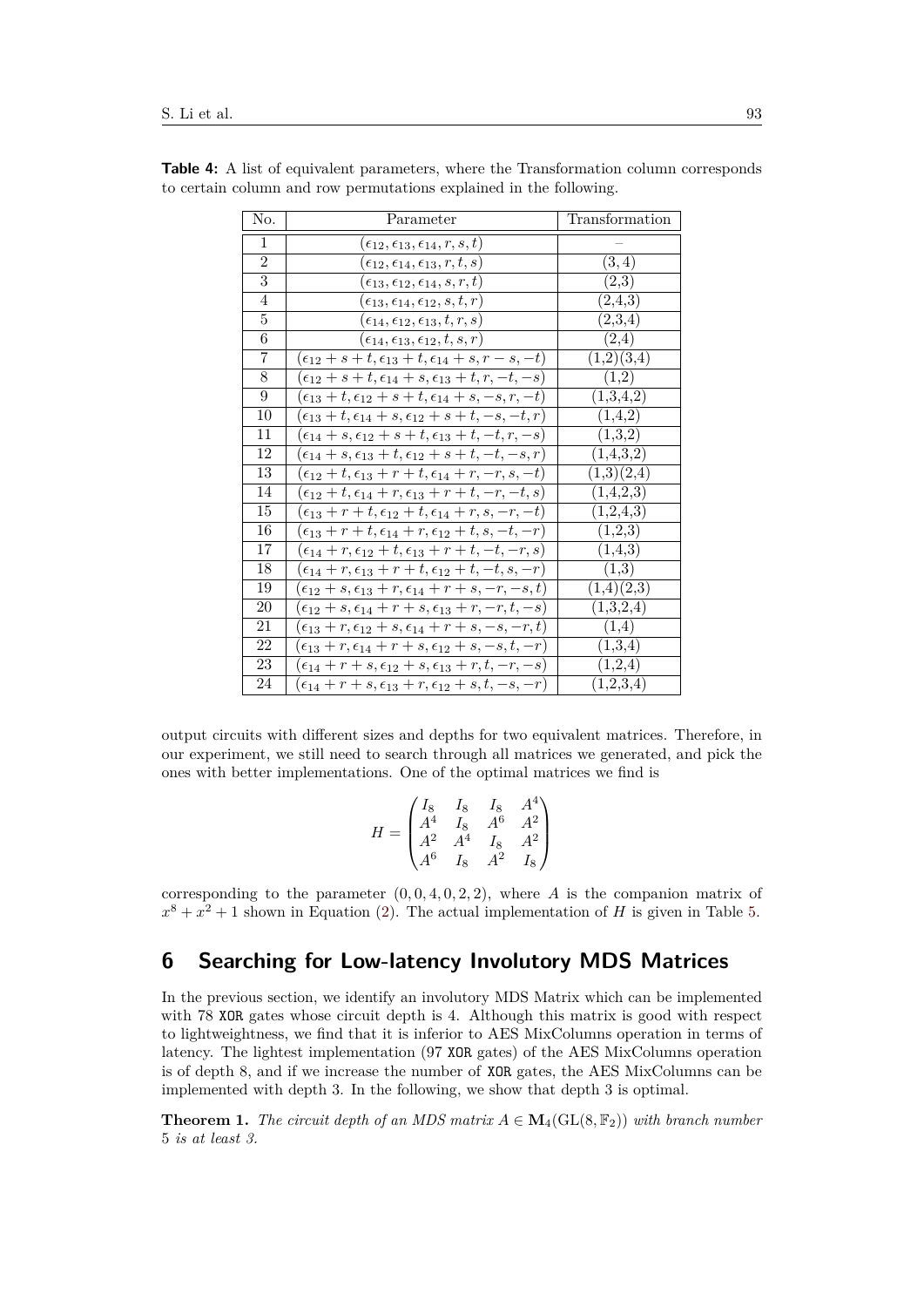<span id="page-10-0"></span>**Table 5:** An implementation of *H*, corresponding to parameter (0*,* 0*,* 4*,* 0*,* 2*,* 2), with 78 XOR gates and depth 4, where  $(x_0, \dots, x_{31})$  are input signals,  $(y_0, \dots, y_{31})$  are output signals, and  $t_i$ 's are intermediate signals.

| No.            | Operation                                     | Depth                   | No. | Operation                                     | Depth                   | No.  | Operation                                     | Depth                     |
|----------------|-----------------------------------------------|-------------------------|-----|-----------------------------------------------|-------------------------|------|-----------------------------------------------|---------------------------|
|                | $t_1 = x_6 + x_{12}$                          | 1                       | 27  | $t_{27} = t_1 + t_{14}$                       | $\overline{2}$          | 53   | $t_{53} = t_2 + t_{40}$                       | $\overline{2}$            |
| $\overline{2}$ | $t_2 = x_7 + x_{13}$                          | $\mathbf{1}$            | 28  | $t_{28} = t_{12} + t_{27}$ [y <sub>12</sub> ] | 3                       | 54   | $t_{54} = t_{38} + t_{53}$ [ $y_{13}$ ]       | 3                         |
| 3              | $t_3 = x_{18} + x_{30}$                       | $\mathbf{1}$            | 29  | $t_{29} = t_3 + t_{26}$                       | 3                       | 55   | $t_{55} = t_4 + t_{52}$                       | 3                         |
| $\overline{4}$ | $t_4 = x_{19} + x_{31}$                       | $\mathbf{1}$            | 30  | $t_{30} = t_7 + t_{29}$ [y <sub>10</sub> ]    | $\overline{4}$          | 56   | $t_{56} = t_8 + t_{55}$ [y <sub>11</sub> ]    | $\overline{4}$            |
| 5              | $t_5 = x_2 + x_{22}$                          | $\mathbf{1}$            | 31  | $t_{31} = t_{11} + t_{27}$                    | 3                       | 57   | $t_{57} = t_{37} + t_{53}$                    | 3                         |
| 6              | $t_6 = x_3 + x_{23}$                          | $\mathbf{1}$            | 32  | $t_{32} = t_{29} + t_{31}$ [y <sub>18</sub> ] | $\overline{4}$          | 58   | $t_{58} = t_{55} + t_{57}$ [y <sub>19</sub> ] | $\overline{4}$            |
| $\overline{7}$ | $t_7 = x_4 + x_{10}$                          | $\mathbf{1}$            | 33  | $t_{33} = t_{18} + t_{31}$ [y <sub>30</sub> ] | $\overline{4}$          | 59   | $t_{59} = t_{44} + t_{57}$ [y <sub>31</sub> ] | $\overline{4}$            |
| 8              | $t_8 = x_5 + x_{11}$                          | $\mathbf{1}$            | 34  | $t_{34} = t_{18} + t_{20}$                    | 3                       | 60   | $t_{60} = t_{44} + t_{46}$                    | 3                         |
| $\overline{9}$ | $t_9 = x_{16} + x_{28}$                       | $\mathbf{1}$            | 35  | $t_{35} = t_{29} + t_{34}$ [y <sub>4</sub> ]  | $\overline{4}$          | 61   | $t_{61} = t_{55} + t_{60}$ [y <sub>5</sub> ]  | $\overline{4}$            |
| 10             | $t_{10} = x_{17} + x_{29}$                    | $\mathbf{1}$            | 36  | $t_{36} = x_{28} + t_{34}$ [y <sub>28</sub> ] | $\overline{4}$          | 62   | $t_{62} = x_{29} + t_{60} \ [y_{29}]$         | $\overline{4}$            |
| 11             | $t_{11} = x_6 + x_{14}$                       | $\mathbf{1}$            | 37  | $t_{37} = x_7 + x_{15}$                       | $1\,$                   | 63   | $t_{63} = x_0 + x_8$                          | $\mathbf{1}$              |
| 12             | $t_{12} = x_{22} + x_{26}$                    | $\mathbf{1}$            | 38  | $t_{38} = x_{23} + x_{27}$                    | $\mathbf{1}$            | 64   | $t_{64} = t_9 + t_{63} [y_0]$                 | $\overline{2}$            |
| 13             | $t_{13} = t_{11} + t_{12}$ [y <sub>6</sub> ]  | $\overline{\mathbf{2}}$ | 39  | $t_{39} = t_{37} + t_{38}$ [y7]               | $\overline{\mathbf{2}}$ | 65   | $t_{65} = x_1 + x_9$                          | $\overline{1}$            |
| 14             | $t_{14} = x_0 + x_{20}$                       | $\mathbf{1}$            | 40  | $t_{40} = x_1 + x_{21}$                       | $\mathbf{1}$            | 66   | $t_{66} = t_{10} + t_{65}$ [y <sub>1</sub> ]  | $\overline{2}$            |
| 15             | $t_{15} = x_8 + t_5$                          | $\overline{2}$          | 41  | $t_{41} = x_9 + t_6$                          | $\overline{2}$          | 67   | $t_{67} = x_{14} + t_5$                       | $\overline{2}$            |
| 16             | $t_{16} = x_{24} + t_{15}$ [y <sub>24</sub> ] | $\overline{3}$          | 42  | $t_{42} = x_{25} + t_{41} [y_{25}]$           | 3                       | 68   | $t_{68} = t_9 + t_{67}$ [y <sub>14</sub> ]    | $\overline{\overline{3}}$ |
| 17             | $t_{17} = x_6 + x_{20}$                       | $\mathbf{1}$            | 43  | $t_{43} = x_7 + x_{21}$                       | $\mathbf{1}$            | 69   | $t_{69} = x_{15} + t_{6}$                     | $\overline{2}$            |
| 18             | $t_{18} = x_{30} + t_1$                       | $\overline{\mathbf{2}}$ | 44  | $t_{44} = x_{31} + t_2$                       | $\overline{\mathbf{2}}$ | 70   | $t_{70} = t_{10} + t_{69}$ [y <sub>15</sub> ] | 3                         |
| 19             | $t_{19} = x_{16} + t_{18}$ [y <sub>16</sub> ] | 3                       | 45  | $t_{45} = x_{17} + t_{44}$ [917]              | 3                       | 71   | $t_{71} = t_9 + t_{12}$                       | $\overline{2}$            |
| 20             | $t_{20} = x_4 + t_3$                          | $\overline{2}$          | 46  | $t_{46} = x_5 + t_4$                          | $\overline{2}$          | 72   | $t_{72} = t_{24} + t_{71} [y_{26}]$           | $\overline{4}$            |
| 21             | $t_{21} = x_8 + t_{20}$ [y <sub>8</sub> ]     | 3                       | 47  | $t_{47} = x_9 + t_{46}$ [yg]                  | 3                       | 73   | $t_{73} = t_{10} + t_{38}$                    | $\overline{2}$            |
| 22             | $t_{22} = x_{28} + t_7$                       | $\overline{2}$          | 48  | $t_{48} = x_{29} + t_8$                       | $\overline{2}$          | 74   | $t_{74} = t_{50} + t_{73}$ [y <sub>27</sub> ] | $\overline{4}$            |
| 23             | $t_{23} = x_{22} + t_{22}$ [y <sub>22</sub> ] | 3                       | 49  | $t_{49} = x_{23} + t_{48}$ [y <sub>23</sub> ] | 3                       | 75   | $t_{75} = t_{13} + t_{15}$                    | 3                         |
| 24             | $t_{24} = x_2 + t_{22}$                       | 3                       | 50  | $t_{50} = x_3 + t_{48}$                       | 3                       | 76   | $t_{76} = t_{17} + t_{75}$ [y <sub>20</sub> ] | $\overline{4}$            |
| 25             | $t_{25} = t_{20} + t_{24}$ [y <sub>2</sub> ]  | $\overline{4}$          | 51  | $t_{51} = t_{46} + t_{50}$ [y <sub>3</sub> ]  | $\overline{4}$          | 77 I | $t_{77} = t_{39} + t_{41}$                    | 3                         |
| 26             | $t_{26} = x_{24} + t_{17}$                    | $\overline{2}$          | 52  | $t_{52} = x_{25} + t_{43}$                    | $\overline{2}$          | 78   | $t_{78} = t_{43} + t_{77}$ [y <sub>21</sub> ] | $\overline{4}$            |

*Proof.* Let

$$
A = \begin{pmatrix} A_{1,1} & A_{1,2} & A_{1,3} & A_{1,4} \\ A_{2,1} & A_{2,2} & A_{2,3} & A_{2,4} \\ A_{3,1} & A_{3,2} & A_{3,3} & A_{3,4} \\ A_{4,1} & A_{4,2} & A_{4,3} & A_{4,4} \end{pmatrix} \text{ with } A_{i,j} \in GL(8, \mathbb{F}_2)
$$
 (6)

be an MDS matrix with branch number 5 whose circuit depth is 2, which implies that each of the  $4 \times 8 = 32$  rows of *A* contains at most four 1's. Then the Hamming weight of each row of the  $8 \times 8$  submatrix  $A_{i,j}$  is 1. Otherwise, there is one row of some submatrix  $A_{i,j}$  whose Hamming weight is 0, which contradicts our assumption that  $A$  is MDS (see Lemma [2\)](#page-3-2). Moreover, each column of  $A_{i,j}$  contains only one 1. Otherwise we can identify two linearly dependent rows, which is a contradiction to the MDS property. Therefore,  $A_{i,j}$  is a permutation matrix. Now let us consider the submatrix

$$
A' = \begin{pmatrix} A_{1,1} & A_{1,2} \\ A_{2,1} & A_{2,2} \end{pmatrix}.
$$

The Hamming weights of each row and each column of  $A'$  is 2. Thus, the sum of the  $2 \times 8 = 16$  rows of A' is a zero vector, meaning that A' is not invertible. This is a contradiction to the MDS property of *A*.  $\Box$ 

Therefore, our goal is to find lightweight involutory matrices whose circuit depth is 3. Hopefully, we can identify one that is lighter than the MixColumns operation of AES, which does not enjoy the involutory property. For a given  $32 \times 32$  matrix, Boyar's SLPheuristic algorithm [\[BMP13\]](#page-16-8) is virtually the best tool available for finding its lightweight implementation. However, Boyar's algorithm aims at minimizing the number of XOR gates of an implementation regardless of its circuit depth, which is not applicable in our scenario.

Given a set of input signals and a set of linear predicates represented as a binary matrix, Boyar's algorithm repeatedly picks two signals according to some rules, adds them together as a new signal, and puts this new signal into the signal set. Intuitively, after each iteration the signal set becomes "closer" to the set of linear predicates according to a notion of *distance*. The algorithm stops executing if and only if the distance becomes 0, that is, the set of signals compute the set of linear predicates.

In the following, we enhance Boyar's algorithm with circuit depth awareness. Basically, we modify Boyar's algorithm by only picking signals which are not going to exceed a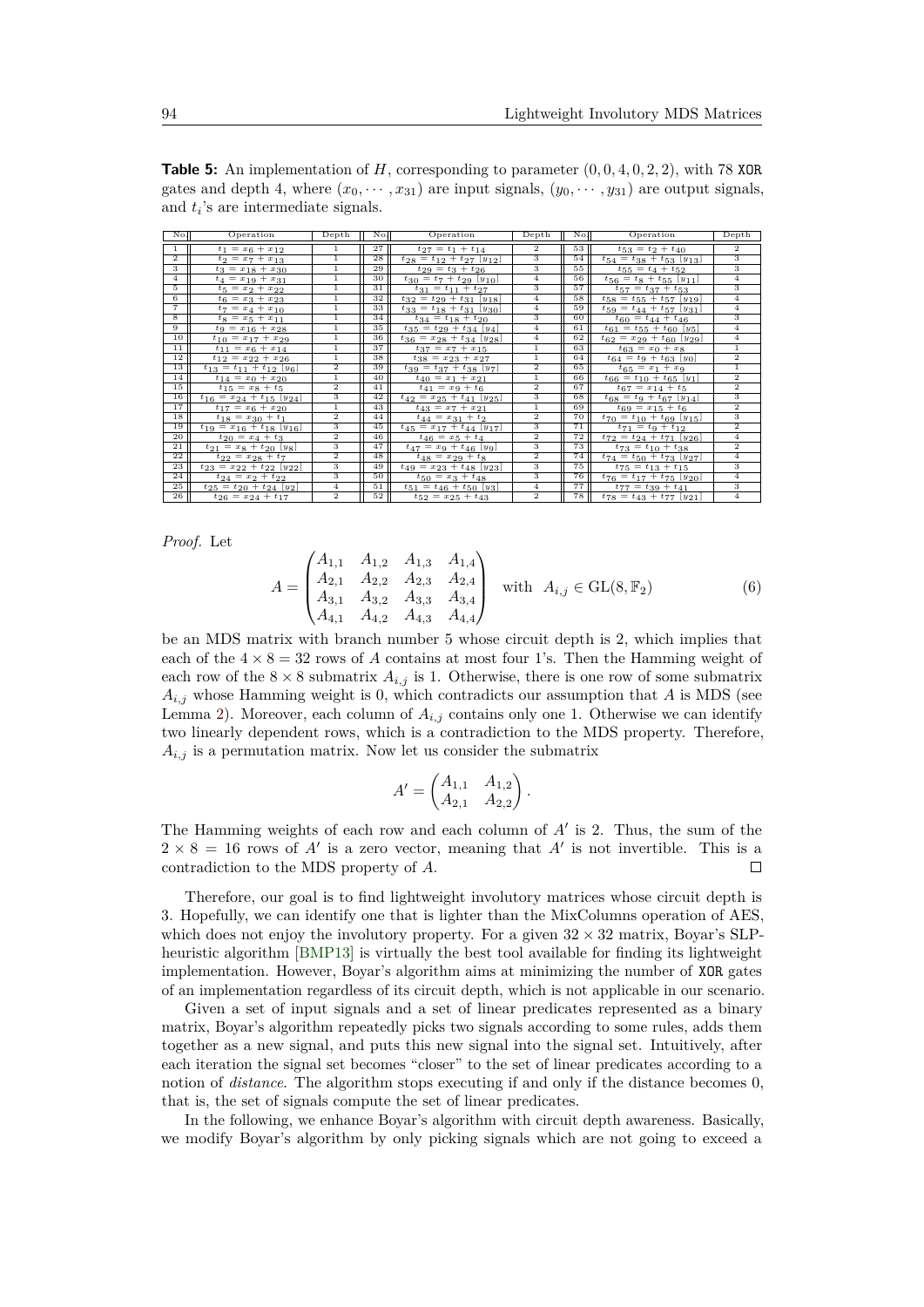specified depth bound, and defining a new notion of distance which takes the circuit depth into account. The details are presented in Algorithm [1,](#page-11-0) where the subroutine Pick() picks two elements from the current signal set *S* such that when the exclusive-or of these two elements are put into the signal sets *S*, the sum of the values in the new distance vector  $\Delta$  is minimized among all possible choices of the selected two elements, and ties will be resolved by maximizing the Euclidean norm of  $\Delta$ . This strategy is exactly the same as Boyar's method [\[BMP13\]](#page-16-8), except that the distances in  $\Delta$  are computed according to our new definition presented in the following.

**Algorithm 1:** SLP heuristic with bounded circuit depth

```
Input: An m \times n binary matrix M representing m linear predicates in n variables,
             i.e., (y_1, \dots, y_m) = M(x_1, \dots, x_n)^T, and a positive integer H
    Output: S = [x_1, x_2, \dots, x_n, x_{n+1}, x_{n+2}, \dots, x_{n+l}] such that d(x_j) \leq H for all j,
               and for any y_k with 1 \leq k \leq m, y_k can be computed by one element in
               S<sub>l</sub>, where x_{n+j} = x_a + x_b, x_a, x_b \in \{x_1, \dots, x_{n+j-1}\} for j \ge 1.
 1 /* Initialization */
 2 S \leftarrow [x_1, x_2, \dots, x_n]<br>
2 S \leftarrow [0, 0, \dots, 0] /* D[i] keeps track of the circuit depth of S[i] */
                            3 D ← [0, 0, · · · , 0] /* D[i] keeps track of the circuit depth of S[i] */
 4 \Delta \leftarrow [\delta_H(S, y_1), \cdots, \delta_H(S, y_m)] /* The distances */
 5 if \Delta[i] = ∞ for some i then
 6 return Infeasible
 7 end
 8 /* M can not be implemented within the depth bound H */
 9 i \leftarrow n10 while \Delta \neq 0 do
11 j \leftarrow j + 1\mathbf{12} if \exists (x'_a, x'_b) \in S such that y_t = x'_a + x'_b for some t \in \{1, \dots, m\} then
13 (x_a, x_b) \leftarrow (x'_a, x'_b)14 else
\mathbf{15} (x_a, x_b) \leftarrow \text{Pick}(S, D, H)16 end
17 x_j \leftarrow x_a + x_b18 \vert S \leftarrow S \cup [x_j]19 depth(x_j) \leftarrow \max(D[a], D[b]) + 1 /* Compute the depth of x_j \cdot y20 D \leftarrow D \cup [\text{depth}(x_i)]21 \Delta \leftarrow [\delta_H(S, y_1), \cdots, \delta_H(S, y_m)] /* Update the distances */
22 end
23 return S
```
Let *S* be a sequence of signals. For any linear predicate f, we define  $\delta_H(S, f)$  as the minimum number of additions (XOR gates) required to implement *f* with input signals from *S*, such that the depth of the implementation is not greater than *H*. We call  $\delta_H(S, f)$  the *H*-*Distance* from *S* to *f*. Note that our notion of distance is different from Boyar's in that if  $\delta_H(S, f) = k$ , we not only require that f can be obtained by k additions, but also that there exits an implementation of *k* additions within depth *H*. If *f* can not be implemented within depth *H*, we have  $\delta_H(S, f) = \infty$ . In what follows, we use  $\delta(S, f)$  to denote the distance defined in Boyar's work [\[BMP13\]](#page-16-8), where the circuit depth is not considered.

**Example 1.** Let  $S = [x_1, x_2, x_3, x_4, x_5]$ , and  $f = x_2 + x_3 + x_4 + x_5$ . Then  $\delta(S, f) =$  $\delta_2(S, f) = 3$ , and *f* can be implemented as  $x_6 = x_2 + x_3$ ,  $x_7 = x_4 + x_5$ , and  $x_8 = x_6 + x_7$ ,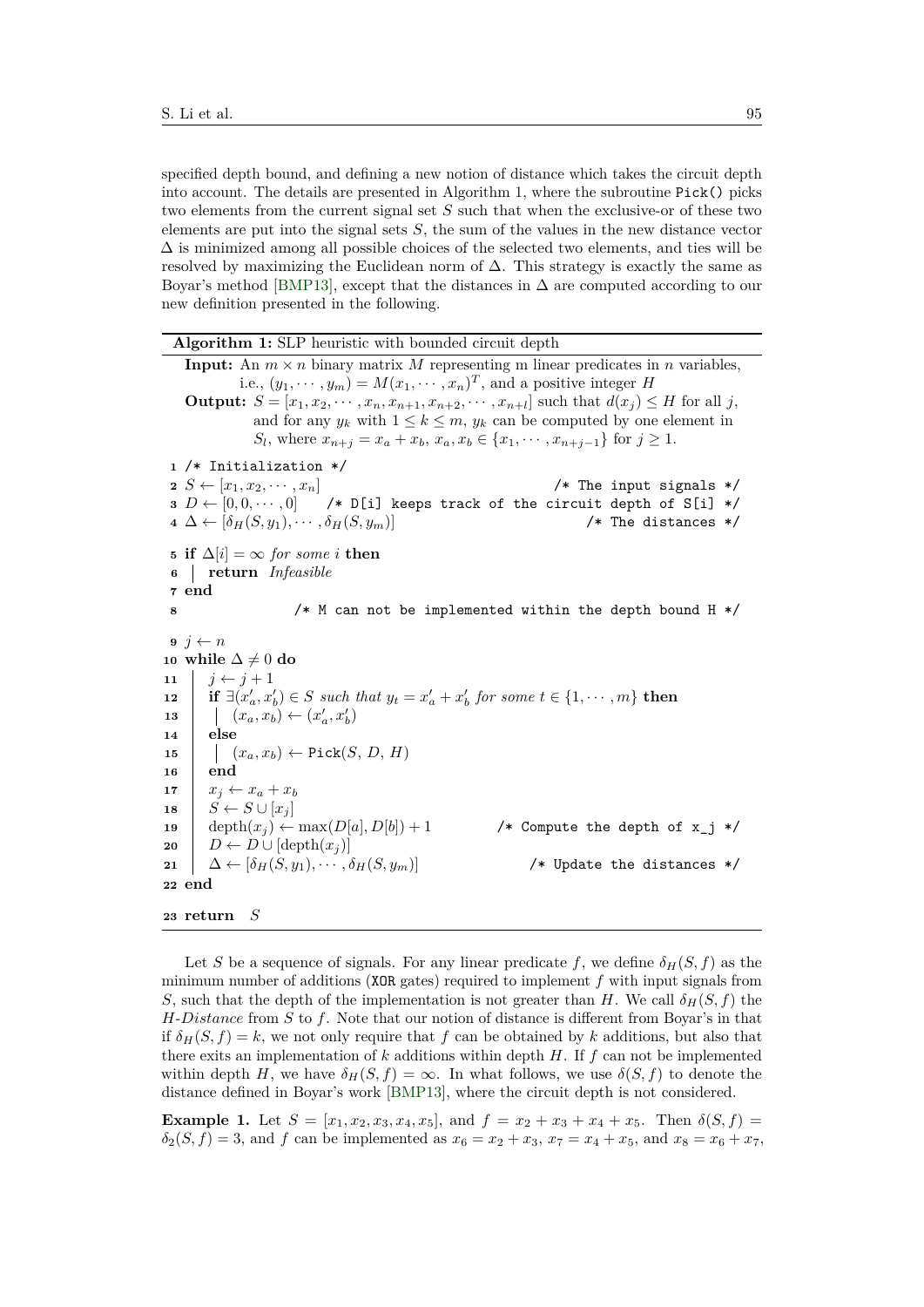<span id="page-12-0"></span>

**Figure 1:** Two implementations of the same summation  $v_1 + v_2 + v_3$  with different circuit depths, where the depths of  $v_1$ ,  $v_2$  and  $v_3$  are 2, 0, and 3 respectively.

where  $x_8$  computes  $f$ , whose depth is 2.

**Example 2.** Let  $S = [x_1, x_2, x_3, x_4, x_5, x_6 = x_2 + x_4, x_7 = x_3 + x_6]$  (note that the depths of  $x_6$  and  $x_7$  are 1 and 2 respectively), and  $f = x_2 + x_3 + x_4 + x_5$ . Then  $\delta(S, f) = 1$ , and *f* can be implemented as  $x_5 + x_7$ , whose depth is 3, while  $\delta_2(S, f) = 2$ , and *f* can be implemented within depth 2 as  $x_8 = x_3 + x_5$ ,  $x_9 = x_6 + x_8$ , where  $x_9$  computes  $f$ .

**Example 3.** Let  $S = [x_1, x_2, x_3, x_4, x_5]$ , and  $f = x_1 + x_2 + x_3 + x_4 + x_5$ . Then it is easy to check that  $\delta(S, f) = 4$ , and  $\delta_2(S, f) = \infty$ .

In Algorithm [1,](#page-11-0) we need a method to compute the minimal circuit depth of  $v_1 + \cdots + v_k$ , where the depths of  $v_i$ 's are known. Note that there are many different ways of implementing  $v_1 + \cdots + v_k$  which lead to different circuit depths as illustrated in Fig. [1.](#page-12-0) To deal with this, we prove the following theorem.

<span id="page-12-1"></span>**Theorem 2.** Let  $\{v_1, v_2, \dots, v_n\}$  be a set of signals with  $depth(v_i) = d_i$ , then the lower *bound of the depth of the circuit implementing*  $z = v_1 + \cdots + v_n$  *is*  $\lceil \log_2 \sum_{i=1}^n 2^{d_i} \rceil$ *. Moreover, there is always a circuit implementing z with depth*  $\lceil \log_2 \sum_{i=1}^n 2^{d_i} \rceil$ , *i.e.*, *the lower bound is always achievable.*

*Proof.* We prove by induction on k, the number of terms in the summation. For  $n = 1$ and  $n = 2$  $n = 2$ , Theorem 2 holds obviously. Assuming that it holds for all  $k < n$ , we show in the following that it also holds for  $k = n$ .

Without loss of generality, any implementation of  $z = v_1 + \cdots + v_n$  is of the form  $z = z_a + z_b$ , where  $z_a = v_{i_1} + \cdots + v_{i_q}$ ,  $z_b = v_{j_1} + \cdots + v_{j_{n-q}}$ , and

$$
\{v_{i_1}, \cdots, v_{i_q}\} \cup \{v_{j_1}, \cdots, v_{j_{n-q}}\} = \{v_1, v_2, \cdots, v_n\}.
$$

Then depth(*z*) = max{depth(*z*<sub>*a*</sub>)</sub>, depth(*z*<sub>*b*</sub>)} + 1. According to the induction hypothesis, we have

$$
\begin{aligned} \text{depth}(z_a) &\geq \lceil \log_2 \sum_{t=1}^q 2^{d_{i_t}} \rceil, \\ \text{depth}(z_b) &\geq \lceil \log_2 \sum_{t=1}^{n-q} 2^{d_{j_t}} \rceil. \end{aligned}
$$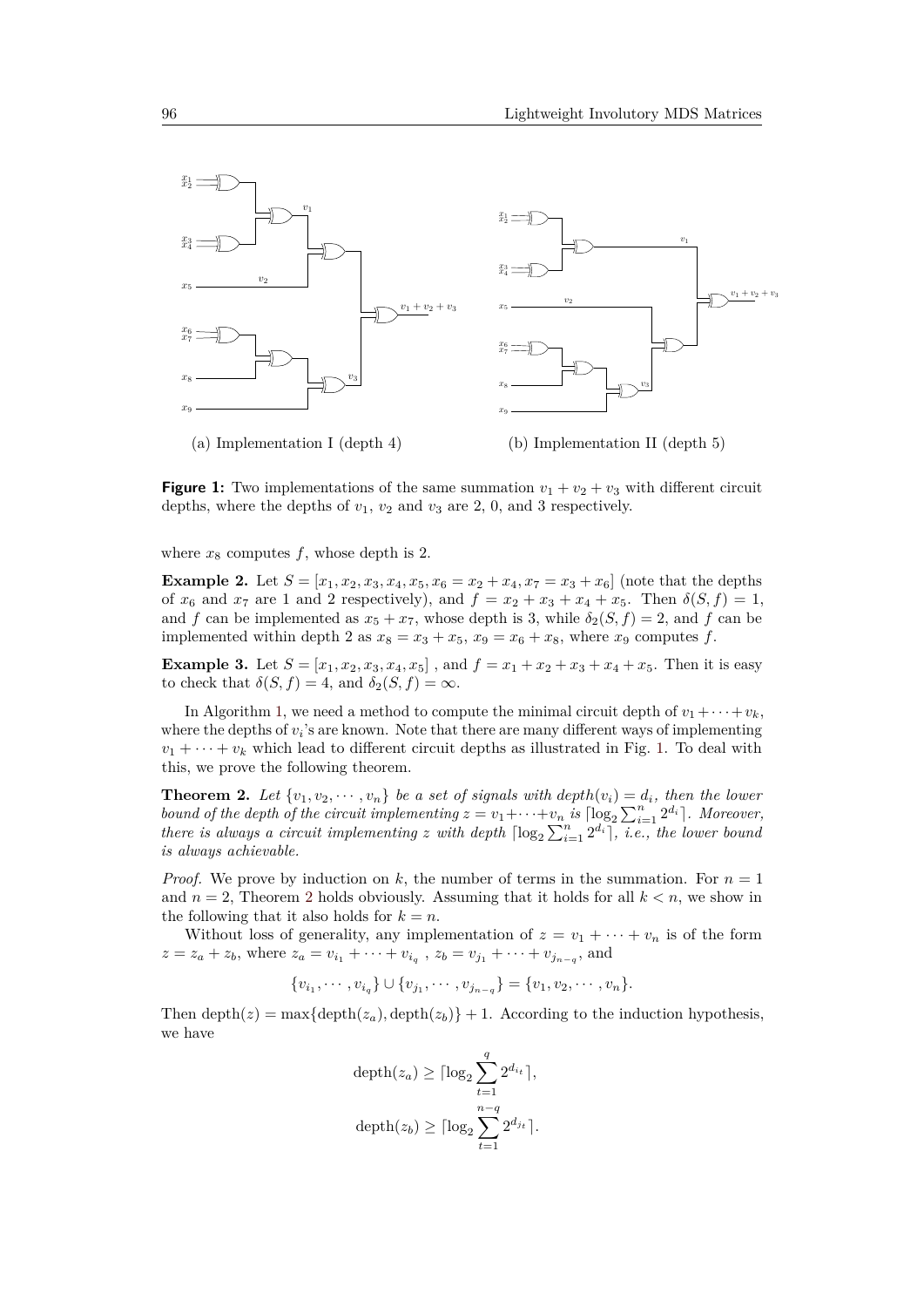Therefore, we can obtain that

 $\geq$ 

$$
\begin{aligned} \text{depth}(z) &\geq \max\{ \lceil \log_2 \sum_{t=1}^q 2^{d_{i_t}} \rceil, \lceil \log_2 \sum_{t=1}^{n-q} 2^{d_{j_t}} \rceil \} + 1 \\ &\geq \max\{1 + \lceil \log_2 \sum_{t=1}^q 2^{d_{i_t}} \rceil, 1 + \lceil \log_2 \sum_{t=1}^{n-q} 2^{d_{j_t}} \rceil \} \\ \max\{ \lceil \log_2 2 \sum_{t=1}^q 2^{d_{i_t}} \rceil, \lceil \log_2 2 \sum_{t=1}^{n-q} 2^{d_{j_t}} \rceil \} \geq \lceil \log_2 \sum_{i=1}^n 2^{d_i} \rceil. \end{aligned}
$$

Next, we show that the lower bound is achievable. First, we sort the set  $\{v_1, \dots, v_n\}$ of signals with non-decreasing depths. Then, we remove the leftmost two signals with the same depth, and insert the signal of their sum into the depth-ordered list. Without loss of generality, we assume that  $\{v_1, \dots, v_n\}$  is already in order, and depth $(v_1) = \text{depth}(v_2)$ . After we update the set according to the above rule, we have a new set of signals  $\{v_1 + v_2, v_3, \dots, v_n\}$ . Note that such operation preserves the sum  $\sum_x 2^{\text{depth}(x)}$ , that is

$$
2^{\operatorname{depth}(v_1)} + \cdots + 2^{\operatorname{depth}(v_n)} = 2^{\operatorname{depth}(v_1 + v_2)} + 2^{\operatorname{depth}(v_3)} + \cdots + 2^{\operatorname{depth}(v_n)}.
$$

We repeat the above operations until we obtain a set of signals  $\{z_1, \dots, z_m\}$  with depth $(z_i) = q_i$  such that  $q_1 < q_2 < \cdots < q_m$ . Now, we are ready to give the implementation achieving the lower bound. First, if  $m > 1$ , we add  $z_1$  and  $z_2$  and obtain  $z_{m+1} = z_1 + z_2$  whose depth depth $(z_{m+1}) = q_2 + 1$ ; Then we add  $z_{m+1}$  and  $z_3$  and obtain  $z_{m+2}$  whose depth depth $(z_{m+2}) = q_3 + 1; \cdots;$  Finally, we add  $z_{2m-2}$  and  $z_m$ and obtain *z* which implements  $v_1 + \cdots + v_n$  whose depth depth $(z) = q_m + 1$ . Since  $2^{q_m+1} > 2^{q_1} + \cdots + 2^{q_m} = 2^{\text{depth}(v_1)} + \cdots + 2^{\text{depth}(v_n)} > 2^{q_m}$ , we can derive that  $q_m + 1 = \lceil \log_2 \sum_{i=1}^n 2^{d_i} \rceil$ .

If  $m = 1$ , depth(*z*) =  $q_1$ , and  $2^{\text{depth}(v_1)} + \cdots + 2^{\text{depth}(v_n)}$  is exactly a power of 2. In this case, we have  $q_1 = \log_2 \sum_{i=1}^n 2^{d_i}$  $\Box$ 

In our algorithm, initially *S* is the sequence of all input signals. We maintain a list  $\Delta$ to track the *H*-*distances* of the output signals from *S*. At the same time, we keep a list *D* such that  $D[i]$  is the circuit depth of  $S[i]$ . At each iteration, we pick two different elements from *S* with Pick(*S, D, H*). Basically, we create a new element for *S* whose circuit depth is not greater than *H* by adding the two elements returned by Pick() which minimizes the sum of the new *H*-*distances*, where ties are resolved by maximizing the Euclidean norm of the new ∆. This strategy is the same as Boyar's SLP heuristic, and we refer the reader to [\[BMP13\]](#page-16-8) for more information. Our algorithm is best illustrated by running through a toy example.

**Example 4.** Let the set of input signals be  $\{x_1, x_2, x_3, x_4, x_5\}$ , and

 $\sqrt{ }$  $\begin{matrix} \phantom{-} \end{matrix}$  $\overline{\mathcal{L}}$  $y_1 = x_1 + x_2 + x_3$  $y_2 = x_2 + x_4 + x_5$  $y_3 = x_1 + x_3 + x_4 + x_5$  $y_4 = x_2 + x_3 + x_4$  $y_5 = x_1 + x_2 + x_4$  $y_6 = x_2 + x_3 + x_4 + x_5$ *,* which can be represented as  $\sqrt{ }$  $\overline{\phantom{a}}$  $\begin{array}{cccc} 1 & 1 & 1 & 0 & 0 \\ 0 & 1 & 0 & 1 & 1 \\ 1 & 0 & 1 & 1 & 1 \\ 0 & 1 & 1 & 1 & 0 \\ 1 & 1 & 0 & 1 & 0 \\ 0 & 1 & 1 & 1 & 1 \end{array}$ 1 (7)

We execute the Algorithm [1](#page-11-0) with  $H = 2$ .

Step 0. 
$$
S_0 = [x_1, x_2, x_3, x_4, x_5]
$$
,  $D_0 = [0, 0, 0, 0, 0]$ , and  $\Delta_0 = [2, 2, 3, 2, 2, 3]$ .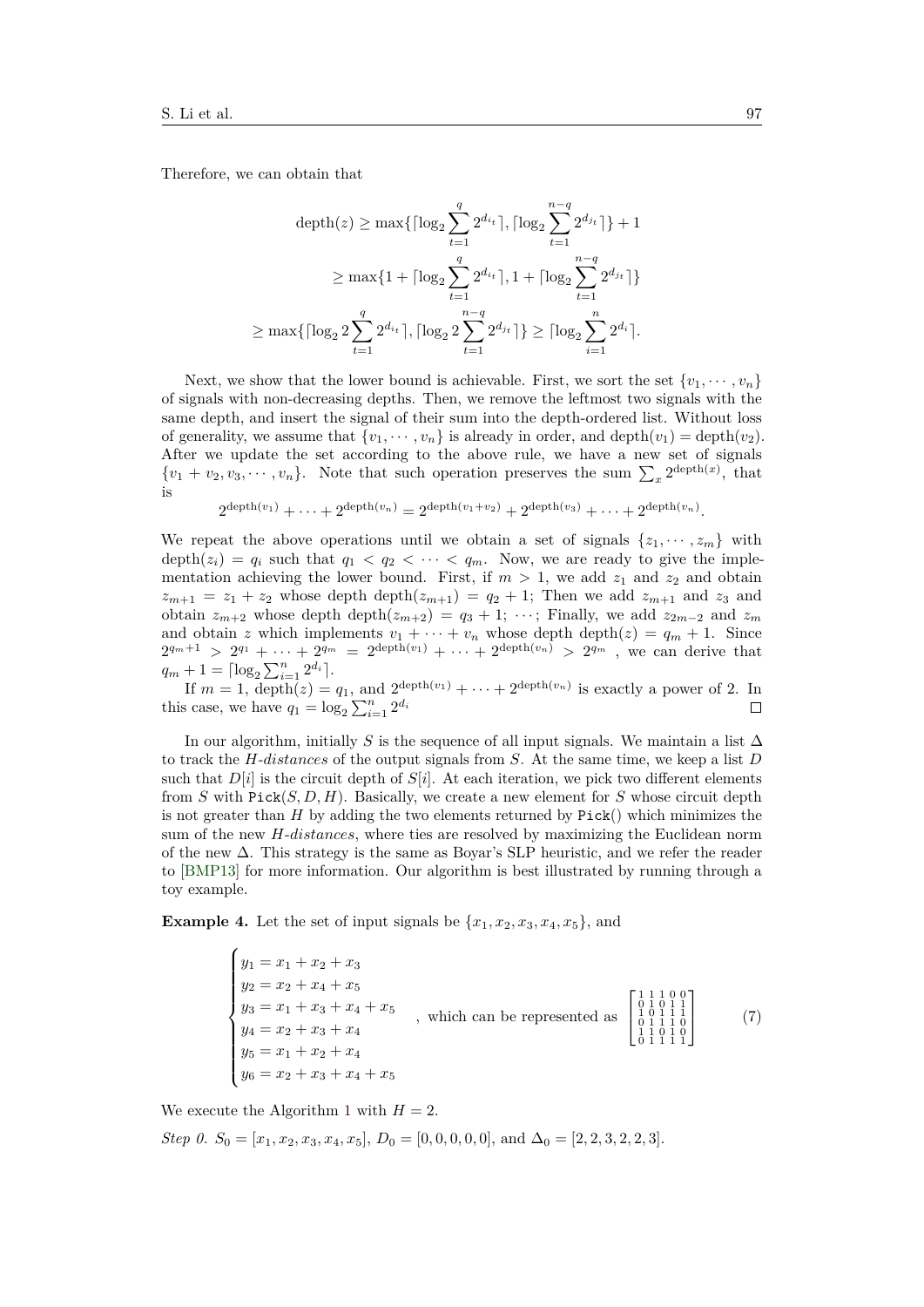Step 1.  $S_1 = S_0 \cup [x_6 = x_2 + x_4] = [x_1, x_2, x_3, x_4, x_5, x_6 = x_2 + x_4], D_1 = [0, 0, 0, 0, 0, 1],$ and  $\Delta_1 = [2, 1, 3, 1, 1, 2].$ 

*Step 2.*  $S_2 = S_1 \cup [x_7 = x_5 + x_6] = [x_1, x_2, x_3, x_4, x_5, x_6 = x_2 + x_4, x_7 = x_5 + x_6],$  $D_2 = [0, 0, 0, 0, 0, 1, 2]$ , and  $\Delta_2 = [2, 0, 3, 1, 1, 2]$ , where  $x_7$  computes  $x_2 + x_5 + x_4$ .

Step 3.  $S_3 = S_2 \cup [x_8 = x_3 + x_6] = [x_1, x_2, x_3, x_4, x_5, x_6 = x_2 + x_4, x_7 = x_5 + x_6, x_8 = x_3 + x_6],$  $D_3 = [0, 0, 0, 0, 0, 1, 2, 2]$ , and  $\Delta_3 = [2, 0, 3, 0, 1, 2]$ , where  $x_8$  computes  $x_2 + x_3 + x_4$ .

*Step 4.*  $S_4 = S_3 \cup [x_9 = x_1 + x_6] = [x_1, x_2, x_3, x_4, x_5, x_6 = x_2 + x_4, x_7 = x_5 + x_6, x_8 = x_6$  $x_3 + x_6, x_9 = x_1 + x_6$ ,  $D_4 = [0, 0, 0, 0, 0, 1, 2, 2, 2]$ , and  $\Delta_4 = [2, 0, 3, 0, 0, 2]$ , where  $x_9$ computes  $x_1 + x_2 + x_4$ .

*Step 5.*  $S_5 = S_4 \cup [x_{10} = x_1 + x_3] = [x_1, x_2, x_3, x_4, x_5, x_6 = x_2 + x_4, x_7 = x_5 + x_6, x_8 = x_6$  $x_3 + x_6, x_9 = x_1 + x_6, x_{10} = x_1 + x_3$ ,  $D_5 = [0, 0, 0, 0, 0, 1, 2, 2, 2, 1]$ , and  $\Delta_5 = [1, 0, 2, 0, 0, 2]$ .

*Step 6.*  $S_6 = S_5 \cup [x_{11} = x_2 + x_{10}] = [x_1, x_2, x_3, x_4, x_5, x_6 = x_2 + x_4, x_7 = x_5 + x_6, x_8 = x_6$  $x_3 + x_6, x_9 = x_1 + x_6, x_{10} = x_1 + x_3, x_{11} = x_2 + x_{10}$ ,  $D_6 = [0, 0, 0, 0, 0, 1, 2, 2, 2, 1, 2]$ , and  $\Delta_6 = [0, 0, 2, 0, 0, 2]$ , where  $x_{11}$  computes  $x_1 + x_2 + x_3$ .

*Step* 7.  $S_7 = S_6 \cup [x_{12} = x_3 + x_5] = [x_1, x_2, x_3, x_4, x_5, x_6 = x_2 + x_4, x_7 = x_5 + x_6$  $x_6, x_8 = x_3 + x_6, x_9 = x_1 + x_6, x_{10} = x_1 + x_3, x_{11} = x_2 + x_{10}, x_{12} = x_3 + x_5$ ,  $D_7 =$  $[0, 0, 0, 0, 0, 1, 2, 2, 2, 1, 2, 1]$ , and  $\Delta_7 = [0, 0, 2, 0, 0, 1]$ .

*Step 8.*  $S_8 = S_7 \cup [x_{13} = x_6 + x_{12}] = [x_1, x_2, x_3, x_4, x_5, x_6 = x_2 + x_4, x_7 = x_5 + x_6, x_8 = x_6$  $x_3 + x_6, x_9 = x_1 + x_6, x_{10} = x_1 + x_3, x_{11} = x_2 + x_{10}, x_{12} = x_3 + x_5, x_{13} = x_6 + x_{12}$ ,  $D_8 = x_3 + x_6, x_{14} = x_7$  $[0, 0, 0, 0, 0, 1, 2, 2, 2, 1, 2, 1, 2]$ , and  $\Delta_8 = [0, 0, 2, 0, 0, 0]$ , where  $x_{13}$  computes  $x_2 + x_3 + x_4 + x_5$ .

*Step 9.*  $S_9 = S_8 \cup [x_{14} = x_1 + x_4] = [x_1, x_2, x_3, x_4, x_5, x_6 = x_2 + x_4, x_7 = x_5 + x_6, x_8 = x_3 + x_4$  $x_6, x_9 = x_1 + x_6, x_{10} = x_1 + x_3, x_{11} = x_2 + x_{10}, x_{12} = x_3 + x_5, x_{13} = x_6 + x_{12}, x_{14} = x_1 + x_4$  $D_9 = [0, 0, 0, 0, 0, 1, 2, 2, 2, 1, 2, 1, 2, 1]$ , and  $\Delta_9 = [0, 0, 1, 0, 0, 0]$ .

*Step 10.*  $S_{10} = S_9 \cup [x_{15} = x_{12} + x_{14}] = [x_1, x_2, x_3, x_4, x_5, x_6 = x_2 + x_4, x_7 = x_5 + x_6, x_8 = x_6$  $x_3 + x_6, x_9 = x_1 + x_6, x_{10} = x_1 + x_3, x_{11} = x_2 + x_{10}, x_{12} = x_3 + x_5, x_{13} = x_6 + x_{12}, x_{14} = x_6$  $x_1+x_4, x_{15}=x_{12}+x_{14}$ ,  $D_{10}=[0,0,0,0,0,1,2,2,2,1,2,1,2,1,2]$ , and  $\Delta_{10}=[0,0,0,0,0,0]$ , where  $x_{15}$  computes  $x_1 + x_3 + x_4 + x_5$ .

We apply this algorithm to all matrices we generated in Sect. [5,](#page-6-0) and the lightest one achieving the lower bound of the circuit depth (i.e., 3) we find is *Q*,

|       |  |                                                                                                                           | $A^{-2}$       |
|-------|--|---------------------------------------------------------------------------------------------------------------------------|----------------|
| $Q =$ |  |                                                                                                                           | $\mathbb{A}^4$ |
|       |  |                                                                                                                           | $\tilde{A}^6$  |
|       |  | $\left(\begin{array}{ccc} I_8 & I_8 & A^{-2} \ A^{10} & I_8 & A^2 \ A^6 & I_8 & I_8 \ A^4 & I_8 & A^4 \end{array}\right)$ | $I_8$ /        |

corresponding to the parameter  $(0, -2, -2, 2, 4, 6)$ , where *A* the companion matrix of  $x^8 + x^2 + 1$  shown in Equation [\(2\)](#page-5-2). The actual implementation of *Q* is given in Table [6.](#page-15-2)

**Remark.** In Sects. [4](#page-4-1)[-6,](#page-9-0) we only show the best matrices we find. We present a summary of all other results we obtained in Supplementary materials [A](#page-19-0) and [B,](#page-27-0) where we only show the parameter resulting in better circuit when equivalences are encountered. Moreover, The raw data and source code are also submitted as supplementary material along the paper.

#### <span id="page-14-0"></span>**7 Conclusion**

In this work, we find so far the lightest  $32 \times 32$  involutory MDS matrices whose branch number is 5 by searching through a large set of matrices whose entries are the powers of the companion matrix of  $x^8 + x^2 + 1$ . Moreover, we enhance Boyar's SLP heuristic with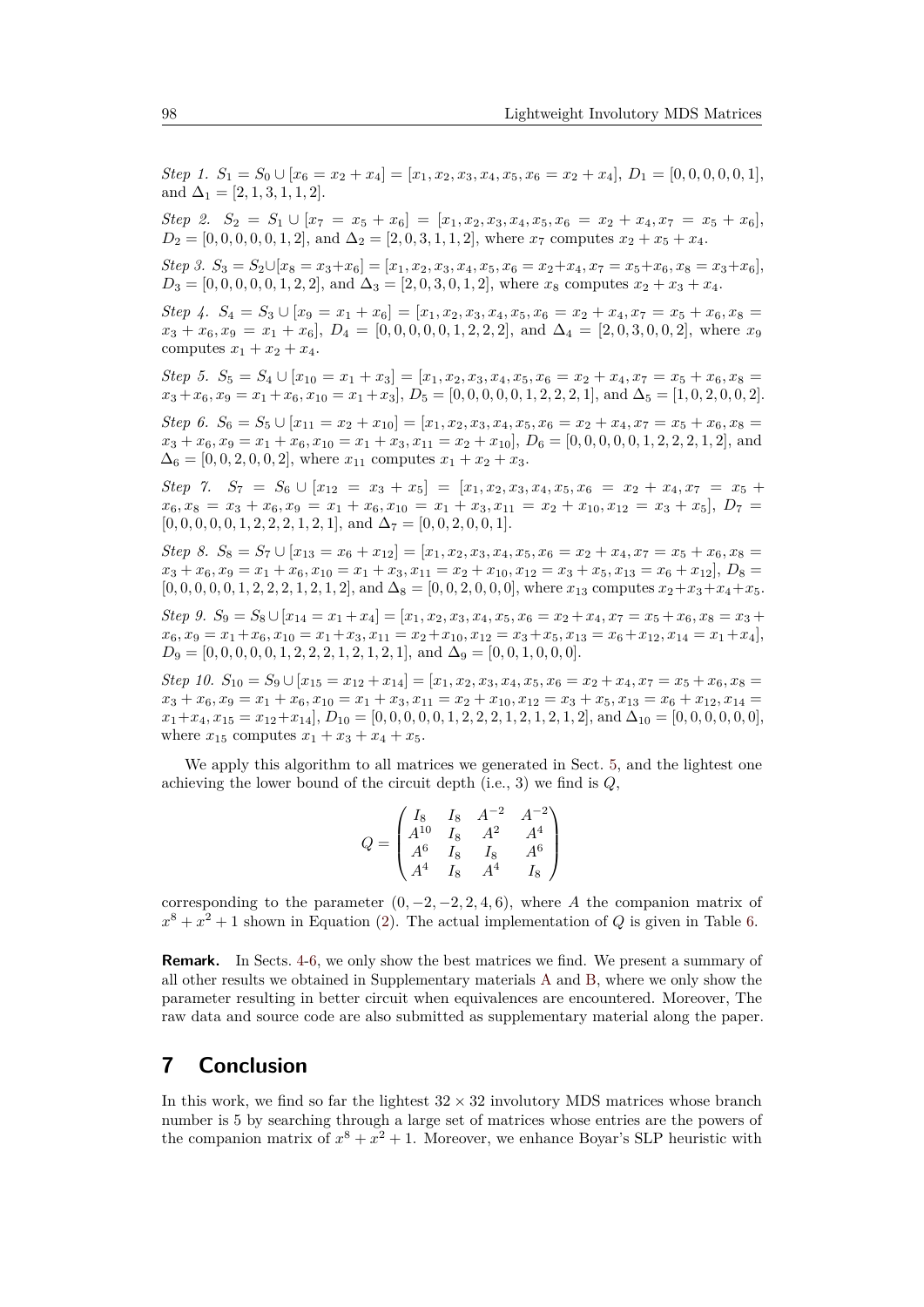| No.                     | Operation                                    | Depth          | No. | Operation                                     | Depth          | No.             | Operation                                     | Depth                     |
|-------------------------|----------------------------------------------|----------------|-----|-----------------------------------------------|----------------|-----------------|-----------------------------------------------|---------------------------|
| $\mathbf{1}$            | $t_1 = x_4 + x_{20}$                         | $\mathbf{1}$   | 31  | $t_{31} = x_5 + x_{23}$                       | $\mathbf{1}$   | 61              | $t_{61} = x_{14} + x_{26}$                    | $\mathbf{1}$              |
| $\overline{2}$          | $t_2 = x_5 + x_{21}$                         | $\mathbf{1}$   | 32  | $t_{32} = t_{14} + t_{31} [y_5]$              | $\overline{2}$ | 62              | $t_{62} = t_{25} + t_{61}$ [y <sub>14</sub> ] | $\overline{\mathbf{3}}$   |
| 3                       | $t_3 = x_6 + x_{22}$                         | $\mathbf{1}$   | 33  | $t_{33} = x_6 + x_{16}$                       | $\mathbf{1}$   | 63              | $t_{63} = x_{14} + x_{30}$                    | $\overline{1}$            |
| $\overline{4}$          | $t_4 = x_7 + x_{23}$                         | $\mathbf{1}$   | 34  | $t_{34} = t_{19} + t_{33}$ [y <sub>6</sub> ]  | $\overline{2}$ | 64              | $t_{64} = t_{21} + t_{63}$ [y <sub>30</sub> ] | $\overline{2}$            |
| 5                       | $t_5 = x_2 + x_{26}$                         | $\mathbf{1}$   | 35  | $t_{35} = x_{22} + x_{30}$                    | $\mathbf{1}$   | $\overline{65}$ | $t_{65} = x_{15} + x_{27}$                    | $\overline{1}$            |
| $\overline{6}$          | $t_6 = x_3 + x_{27}$                         | $\overline{1}$ | 36  | $t_{36} = t_9 + t_{35}$                       | $\overline{2}$ | 66              | $t_{66} = t_{27} + t_{65}$ [y <sub>15</sub> ] |                           |
| $\overline{7}$          | $t_7 = x_4 + x_{28}$                         | $\mathbf{1}$   | 37  | $t_{37} = t_8 + t_{36} [y_{10}]$              | 3              | 67              | $t_{67} = x_{15} + x_{31}$                    | $\overline{1}$            |
| $\overline{\mathbf{8}}$ | $t_8 = x_{10} + t_7$                         | $\overline{2}$ | 38  | $t_{38} = t_{34} + t_{36}$ [y <sub>22</sub> ] | 3              | 68              | $t_{68} = t_{23} + t_{67}$ [y <sub>31</sub> ] | $\overline{2}$            |
| 9                       | $t_9 = x_0 + x_{16}$                         | $\mathbf{1}$   | 39  | $t_{39} = x_7 + x_{17}$                       | $\mathbf{1}$   | 69              | $t_{69} = x_{18} + t_5$                       | $\overline{2}$            |
| 10                      | $t_{10} = x_5 + x_{29}$                      | $\mathbf{1}$   | 40  | $t_{40} = t_{20} + t_{39}$ [y7]               | $\overline{2}$ | 70              | $t_{70} = t_8 + t_{69} [y_{18}]$              | 3                         |
| 11                      | $t_{11} = x_{11} + t_{10}$                   | $\overline{2}$ | 41  | $t_{41} = x_{23} + x_{31}$                    | $\mathbf{1}$   | 71              | $t_{71} = x_{19} + t_6$                       | $\overline{2}$            |
| 12                      | $t_{12} = x_1 + x_{17}$                      | $\mathbf{1}$   | 42  | $t_{42} = t_{12} + t_{41}$                    | $\overline{2}$ | 72              | $t_{72} = t_{11} + t_{71} [y_{19}]$           | 3                         |
| 13                      | $t_{13} = x_{12} + x_{30}$                   | $\mathbf{1}$   | 43  | $t_{43} = t_{11} + t_{42}$ [y <sub>11</sub> ] | 3              | 73              | $t_{73} = x_{20} + t_7$                       | $\overline{2}$            |
| 14                      | $t_{14} = x_{13} + x_{31}$                   | $\overline{1}$ | 44  | $t_{44} = t_{40} + t_{42}$ [y <sub>23</sub> ] | 3              | 74              | $t_{74} = t_{22} + t_{73}$ [y <sub>20</sub> ] | $\overline{\overline{3}}$ |
| 15                      | $t_{15} = x_8 + x_{24}$                      | $\mathbf{1}$   | 45  | $t_{45} = x_8 + x_{16}$                       | $\overline{1}$ | 75              | $t_{75} = x_{21} + t_{10}$                    | $\overline{2}$            |
| 16                      | $t_{16} = t_1 + t_{15}$ [y <sub>24</sub> ]   | $\overline{2}$ | 46  | $t_{46} = t_5 + t_{45}$ [y <sub>16</sub> ]    | $\overline{2}$ | 76              | $t_{76} = t_{24} + t_{75}$ [y <sub>21</sub> ] | 3                         |
| 17                      | $t_{17} = x_9 + x_{25}$                      | $\mathbf{1}$   | 47  | $t_{47} = x_0 + x_{24}$                       | $\mathbf{1}$   | 77              | $t_{77} = x_6 + x_{28}$                       | $\overline{1}$            |
| 18                      | $t_{18} = t_2 + t_{17} [y_{25}]$             | $\overline{2}$ | 48  | $t_{48} = t_{21} + t_{47}$                    | $\overline{2}$ | 78              | $t_{78} = t_{13} + t_{77}$                    | $\overline{2}$            |
| 19                      | $t_{19} = x_{14} + x_{24}$                   | $\mathbf{1}$   | 49  | $t_{49} = t_{46} + t_{48}$ [y <sub>0</sub> ]  | 3              | 79              | $t_{79} = t_{36} + t_{78}$ [y <sub>28</sub> ] | 3                         |
| 20                      | $t_{20} = x_{15} + x_{25}$                   | $\mathbf{1}$   | 50  | $t_{50} = t_{22} + t_{48}$ [y <sub>12</sub> ] | 3              | 80              | $t_{80} = x_7 + x_{29}$                       | $\overline{1}$            |
| 21                      | $t_{21} = x_2 + x_{18}$                      | $\mathbf{1}$   | 51  | $t_{51} = x_8 + t_3$                          | $\overline{2}$ | 81              | $t_{81} = t_{14} + t_{80}$                    | $\overline{2}$            |
| 22                      | $t_{22} = x_6 + t_{13}$                      | $\overline{2}$ | 52  | $t_{52} = t_7 + t_{51}$ [y <sub>8</sub> ]     | 3              | 82              | $t_{82} = t_{42} + t_{81}$ [y <sub>29</sub> ] | 3                         |
| 23                      | $t_{23} = x_3 + x_{19}$                      | $\mathbf{1}$   | 53  | $t_{53} = x_9 + x_{17}$                       | $\mathbf{1}$   | 83              | $t_{83} = x_{10} + x_{26}$                    | $\overline{1}$            |
| 24                      | $t_{24} = x_7 + t_{14}$                      | $\overline{2}$ | 54  | $t_{54} = t_6 + t_{53}$ [y <sub>17</sub> ]    | $\overline{2}$ | 84              | $t_{84} = t_1 + t_3$                          | $\overline{2}$            |
| 25                      | $t_{25} = x_2 + t_1$                         | $\overline{2}$ | 55  | $t_{55} = x_1 + x_{25}$                       | T              | 85              | $t_{85} = t_{83} + t_{84}$ [y <sub>26</sub> ] | $\overline{\mathbf{3}}$   |
| 26                      | $t_{26} = t_8 + t_{25} [y_2]$                | 3              | 56  | $t_{56} = t_{23} + t_{55}$                    | $\overline{2}$ | 86              | $t_{86} = x_{11} + x_{27}$                    | $\overline{1}$            |
| 27                      | $t_{27} = x_3 + t_2$                         | $\overline{2}$ | 57  | $t_{57} = t_{54} + t_{56}$ [y <sub>1</sub> ]  | 3              | 87              | $t_{87} = t_2 + t_4$                          | $\overline{2}$            |
| 28                      | $t_{28} = t_{11} + t_{27}$ [y <sub>3</sub> ] | 3              | 58  | $t_{58} = t_{24} + t_{56}$ [y <sub>13</sub> ] | 3              | 88              | $t_{88} = t_{86} + t_{87} [y_{27}]$           | 3                         |
| 29                      | $t_{29} = x_4 + x_{22}$                      | $\overline{1}$ | 59  | $t_{59} = x_9 + t_4$                          | $\overline{2}$ |                 |                                               |                           |
| 30                      | $t_{30} = t_{13} + t_{29}$ [y <sub>4</sub> ] | $\overline{2}$ | 60  | $t_{60} = t_{10} + t_{59}$ [y <sub>9</sub> ]  | 3              |                 |                                               |                           |

<span id="page-15-2"></span>**Table 6:** An implementation of *Q*, corresponding to parameter  $(0, -2, -2, 2, 4, 6)$ , with 88 XOR gates and depth 3, where  $(x_0, \dots, x_{31})$  are input signals,  $(y_0, \dots, y_{31})$  are output signals, and *t<sup>i</sup>* 's are intermediate signals.

circuit depth awareness, which enables us to identify so far the lightest  $32 \times 32$  involutory MDS matrix whose circuit depth is 3, achieving the provable lower bound for a  $32 \times 32$ MDS matrix. Along the way, we present a formula, which is of independent interest, for computing the minimum achievable depth of a circuit implementing the summation of a set of signals with given depths. The results of this work can be potentially applied in the design of lightweight and low-latency symmetric-key primitives.

### **Acknowledgments**

The authors thank the anonymous reviewers for many helpful comments. The work is supported by the National Key R&D Program of China (Grant No. 2018YFB0804402), the Chinese Major Program of National Cryptography Development Foundation (Grant No. MMJJ20180102), the National Natural Science Foundation of China (61732021, 61802400, 61772519, 61802399), and the Youth Innovation Promotion Association of Chinese Academy of Sciences. Chaoyun Li is supported by the Research Council KU Leuven: C16/15/058, OT/13/071, and by European Union's Horizon 2020 research and innovation programme under grant agreement No. H2020-MSCA-ITN-2014-643161 ECRYPT-NET.

## **References**

- <span id="page-15-1"></span>[AF14] Daniel Augot and Matthieu Finiasz. Direct construction of recursive MDS diffusion layers using shortened BCH codes. In *FSE'14*, pages 3–17, 2014.
- <span id="page-15-0"></span>[Ava17] Roberto Avanzi. The QARMA block cipher family. almost MDS matrices over rings with zero divisors, nearly symmetric even-mansour constructions with non-involutory central rounds, and search heuristics for low-latency S-Boxes. *IACR Trans. Symmetric Cryptol.*, 2017(1):4–44, 2017.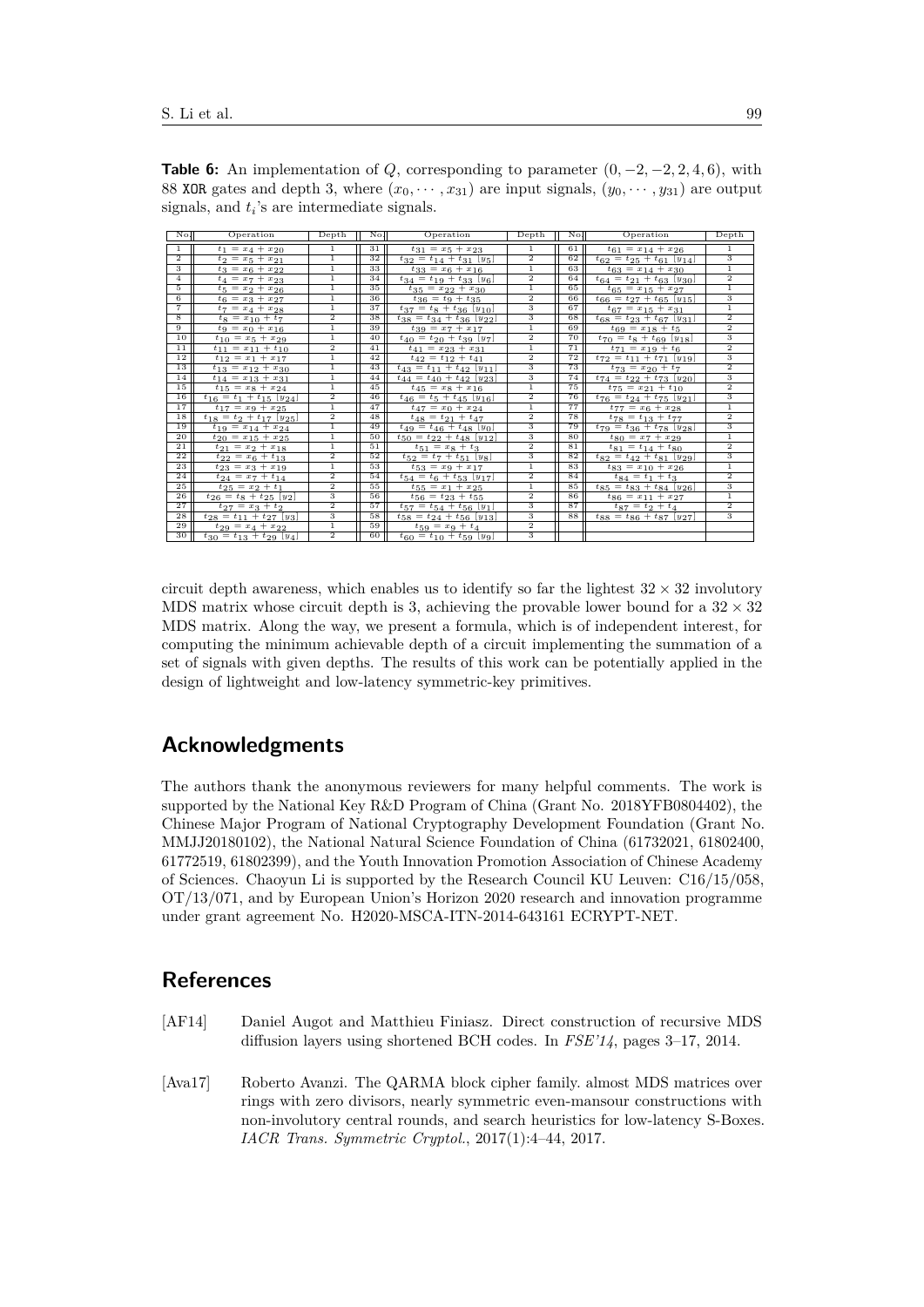- <span id="page-16-0"></span>[BBI<sup>+</sup>15] Subhadeep Banik, Andrey Bogdanov, Takanori Isobe, Kyoji Shibutani, Harunaga Hiwatari, Toru Akishita, and Francesco Regazzoni. Midori: A block cipher for low energy. In *ASIACRYPT'15*, pages 411–436, 2015.
- <span id="page-16-4"></span>[BCG<sup>+</sup>12] Julia Borghoff, Anne Canteaut, Tim Güneysu, Elif Bilge Kavun, Miroslav Knezevic, Lars R. Knudsen, Gregor Leander, Ventzislav Nikov, Christof Paar, Christian Rechberger, Peter Rombouts, Søren S. Thomsen, and Tolga Yalçin. PRINCE - A low-latency block cipher for pervasive computing applications extended abstract. In *ASIACRYPT'12*, pages 208–225, 2012.
- <span id="page-16-5"></span>[Ber13] Thierry P. Berger. Construction of recursive MDS diffusion layers from gabidulin codes. In *INDOCRYPT'13*, pages 274–285, 2013.
- <span id="page-16-1"></span>[BJK<sup>+</sup>16] Christof Beierle, Jérémy Jean, Stefan Kölbl, Gregor Leander, Amir Moradi, Thomas Peyrin, Yu Sasaki, Pascal Sasdrich, and Siang Meng Sim. The SKINNY family of block ciphers and its low-latency variant MANTIS. In *CRYPTO'16*, pages 123–153, 2016.
- <span id="page-16-2"></span>[BKL<sup>+</sup>07] Andrey Bogdanov, Lars R. Knudsen, Gregor Leander, Christof Paar, Axel Poschmann, Matthew J. B. Robshaw, Yannick Seurin, and C. Vikkelsoe. PRESENT: An ultra-lightweight block cipher. In *CHES'07*, pages 450–466, 2007.
- <span id="page-16-7"></span>[BKL16] Christof Beierle, Thorsten Kranz, and Gregor Leander. Lightweight multiplication in  $gf(2<sup>^</sup>n)$  with applications to MDS matrices. In *CRYPTO'16*, pages 625–653, 2016.
- <span id="page-16-13"></span>[BMP08] Joan Boyar, Philip Matthews, and René Peralta. On the shortest linear straight-line program for computing linear forms. In *MFCS'08*, pages 168–179, 2008.
- <span id="page-16-8"></span>[BMP13] Joan Boyar, Philip Matthews, and René Peralta. Logic minimization techniques with applications to cryptology. *J. Cryptology*, 26(2):280–312, 2013.
- <span id="page-16-14"></span>[BNN<sup>+</sup>10] Paulo S. L. M. Barreto, Ventzislav Nikov, Svetla Nikova, Vincent Rijmen, and Elmar Tischhauser. Whirlwind: a new cryptographic hash function. *Des. Codes Cryptography*, 56(2-3):141–162, 2010.
- <span id="page-16-12"></span>[BR99] Mario Blaum and Ron M. Roth. On lowest density MDS codes. *IEEE Trans. Information Theory*, 45(1):46–59, 1999.
- <span id="page-16-3"></span>[BR00] Paulo Sérgio L.M. Barreto and Vincent Rijmen. The Anubis block cipher, 2000. Submission to the NESSIE project.
- <span id="page-16-6"></span>[CLM16] Victor Cauchois, Pierre Loidreau, and Nabil Merkiche. Direct construction of quasi-involutory recursive-like MDS matrices from 2-cyclic codes. *IACR Trans. Symmetric Cryptol.*, 2016(2):80–98, 2016.
- <span id="page-16-11"></span>[Con14] Keith Conrad. The minimal polynomial and some applications. [http://www.](http://www.math.uconn.edu/~kconrad/blurbs/linmultialg/minpolyandappns.pdf) [math.uconn.edu/~kconrad/blurbs/linmultialg/minpolyandappns.pdf](http://www.math.uconn.edu/~kconrad/blurbs/linmultialg/minpolyandappns.pdf), 2014.
- <span id="page-16-10"></span>[DF04] David S. Dummit and Richard M. Foote. *Abstract algebra*, volume 3. Wiley Hoboken, 2004.
- <span id="page-16-9"></span>[DL18] Sébastien Duval and Gaëtan Leurent. MDS matrices with lightweight circuits. *IACR Trans. Symmetric Cryptol.*, 2018(2):48–78, 2018.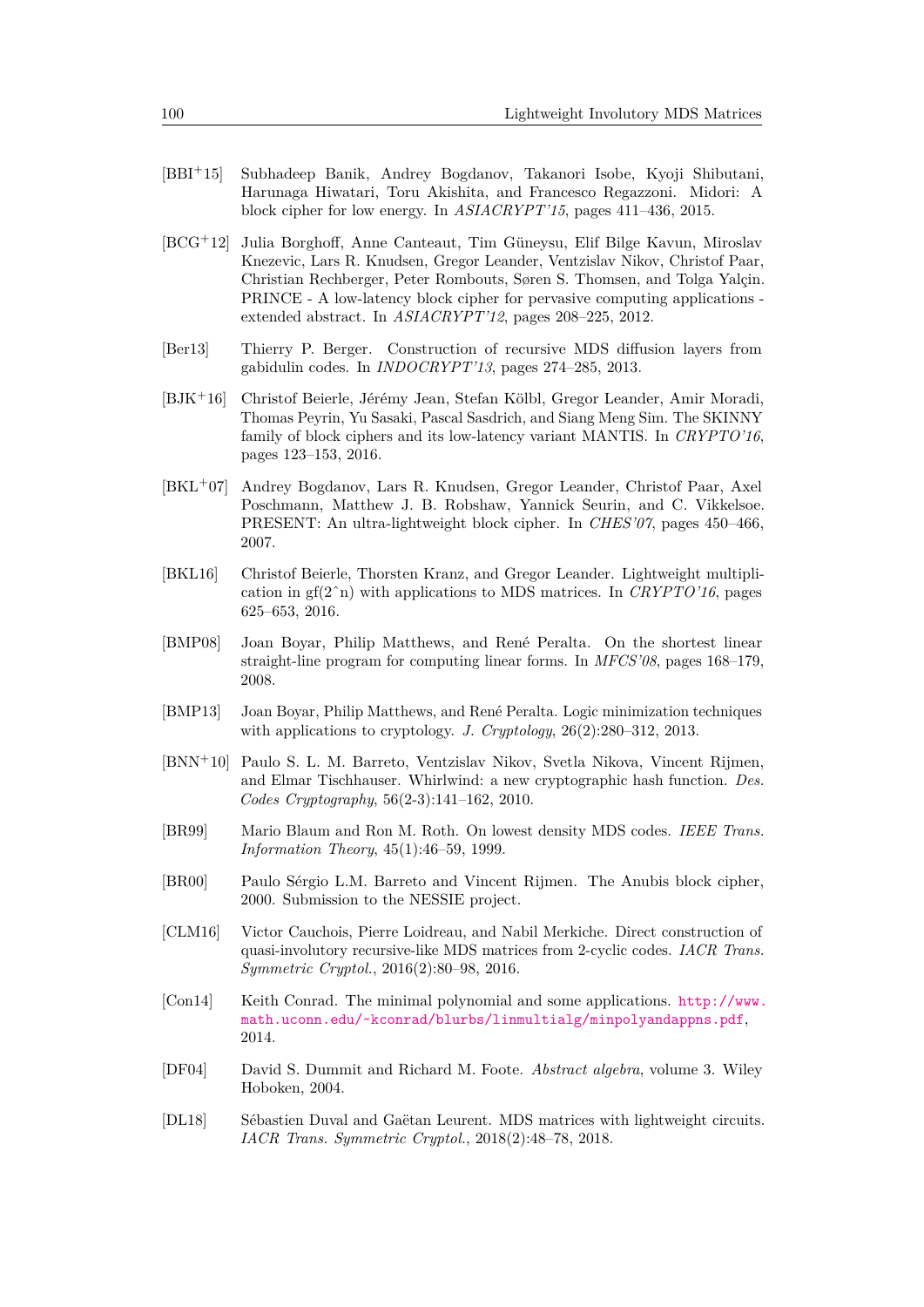- <span id="page-17-0"></span>[DR02] Joan Daemen and Vincent Rijmen. *The Design of Rijndael: AES - The Advanced Encryption Standard*. Information Security and Cryptography. Springer, 2002.
- <span id="page-17-13"></span>[GLWL16] Zhiyuan Guo, Renzhang Liu, Wenling Wu, and Dongdai Lin. Direct construction of lightweight rotational-xor MDS diffusion layers. *IACR Cryptology ePrint Archive*, 2016:1036, 2016.
- <span id="page-17-2"></span>[GPP11] Jian Guo, Thomas Peyrin, and Axel Poschmann. The PHOTON family of lightweight hash functions. In *CRYPTO'11*, pages 222–239, 2011.
- <span id="page-17-3"></span>[GPPR11] Jian Guo, Thomas Peyrin, Axel Poschmann, and Matthew J. B. Robshaw. The LED block cipher. In *CHES'11*, pages 326–341, 2011.
- <span id="page-17-4"></span>[GPV17] Kishan Chand Gupta, Sumit Kumar Pandey, and Ayineedi Venkateswarlu. Towards a general construction of recursive MDS diffusion layers. *Des. Codes Cryptography*, 82(1-2):179–195, 2017.
- <span id="page-17-12"></span>[JPST17] Jérémy Jean, Thomas Peyrin, Siang Meng Sim, and Jade Tourteaux. Optimizing implementations of lightweight building blocks. *IACR Trans. Symmetric Cryptol.*, 2017(4):130–168, 2017.
- <span id="page-17-14"></span>[KLSW17] Thorsten Kranz, Gregor Leander, Ko Stoffelen, and Friedrich Wiemer. Shorter linear straight-line programs for MDS matrices. *IACR Trans. Symmetric Cryptol.*, 2017(4):188–211, 2017.
- <span id="page-17-15"></span>[KPPY14] Khoongming Khoo, Thomas Peyrin, Axel York Poschmann, and Huihui Yap. FOAM: Searching for hardware-optimal SPN structures and components with a fair comparison. In *CHES'14*, pages 433–450, 2014.
- <span id="page-17-6"></span>[LS16] Meicheng Liu and Siang Meng Sim. Lightweight MDS generalized circulant matrices. In *FSE'16*, volume 9783 of *LNCS*, pages 101–120. Springer, 2016.
- <span id="page-17-7"></span>[LW16] Yongqiang Li and Mingsheng Wang. On the construction of lightweight circulant involutory MDS matrices. In *FSE'16*, pages 121–139, 2016.
- <span id="page-17-8"></span>[LW17] Chaoyun Li and Qingju Wang. Design of lightweight linear diffusion layers from near-MDS matrices. *IACR Trans. Symmetric Cryptol.*, 2017(1):129–155, 2017.
- <span id="page-17-5"></span>[SKOP15] Siang Meng Sim, Khoongming Khoo, Frédérique E. Oggier, and Thomas Peyrin. Lightweight MDS involution matrices. In *FSE'15*, pages 471–493, 2015.
- <span id="page-17-1"></span>[SPR<sup>+</sup>04] François-Xavier Standaert, Gilles Piret, Gaël Rouvroy, Jean-Jacques Quisquater, and Jean-Didier Legat. ICEBERG: An involutional cipher efficient for block encryption in reconfigurable hardware. In *FSE'04*, pages 279–299, 2004.
- <span id="page-17-9"></span>[SS16a] Sumanta Sarkar and Siang Meng Sim. A deeper understanding of the XOR count distribution in the context of lightweight cryptography. In *AFRICACRYPT'16*, pages 167–182, 2016.
- <span id="page-17-10"></span>[SS16b] Sumanta Sarkar and Habeeb Syed. Lightweight diffusion layer: Importance of toeplitz matrices. *IACR Trans. Symmetric Cryptol.*, 2016(1):95–113, 2016.
- <span id="page-17-11"></span>[SS17] Sumanta Sarkar and Habeeb Syed. Analysis of toeplitz MDS matrices. In *ACISP'17*, pages 3–18, 2017.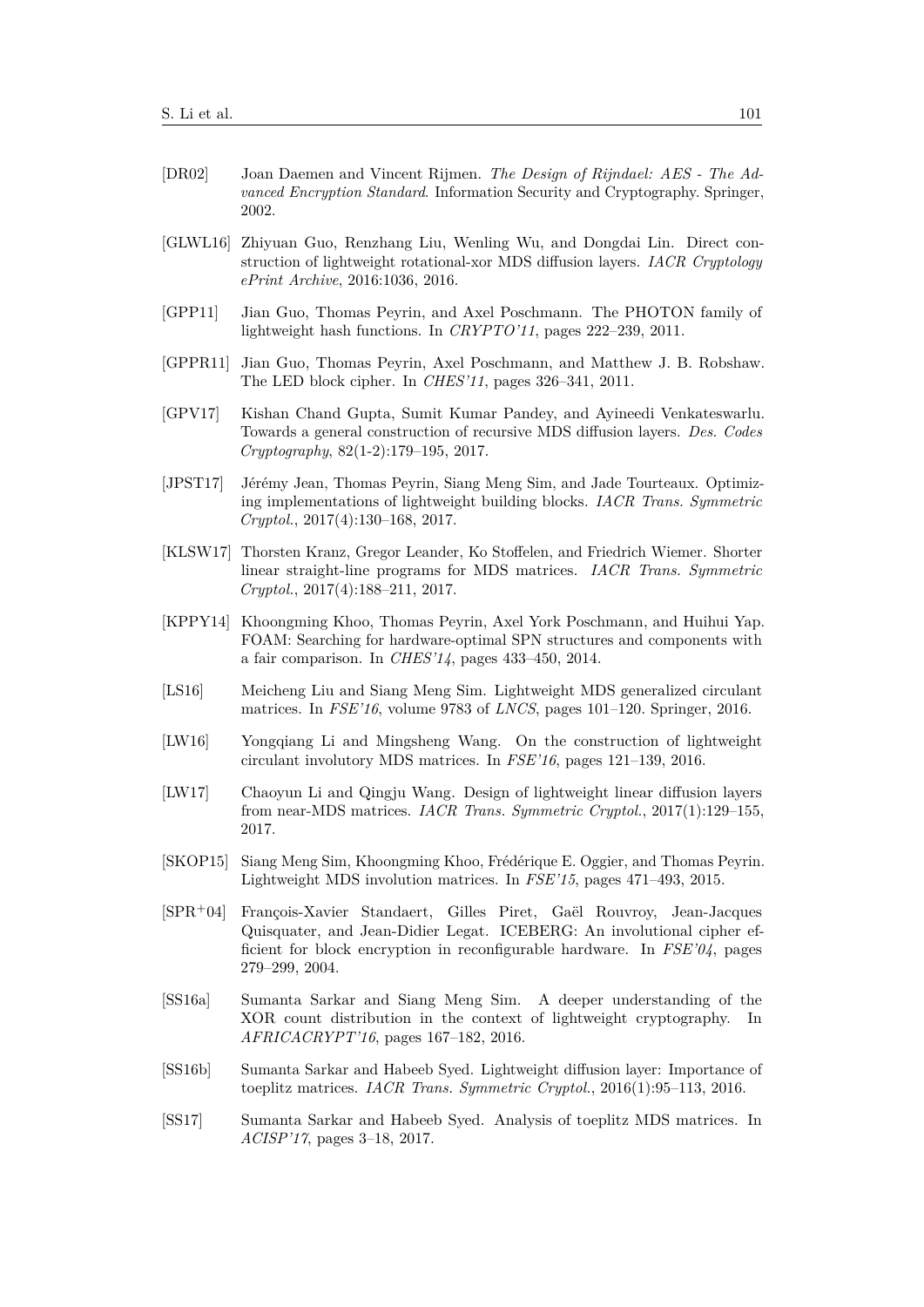- <span id="page-18-0"></span>[TTKS18] Dylan Toh, Jacob Teo, Khoongming Khoo, and Siang Meng Sim. Lightweight MDS serial-type matrices with minimal fixed XOR count. In *AFRICACRYPT'18*, pages 51–71, 2018.
- <span id="page-18-3"></span>[Wan03] Zhexian Wan. *Lectures on finite fields and Galois rings*. World Scientific Publishing Company, 2003.
- <span id="page-18-1"></span>[WWW12] Shengbao Wu, Mingsheng Wang, and Wenling Wu. Recursive diffusion layers for (lightweight) block ciphers and hash functions. In *SAC'12*, pages 355–371, 2012.
- <span id="page-18-2"></span>[ZWS18] Lijing Zhou, Licheng Wang, and Yiru Sun. On efficient constructions of lightweight MDS matrices. *IACR Trans. Symmetric Cryptol.*, 2018(1):180–200, 2018.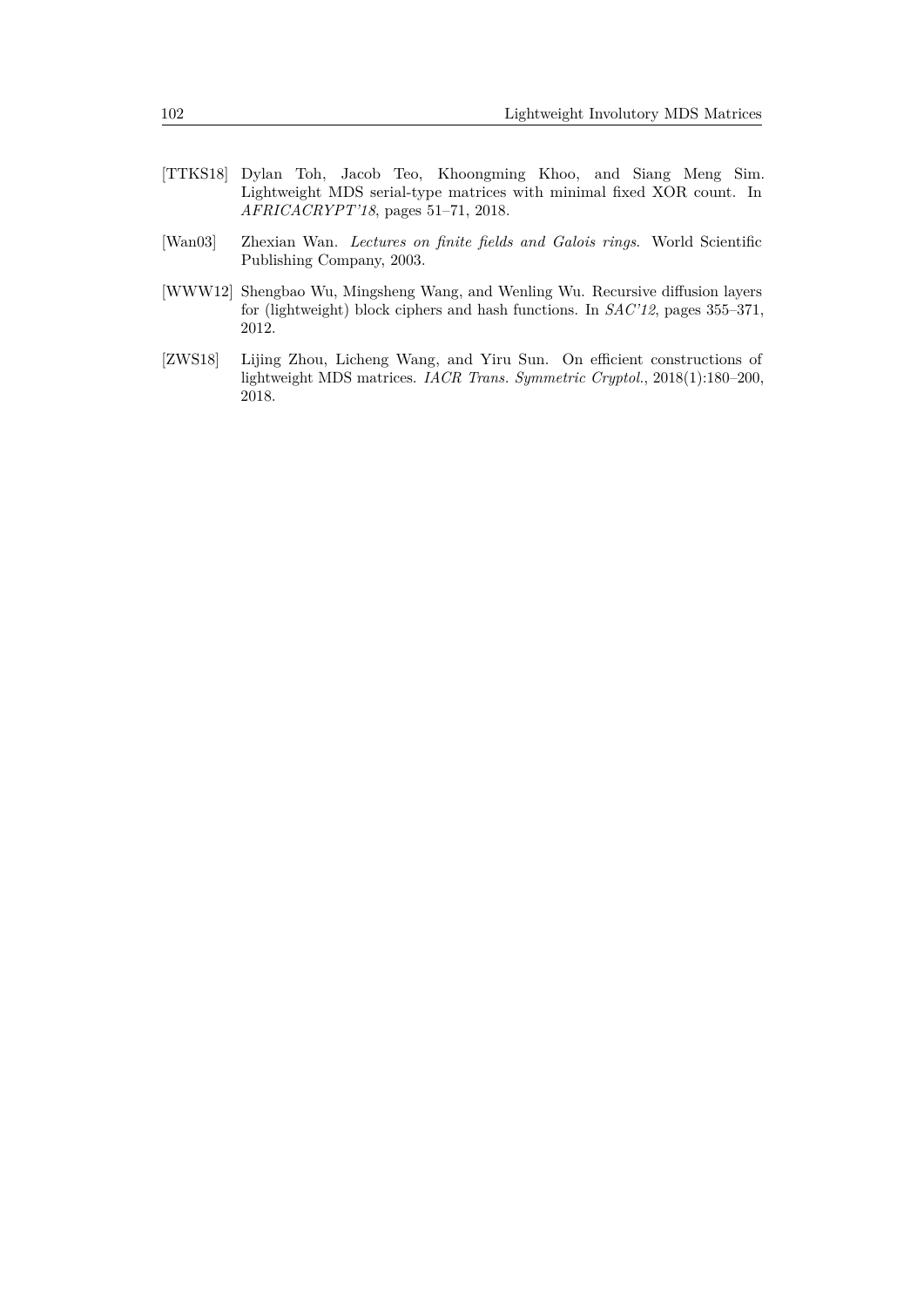# <span id="page-19-0"></span>**A A List of Involutory MDS Matrices**

| $\omega(A) = 148$ , DXC(A) = 116 |                                                                              |  |  |  |  |  |
|----------------------------------|------------------------------------------------------------------------------|--|--|--|--|--|
| No.                              | $(\epsilon_{12}, \epsilon_{13}, \epsilon_{14}, r, s, t)$   SLP(A)   depth(A) |  |  |  |  |  |
|                                  | $-2, -1, 2, 0, 0, 0)$                                                        |  |  |  |  |  |
|                                  | $(-2, 1, -2, 0, 0, 2)$                                                       |  |  |  |  |  |

| $\omega(A) = 149$ , DXC(A) = 117 |                                                          |        |                           |  |  |  |
|----------------------------------|----------------------------------------------------------|--------|---------------------------|--|--|--|
| No.                              | $(\epsilon_{12}, \epsilon_{13}, \epsilon_{14}, r, s, t)$ | SLP(A) | $\operatorname{depth}(A)$ |  |  |  |
|                                  | $-3, -2, 1, 1, 1, 1)$                                    |        |                           |  |  |  |
|                                  | $-1, 0, 3, -1, -$                                        |        |                           |  |  |  |

| $\omega(A) = 150$ , DXC(A) = 118 |                                                          |        |                           |  |  |  |
|----------------------------------|----------------------------------------------------------|--------|---------------------------|--|--|--|
| No.                              | $(\epsilon_{12}, \epsilon_{13}, \epsilon_{14}, r, s, t)$ | SLP(A) | $\operatorname{depth}(A)$ |  |  |  |
|                                  | $(-3, -2, 2, 0, 0, 2)$                                   | 80     |                           |  |  |  |
| 2                                | $(-3, 1, -1, 0, 0, 2)$                                   | 80     |                           |  |  |  |
| 3                                | $(-4, -2, 1, 0, 2, 2)$                                   | 80     |                           |  |  |  |
|                                  | $(0, -3, -2, 0, 2, 2)$                                   | 83     |                           |  |  |  |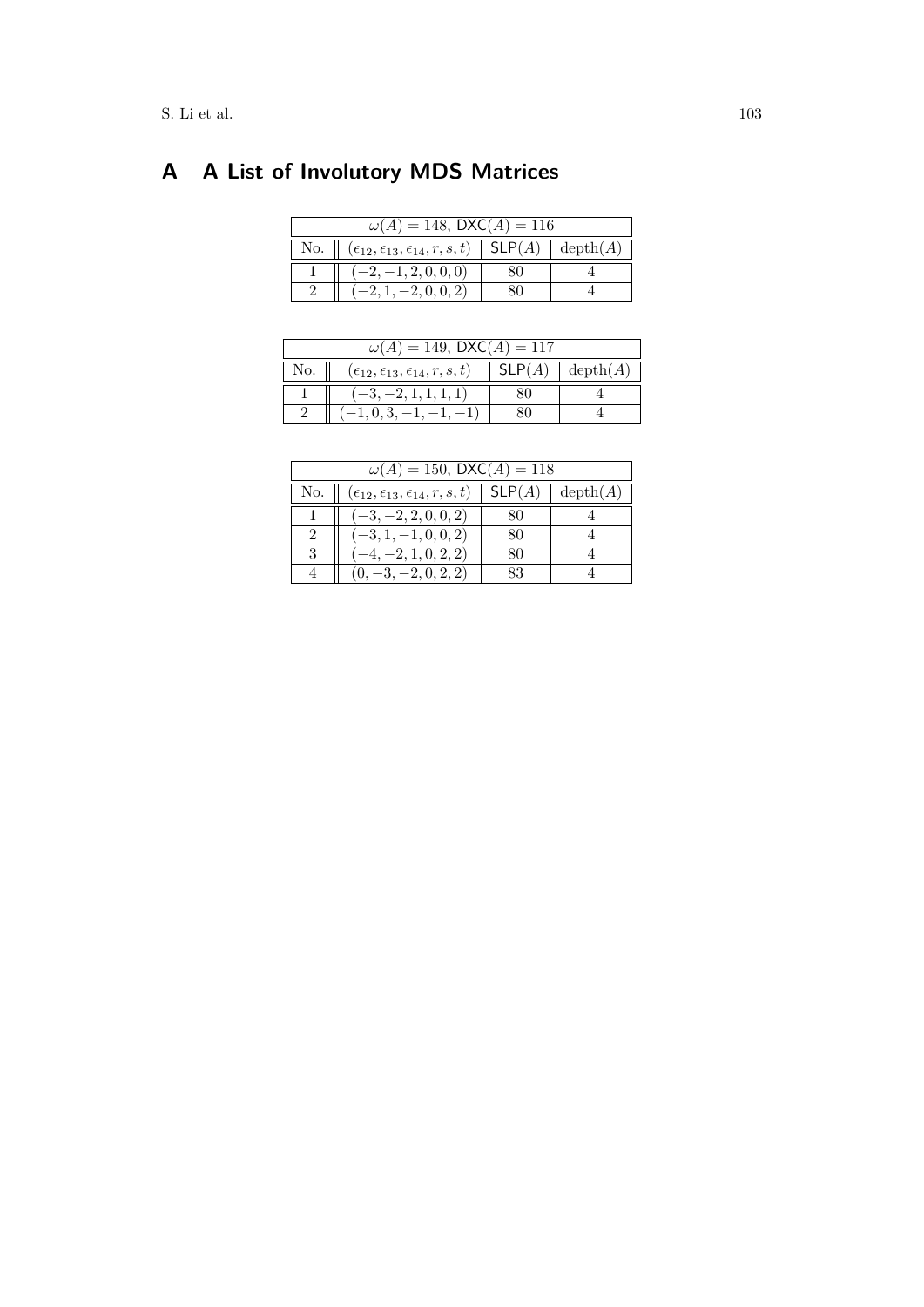|                | $\omega(A) = 151$ , $\overline{\text{DXC}(A) = 119}$                                              |                              |                           |
|----------------|---------------------------------------------------------------------------------------------------|------------------------------|---------------------------|
| No.            | $(\epsilon_{12}, \epsilon_{13}, \epsilon_{14}, r, s, t)$                                          | SLP(A)                       | $\operatorname{depth}(A)$ |
| 1              | $(-4,0,-2,1,1,3)$                                                                                 | 83                           | 4                         |
| $\overline{2}$ | $(0, 4, 0, -1, -1, -3)$                                                                           | 83                           | 5                         |
|                | $\omega(A) = 152$ , DXC(A) = 120                                                                  |                              |                           |
| No.            | $(\epsilon_{12},\epsilon_{13},\epsilon_{14},r,s,t)$                                               | SLP(A)                       | $\operatorname{depth}(A)$ |
| 1              | $(-4, 0, -1, 0, 0, 4)$                                                                            | 86                           | 5                         |
| $\overline{2}$ | $\overline{(-3,0,-3,1,1,3)}$                                                                      | 83                           | 4                         |
| $\overline{3}$ | $(1, 4, -1, -1, -1, -3)$                                                                          | 83                           | $\overline{4}$            |
|                | $\omega(A) = 153$ , DXC(A) = 121                                                                  |                              |                           |
| No.            | $(\epsilon_{12},\epsilon_{13},\epsilon_{14},r,s,t)$                                               | SLP(A)                       | $\operatorname{depth}(A)$ |
| T              | $(-3, -3, 1, 0, 2, 2)$                                                                            | 80                           | 5                         |
| $\overline{2}$ | $(-4, -3, 0, 2, 2, 2)$                                                                            | 83                           | 4                         |
| $\overline{3}$ | $(0, 1, 4, -2, -2, -2)$                                                                           | 83                           | 5                         |
|                | $\omega(A) = 154$ , DXC(A) = 122                                                                  |                              |                           |
| No.            | $(\epsilon_{12},\epsilon_{13},\epsilon_{14},r,s,t)$                                               | SLP(A)                       | depth(A)                  |
| 1              | $\overline{(-3,0,-2,0,0,4)}$                                                                      | 86                           | 4                         |
| $\overline{2}$ | $(-1, -4, -2, 0, 2, 4)$                                                                           | 86                           | 4                         |
| $\sqrt{3}$     | $\overline{(-4,-3,1,1,1,3)}$                                                                      | 80                           | 5                         |
| 4              | $(0, 1, 3, -1, \overline{-1, -3})$                                                                | $80\,$                       | 5                         |
|                | $\omega(A) = 155$ , DXC(A) = 123                                                                  |                              |                           |
|                |                                                                                                   |                              |                           |
| No.            | $(\epsilon_{12}, \epsilon_{13}, \epsilon_{14}, r, s, t)$                                          | SLP(A)                       | $\operatorname{depth}(A)$ |
| 1              | $(-5,0,-2,0,2,4)$                                                                                 | 86                           | 5                         |
|                | $\omega(A) = 156$ , DXC(A) = 124                                                                  |                              |                           |
| No.            | $(\epsilon_{12},\epsilon_{13},\epsilon_{14},r,s,t)$                                               | SLP(A)                       | $\operatorname{depth}(A)$ |
| 1              | $(-4,0,-3,0,2,4)$                                                                                 | 86                           | 5                         |
| $\overline{2}$ | $(-1, -4, -3, 1, 3, 3)$                                                                           | 86                           | $\overline{4}$            |
| 3              | $(5,0,1,-1,-3,-3)$                                                                                | 86                           | 4                         |
|                | $\omega(A) = 157$ , DXC(A) = 125                                                                  |                              |                           |
| No.            | $(\epsilon_{12}, \epsilon_{13}, \epsilon_{14}, r, s, t)$ SLP(A) depth(A)<br>$\mathbf{\mathsf{I}}$ |                              |                           |
| 1              | $(-5, -3, 0, 1, 3, 3)$                                                                            | 83                           | 5                         |
| $\overline{2}$ | $(1, 1, 4, -1, -3, -3)$                                                                           | 82                           | 5                         |
| $\,3$          | $\overline{(-4,-4,0,1,3,3)}$                                                                      | 83                           | 5                         |
| 4              | $(2,0,4,-1,-3,-3)$                                                                                | 83                           | 5                         |
|                | $\omega(A) = 158$ , DXC(A) = 126                                                                  |                              |                           |
| No.            | $(\epsilon_{12},\epsilon_{13},\epsilon_{14},r,s,t)$                                               | $\overline{\mathsf{SLP}}(A)$ | $\operatorname{depth}(A)$ |
| 1              | $\left(-4, -3, 2, 0, 0, 4\right)$                                                                 | 80                           | 5                         |
| $\overline{2}$ | $\left(-4, -\overline{4, 1, 0, 2, 4}\right)$                                                      | 80                           | 5                         |
| 3              | $(-1, -3, -3, 0, 2, 4)$                                                                           | 86                           | 4                         |
| $\overline{4}$ | $\overline{(-5,-1,-2},1,1,5)$                                                                     | 89                           | $\overline{5}$            |
| 5              | $(1, 5, 0, -1, -1, -5)$                                                                           | 89                           | 5                         |
| 6<br>7         | $(-4, -1, -4, 2, 2, 4)$<br>$(2, 5, 0, -2, -\overline{2, -4})$                                     | 86<br>85                     | 4<br>6                    |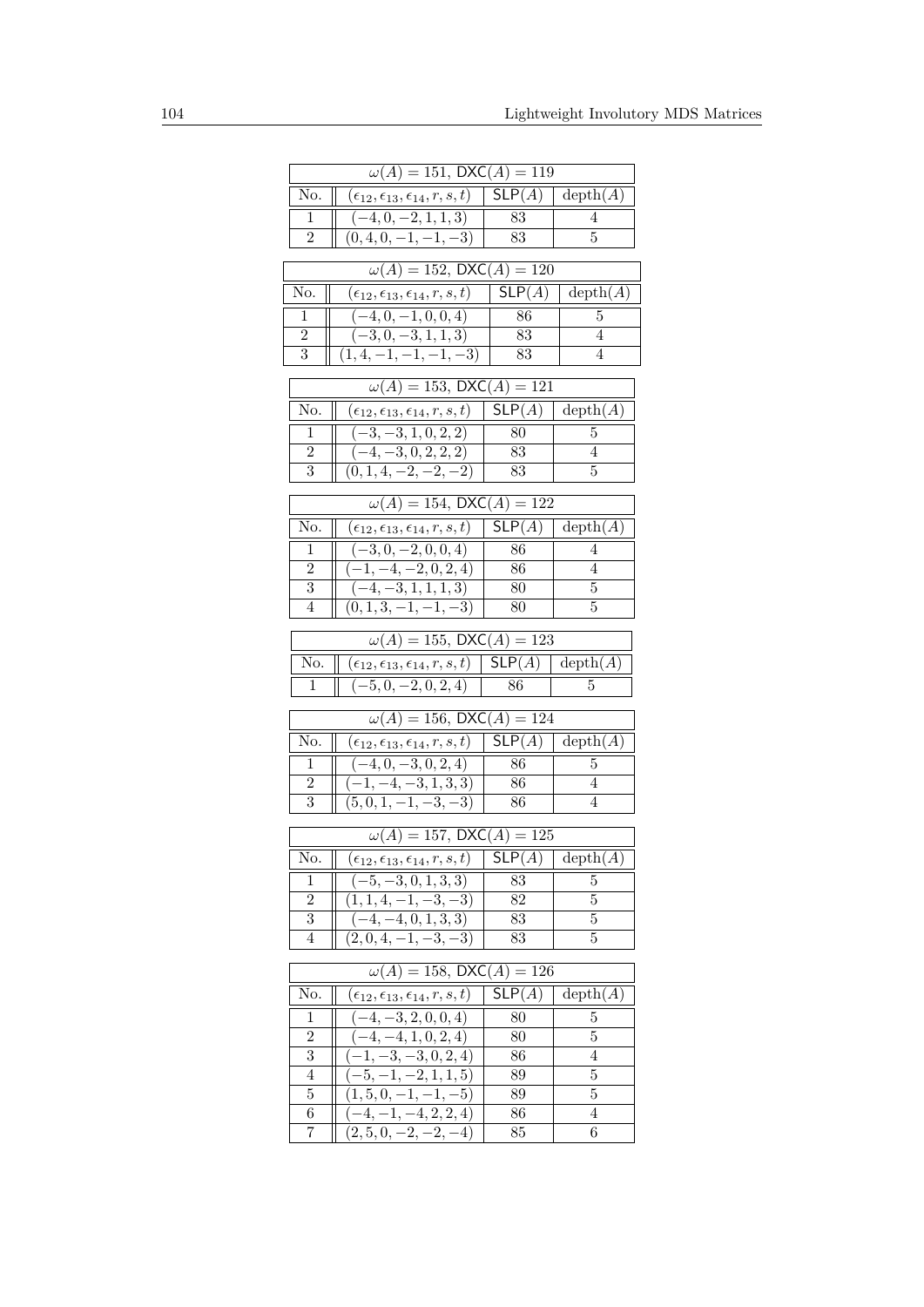|                | $\omega(A) = 160$ , DXC(A) = 128                         |        |                           |  |  |  |  |
|----------------|----------------------------------------------------------|--------|---------------------------|--|--|--|--|
| No.            | $(\epsilon_{12}, \epsilon_{13}, \epsilon_{14}, r, s, t)$ | SLP(A) | $\operatorname{depth}(A)$ |  |  |  |  |
| 1              | (1, 2, 5, 0, 0, 0)                                       | 82     | 5                         |  |  |  |  |
| $\overline{2}$ | (0, 1, 5, 0, 0, 2)                                       | 80     | 5                         |  |  |  |  |
| 3              | (0, 4, 2, 0, 0, 2)                                       | 80     | 5                         |  |  |  |  |
| 4              | (1, 4, 1, 0, 0, 2)                                       | 78     | 4                         |  |  |  |  |
| 5              | (0,0,4,0,2,2)                                            | 78     | 4                         |  |  |  |  |
| 6              | (0, 1, 4, 1, 1, 1)                                       | 79     | 5                         |  |  |  |  |
| 7              | $(2,3,6,-1,-1,-1)$                                       | 79     | 5                         |  |  |  |  |
| 8              | $(-4, -1, -3, 1, 1, 5)$                                  | 89     | 5                         |  |  |  |  |
| 9              | $(2, 5, -1, -1, -1, -5)$                                 | 89     | 4                         |  |  |  |  |
| 10             | $(-5, -1, -3, 2, 2, 4)$                                  | 86     | 5                         |  |  |  |  |
| 11             | $(1, 5, 1, -2, -2, -4)$                                  | 85     | 5                         |  |  |  |  |

| $\omega(A) = 161$ , DXC(A) = 129 |                                                          |        |                           |
|----------------------------------|----------------------------------------------------------|--------|---------------------------|
| No.                              | $(\epsilon_{12}, \epsilon_{13}, \epsilon_{14}, r, s, t)$ | SLP(A) | $\operatorname{depth}(A)$ |
|                                  | (3,0,1,0,2,2)                                            | 80     | 5                         |
| $\mathfrak{D}$                   | $(-5, -3, 1, 0, 2, 4)$                                   | 80     | 6                         |
| 3                                | (0,3,0,1,1,3)                                            | 79     |                           |
| 4                                | $(4, 7, 2, -1, -1, -3)$                                  | 79     |                           |
| 5                                | $(-5, -4, 0, 2, 2, 4)$                                   | 83     | 5                         |
| 6                                | $(1, 2, 4, -2, -2, -4)$                                  | 82     | 5                         |

| $\omega(A) = 162$ , DXC(A) = 130 |                                                          |        |          |
|----------------------------------|----------------------------------------------------------|--------|----------|
| No.                              | $(\epsilon_{12}, \epsilon_{13}, \epsilon_{14}, r, s, t)$ | SLP(A) | depth(A) |
| 1                                | (0,3,1,0,0,4)                                            | 80     | 7        |
| 2                                | $(-1, 1, 4, 0, 2, 2)$                                    | 80     | 5        |
| 3                                | (2,0,0,0,2,4)                                            | 80     | 4        |
| 4                                | $(-5, -4, 0, 0, 4, 4)$                                   | 85     | 6        |
| 5                                | $(-2, -4, -3, 0, 4, 4)$                                  | 88     | 4        |
| 6                                | $(-1, 0, 4, 1, 1, 3)$                                    | 79     | 5        |
| 7                                | $(3, 4, 6, -1, -1, -3)$                                  | 79     | 5        |
| 8                                | $(-5, -4, -1, 3, 3, 3)$                                  | 86     | 5        |
| 9                                | $(1, 2, 5, -3, -3, -3)$                                  | 85     | 5        |

| $\omega(A) = 163$ , DXC(A) = 131 |                                                          |        |               |
|----------------------------------|----------------------------------------------------------|--------|---------------|
| No.                              | $(\epsilon_{12}, \epsilon_{13}, \epsilon_{14}, r, s, t)$ | SLP(A) | depth(A)      |
|                                  | $(-1,3,1,1,1,3)$                                         | 81     | $\mathbf{5}$  |
| $\overline{2}$                   | $(3, 7, 3, -1, -1, -3)$                                  | 81     | 5             |
| 3                                | $(-5, -1, -4, 1, 3, 5)$                                  | 88     | 6             |
| 4                                | $(3,5,0,-1,-3,-5)$                                       | 88     | 6             |
| 5                                | $(-2, -5, -3, 1, 3, 5)$                                  | 88     | 5             |
| 6                                | $(6, 1, 1, -1, -3, -5)$                                  | 88     | 5             |
| 7                                | $(-1, 0, 3, 2, 2, 2)$                                    | 79     | $\frac{5}{2}$ |
| 8                                | $(3, 4, 7, -2, -2, -2)$                                  | 80     | 5             |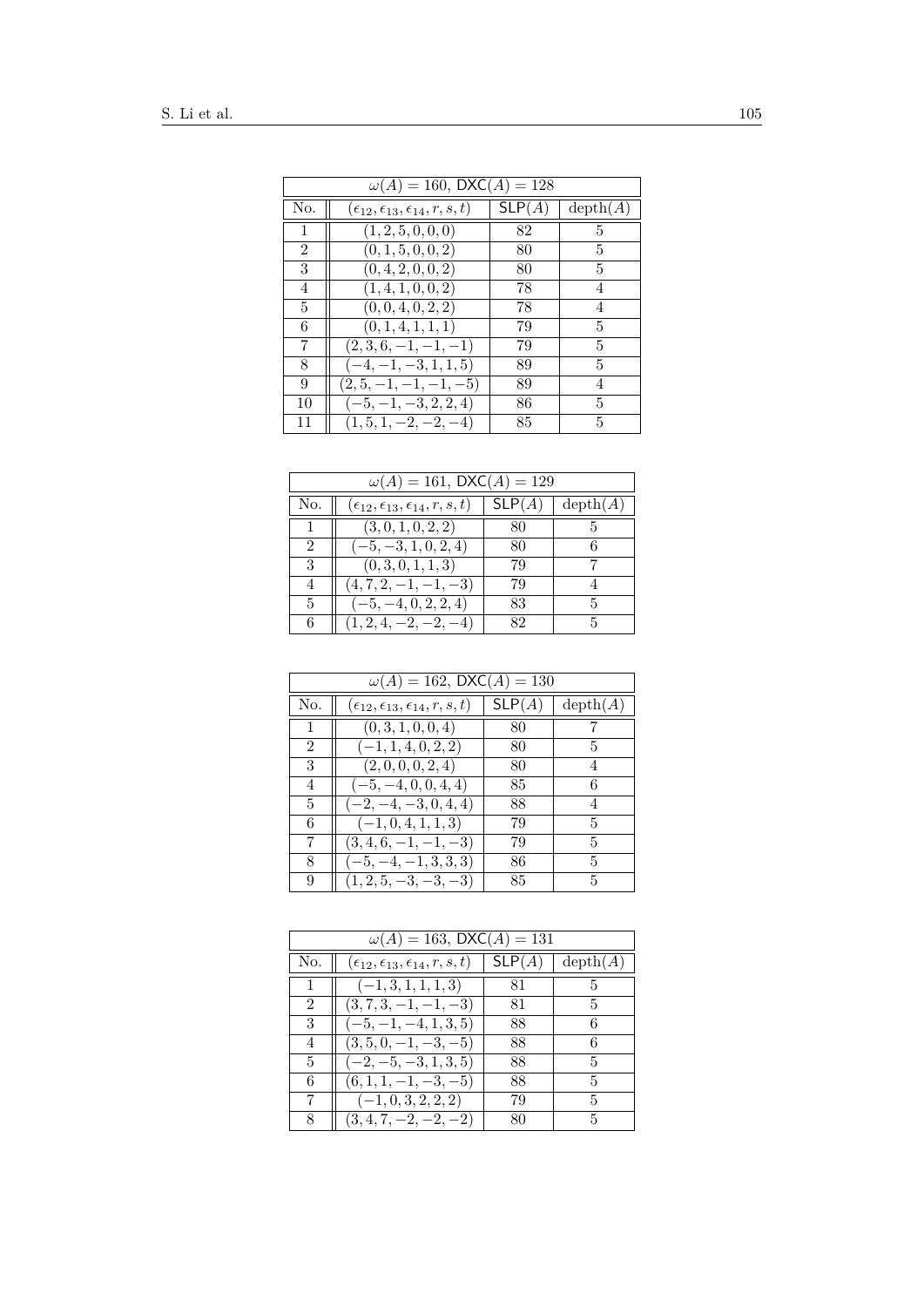| $\omega(A) = 164$ , DXC(A) = 132 |                                                          |        |                           |  |
|----------------------------------|----------------------------------------------------------|--------|---------------------------|--|
| No.                              | $(\epsilon_{12}, \epsilon_{13}, \epsilon_{14}, r, s, t)$ | SLP(A) | $\operatorname{depth}(A)$ |  |
| 1                                | $(-1, 0, 5, 0, 0, 4)$                                    | 81     | 7                         |  |
| 2                                | $(-5, -1, -1, 0, 0, 6)$                                  | 92     | 4                         |  |
| 3                                | $(-4, -1, -2, 0, 0, 6)$                                  | 92     | 4                         |  |
| 4                                | $(-2, 0, 4, 0, 2, 4)$                                    | 80     | 5                         |  |
| 5                                | $(-1, 3, 0, 0, 2, 4)$                                    | 78     | 5                         |  |
| 6                                | $(-6, -1, -2, 0, 2, 6)$                                  | 91     | 5                         |  |
| 7                                | $(-2, -5, -2, 0, 2, 6)$                                  | 91     | 4                         |  |
| 8                                | $(-6, -3, 0, 0, 4, 4)$                                   | 84     | 6                         |  |
| 9                                | $(2,-1,0,1,3,3)$                                         | 80     | 7                         |  |
| 10                               | $(8,3,4,-1,-3,-3)$                                       | 81     | 5                         |  |
| 11                               | $(-6, -1, -3, 1, 3, 5)$                                  | 88     | 6                         |  |
| 12                               | $(2, 5, 1, -1, -3, -5)$                                  | 88     | 5                         |  |
| 13                               | $(-2, -4, -4, 1, 3, 5)$                                  | 88     | 4                         |  |
| 14                               | $(6, 2, 0, -1, -3, -5)$                                  | 87     | 6                         |  |
|                                  |                                                          |        |                           |  |

| $\omega(A) = 165$ , DXC(A) = 133 |                                                     |        |          |  |
|----------------------------------|-----------------------------------------------------|--------|----------|--|
| No.                              | $(\epsilon_{12},\epsilon_{13},\epsilon_{14},r,s,t)$ | SLP(A) | depth(A) |  |
| 1                                | $(1, -1, 0, 0, 4, 4)$                               | 81     | 5        |  |
| $\overline{2}$                   | $(-5, -4, 1, 1, 1, 5)$                              | 80     | 6        |  |
| 3                                | $(1, 2, 3, -1, -1, -5)$                             | 80     | 6        |  |
| 4                                | $(-1, 2, 0, 1, 1, 5)$                               | 79     | 7        |  |
| 5                                | $(5, 8, 2, -1, -1, -5)$                             | 79     | 5        |  |
| 6                                | $(-2,0,3,1,3,3)$                                    | 80     | 5        |  |
| 7                                | $(4, 4, 7, -1, -3, -3)$                             | 81     | 5        |  |
| 8                                | $(-1, -1, 3, 1, 3, 3)$                              | 79     | 5        |  |
| 9                                | $(5,3,7,-1,-3,-3)$                                  | 81     | 6        |  |
| 10                               | $(1, -1, -1, 1, 3, 5)$                              | 79     | 7        |  |
| 11                               | $(9,5,3,-1,-3,-5)$                                  | 82     | 6        |  |
| 12                               | $(-2, -5, -4, 2, 4, 4)$                             | 88     | 5        |  |
| 13                               | $(6, 1, 2, -2, -4, -4)$                             | 87     | 6        |  |

| $\omega(A) = 166$ , DXC(A) = 134 |                                                     |        |          |  |
|----------------------------------|-----------------------------------------------------|--------|----------|--|
| No.                              | $(\epsilon_{12},\epsilon_{13},\epsilon_{14},r,s,t)$ | SLP(A) | depth(A) |  |
| 1                                | $(-1, 3, 2, 0, 0, 4)$                               | 82     | 7        |  |
| $\overline{2}$                   | $(-2, 3, 1, 0, 2, 4)$                               | 81     | 5        |  |
| 3                                | $(-1, -1, 4, 0, 2, 4)$                              | 81     | 5        |  |
| 4                                | $(2, -1, 1, 0, 2, 4)$                               | 81     | 5        |  |
| 5                                | $(-2, -4, -3, 0, 2, 6)$                             | 91     | 5        |  |
| 6                                | $(1, -1, 0, 0, 2, 6)$                               | 83     | 5        |  |
| 7                                | $(-5, -5, 0, 1, 3, 5)$                              | 83     | 6        |  |
| 8                                | $(3, 1, 4, -1, -3, -5)$                             | 82     | 6        |  |
| 9                                | $(-2, 2, 0, 2, 2, 4)$                               | 80     | 5        |  |
| 10                               | $(4, 8, 4, -2, -2, -4)$                             | 82     | 5        |  |
| 11                               | $(-1, 2, -1, 2, 2, 4)$                              | 80     | 5        |  |
| 12                               | $(5, 8, 3, -2, -2, -4)$                             | 82     | 7        |  |
| 13                               | $(-6, -4, -1, 2, 4, 4)$                             | 85     | 6        |  |
| 14                               | $(2, 2, 5, -2, -4, -4)$                             | 84     | 5        |  |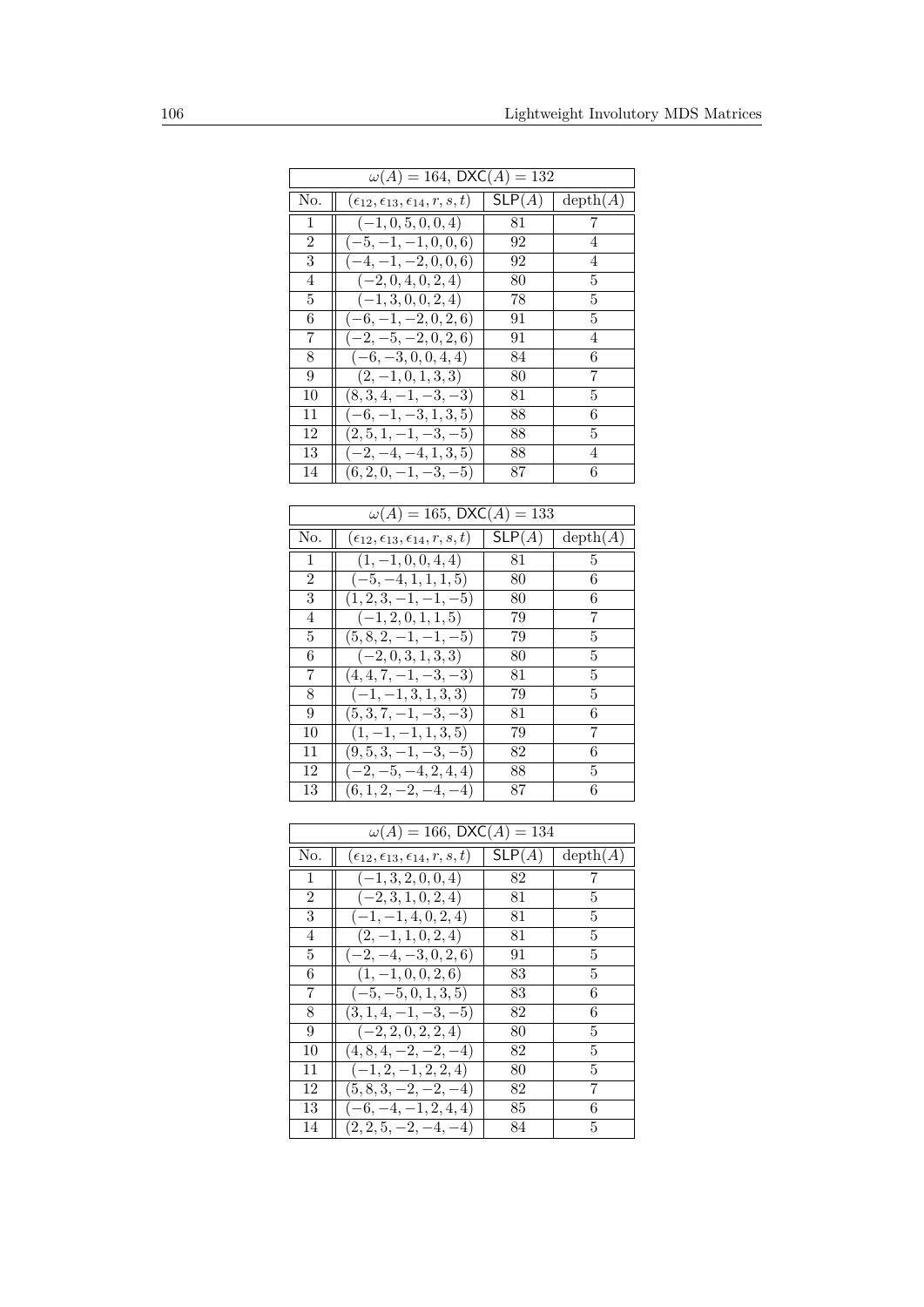| $\omega(A) = 167$ , DXC $(A) = 135$ |                                                     |        |          |  |
|-------------------------------------|-----------------------------------------------------|--------|----------|--|
| No.                                 | $(\epsilon_{12},\epsilon_{13},\epsilon_{14},r,s,t)$ | SLP(A) | depth(A) |  |
| $\mathbf{1}$                        | $(5, -2, 0, 0, 2, 2)$                               | 90     | 5        |  |
| 2                                   | $(-5, -1, -3, 0, 2, 6)$                             | 91     | 5        |  |
| 3                                   | $(1, -2, 0, 1, 3, 5)$                               | 82     | 5        |  |
| 4                                   | $(9,4,4,-1,-3,-5)$                                  | 82     | 5        |  |
| 5                                   | $(-2, -1, 3, 2, 2, 4)$                              | 80     | 5        |  |
| 6                                   | $(4, 5, 7, -2, -2, -4)$                             | 83     | 6        |  |
| 7                                   | $(-6, -2, -3, 2, 2, 6)$                             | 91     | 6        |  |
| 8                                   | $(2,6,1,-2,-2,-6)$                                  | 90     | 5        |  |
| 9                                   | $(-5, -2, -4, 2, 2, 6)$                             | 91     | 5        |  |
| 10                                  | $(3,6,0,-2,-2,-6)$                                  | 89     | 6        |  |
| 11                                  | $(-5, -5, -1, 2, 4, 4)$                             | 86     | 6        |  |
| 12                                  | $(3, 1, 5, -2, -4, -4)$                             | 86     | 7        |  |
| 13                                  | $(1, -2, -1, 2, 4, 4)$                              | 80     | 5        |  |
| 14                                  | $(9,4,5,-2,-4,-4)$                                  | 83     | 6        |  |

| $\overline{\omega(A)} = 168$ , DXC(A) = 136 |                                                     |                              |                |
|---------------------------------------------|-----------------------------------------------------|------------------------------|----------------|
| No.                                         | $(\epsilon_{12},\epsilon_{13},\epsilon_{14},r,s,t)$ | $\overline{\mathsf{SLP}}(A)$ | depth(A)       |
| 1                                           | $(-3, -1, 5, 0, 0, 0)$                              | 97                           | 5              |
| $\overline{2}$                              | $(-1, 1, 7, 0, 0, 0)$                               | 91                           | 5              |
| 3                                           | $\overline{(-4,-2,5,0,0,2)}$                        | 98                           | 6              |
| 4                                           | $-4, 4, -1, 0, 0, 2)$<br>$\overline{(-)}$           | 98                           | 5              |
| 5                                           | $(-2,0,7,0,\overline{0,2})$                         | 90                           | 5              |
| 6                                           | $\overline{(-2,4,-3,0,0,2)}$                        | 94                           | 4              |
| 7                                           | $\left(-\overline{2,6,1,0,0,2}\right)$              | 92                           | $\overline{6}$ |
| 8                                           | $(0,6,-1,0,0,2)$                                    | 90                           | 4              |
| 9                                           | $(-1, 2, 1, 0, 0, 6)$                               | 79                           | 5              |
| 10                                          | $\overline{(-2,2,0,0,2,6)}$                         | 78                           | 5              |
| 11                                          | $(0, -2, 0, 0, 4, 6)$                               | 82                           | 5              |
| 12                                          | $(0, -1, -1, 0, 4, 6)$                              | 81                           | 6              |
| 13                                          | $\overline{(-4,-2,4,1,1,1)}$                        | 96                           | 5              |
| 14                                          | $(-2,0,6,-1,-1,-1)$                                 | 97                           | 5              |
| 15                                          | $(-2,0,6,1,1,1)$                                    | 90                           | 5              |
| 16                                          | $(0, 2, 8, -1, -1, -1)$                             | 90                           | 6              |
| 17                                          | $\overline{(-2,-1,4,1,1,5)}$                        | 82                           | 5              |
| 18                                          | $(4, 5, 6, -1, -1, -5)$                             | 81                           | $\overline{5}$ |
| 19                                          | $(-6, -4, 0, 1, 3, 5)$                              | 82                           | 6              |
| 20                                          | $(2, 2, 4, \overline{-1, -3, -5})$                  | 82                           | 6              |
| 21                                          | $(0, -2, -1, 1, 5, 5)$                              | 81                           | 5              |
| 22                                          | $(10, 4, 5, -1, -5, -5)$                            | 83                           | 6              |
| 23                                          | $(-2, 1, -1, 2, 2, 6)$                              | 79                           | 5              |
| 24                                          | $(6, 9, 3, \overline{-2, -2, -6})$                  | 81                           | $\overline{6}$ |
| 25                                          | $(0, -2, -2, 2, 4, 6)$                              | 78                           | 4              |
| 26                                          | $(10, 6, 4, -2, -4, -6)$                            | 84                           | 6              |
| 27                                          | $\overline{(-2,-1,2,3,3,3)}$                        | 80                           | 5              |
| 28                                          | $(4, 5, 8, -3, \overline{-3, -3})$                  | 83                           | 6              |
| 29                                          | $(-5, -2, -5, 3, 3, 5)$                             | 88                           | 6              |
| $\overline{30}$                             | $(3,6,1,-3,-3,-5)$                                  | 88                           | 6              |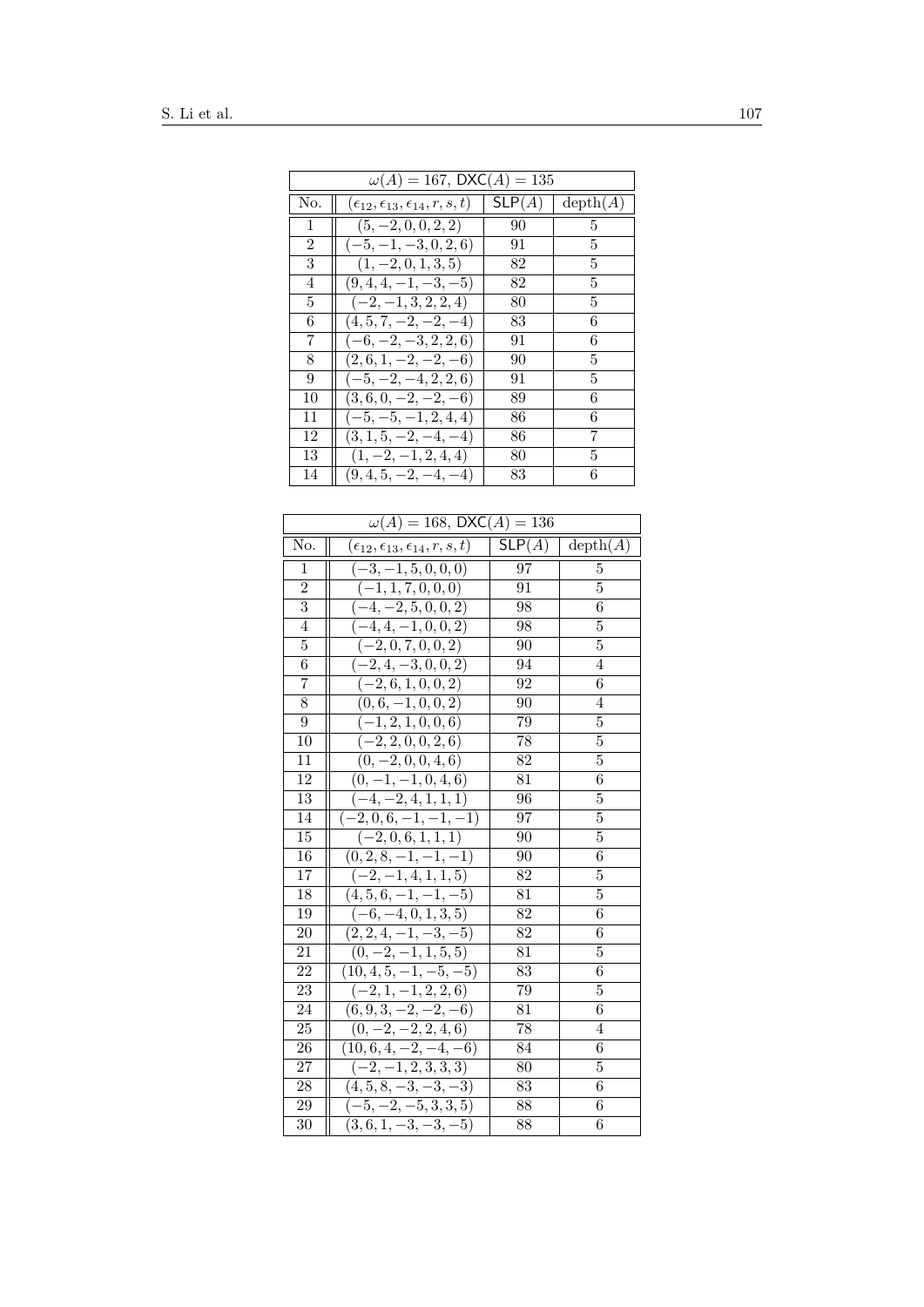| $\omega(A) = 169$ , DXC(A) = 137 |                                                          |        |                |
|----------------------------------|----------------------------------------------------------|--------|----------------|
| No.                              | $(\epsilon_{12}, \epsilon_{13}, \epsilon_{14}, r, s, t)$ | SLP(A) | depth(A)       |
| 1                                | $(3, -4, -2, 0, 2, 2)$                                   | 96     | 6              |
| $\overline{2}$                   | $(-3, 0, 3, 0, 4, 4)$                                    | 83     | 7              |
| 3                                | $(-1, 5, -2, 1, 1, 3)$                                   | 90     | $\overline{4}$ |
| $\overline{4}$                   | $(3, 9, 0, -1, -1, -3)$                                  | 92     | $\overline{5}$ |
| $\overline{5}$                   | $(-2, 2, 1, 1, 1, 5)$                                    | 83     | 7              |
| 6                                | $(4, 8, 3, -1, -1, -5)$                                  | 83     | $\overline{7}$ |
| 7                                | $(-2, 1, 0, 1, 1, 7)$                                    | 83     | $\overline{5}$ |
| 8                                | $(6, 9, 2, -1, -1, -7)$                                  | 82     | $\overline{5}$ |
| 9                                | $(-2, 2, -1, 1, 3, 5)$                                   | 79     | $\overline{5}$ |
| 10                               | $(6, 8, 3, -1, -3, -5)$                                  | 82     | 6              |
| 11                               | $(0, -2, -1, 1, 3, 7)$                                   | 82     | $\overline{5}$ |
| 12                               | $(10, 6, 3, -1, -3, -7)$                                 | 83     | 6              |
| 13                               | $(-6, -2, -4, 3, 3, 5)$                                  | 87     | 6              |
| 14                               | $(2,6,2,-3,-3,-5)$                                       | 87     | 5              |
| 15                               | $(-2, 1, -2, 3, 3, 5)$                                   | 79     | 5              |
| 16                               | $(6, 9, 4, -3, -3, -5)$                                  | 84     | 6              |

| $\omega(A) = 170$ , DXC(A) = 138 |                                                     |                   |                           |
|----------------------------------|-----------------------------------------------------|-------------------|---------------------------|
| No.                              | $(\epsilon_{12},\epsilon_{13},\epsilon_{14},r,s,t)$ | $\mathsf{SLP}(A)$ | $\operatorname{depth}(A)$ |
| $\mathbf{1}$                     | $(-1, 5, -1, 0, 0, 4)$                              | 92                | 5                         |
| $\overline{2}$                   | $(-2, 1, 1, 0, 0, 8)$                               | 86                | 5                         |
| 3                                | $(-5, -2, 4, 0, 2, 2)$                              | 96                | 5                         |
| $\overline{4}$                   | $(-1, -2, 6, 0, 2, 2)$                              | 92                | 7                         |
| $\bf 5$                          | $(-2, 5, -2, 0, 2, 4)$                              | 93                | 5                         |
| 6                                | $(4, -1, -2, 0, 2, 4)$                              | 93                | 5                         |
| 7                                | $(1, -2, 1, 0, 2, 6)$                               | 83                | 7                         |
| 8                                | $(0, -2, 0, 0, 2, 8)$                               | 86                | 5                         |
| 9                                | $(-2, -1, 3, 0, 4, 4)$                              | 82                | 6                         |
| 10                               | $(-6, -1, -4, 0, 4, 6)$                             | 90                | 6                         |
| 11                               | $(-3, 5, 0, 1, 1, 3)$                               | 93                | 6                         |
| 12                               | $(1, 9, 2, -1, -1, -3)$                             | 92                | 6                         |
| 13                               | $(-6, -2, -2, 1, 1, 7)$                             | 94                | 4                         |
| 14                               | $(2,6,0,-1,-1,-7)$                                  | 93                | 4                         |
| 15                               | $(-3, -1, 3, 1, 3, 5)$                              | 81                | 5                         |
| 16                               | $(5, 5, 7, -1, -3, -5)$                             | 81                | 5                         |
| 17                               | $(-3, 2, 0, 1, 3, 5)$                               | 83                | 6                         |
| 18                               | $(5, 8, 4, -1, -3, -5)$                             | 83                | 6                         |
| 19                               | $(-2, -2, 2, 2, 4, 4)$                              | 80                | 5                         |
| 20                               | $(6,4,8,-2,-4,-4)$                                  | 84                | 6                         |
| 21                               | $(-3, 1, -1, 3, 3, 5)$                              | 82                | $\overline{5}$            |
| 22                               | $(5, 9, 5, -3, -3, -5)$                             | 82                | 5                         |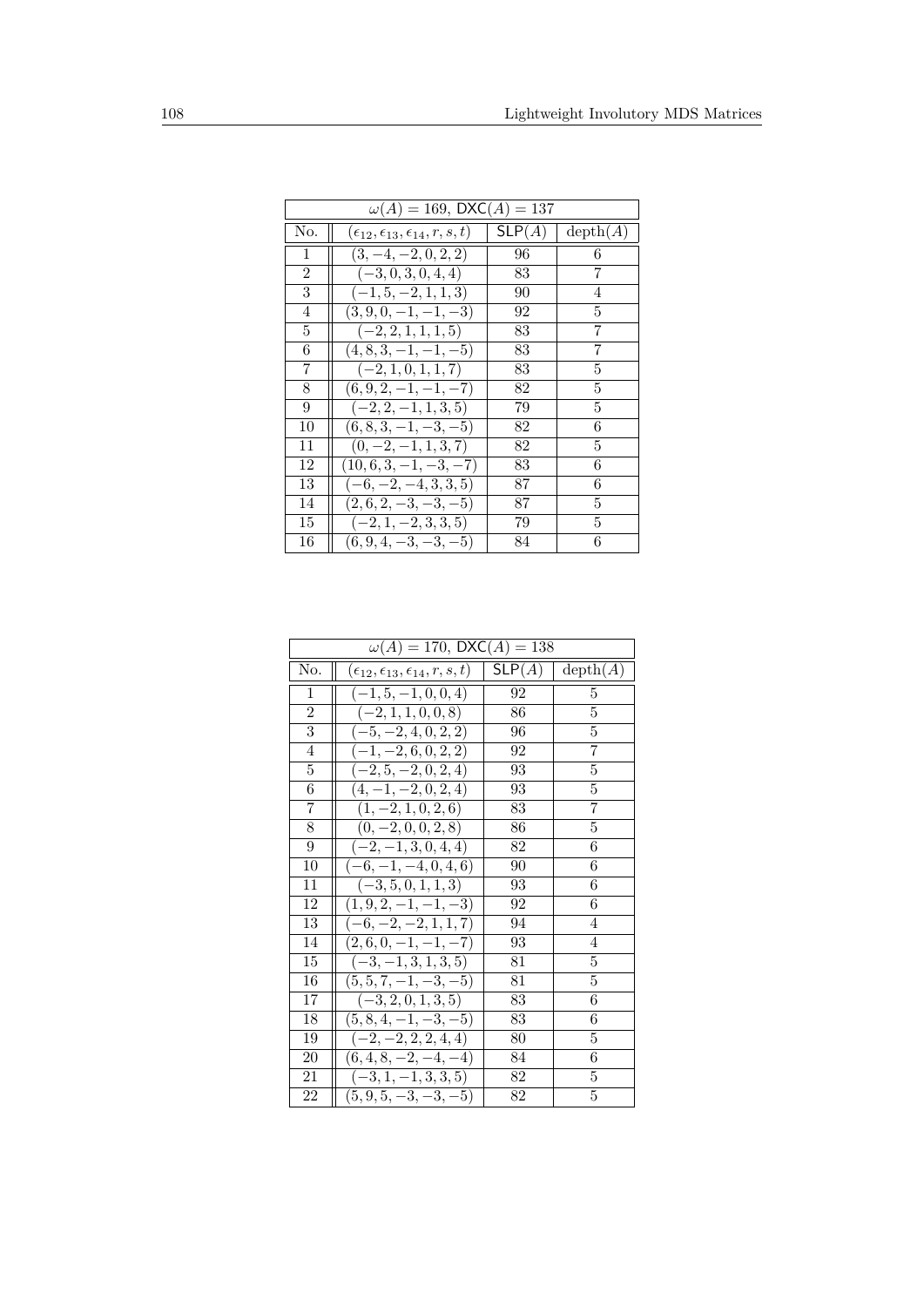|                  | $\omega(A) = 171$ , DXC(A) = 139                    |        |                           |  |
|------------------|-----------------------------------------------------|--------|---------------------------|--|
| No.              | $(\epsilon_{12},\epsilon_{13},\epsilon_{14},r,s,t)$ | SLP(A) | $\operatorname{depth}(A)$ |  |
| 1                | $(-3, -4, 4, 0, 2, 2)$                              | 96     | 7                         |  |
| $\boldsymbol{2}$ | $(-3, 0, 6, 0, 2, 2)$                               | 91     | 6                         |  |
| 3                | $(-5, 3, -2, 1, 1, 3)$                              | 98     | 6                         |  |
| 4                | $(-1, 7, 0, -1, -1, -3)$                            | 98     | 7                         |  |
| 5                | $(-2, 4, -2, 1, 1, 5)$                              | 92     | 5                         |  |
| 6                | $(4, 10, 0, -1, -1, -5)$                            | 92     | 6                         |  |
| 7                | $(-5, -2, -3, 1, 1, 7)$                             | 93     | $\overline{5}$            |  |
| 8                | $(3,6,-1,-1,-1,-7)$                                 | 93     | 5                         |  |
| 9                | $(4, -3, -1, 1, 3, 3)$                              | 92     | 5                         |  |
| 10               | $(10, 1, 3, -1, -3, -3)$                            | 94     | 5                         |  |
| 11               | $(-2, -2, 3, 1, 3, 5)$                              | 82     | 5                         |  |
| 12               | $(6, 4, 7, -1, -3, -5)$                             | 84     | 6                         |  |
| 13               | $(-3, 1, 0, 2, 2, 6)$                               | 84     | 6                         |  |
| 14               | $(5, 9, 4, -2, -2, -6)$                             | 81     | 5                         |  |
| 15               | $(-3, -1, 2, 2, 4, 4)$                              | 81     | 5                         |  |
| 16               | $(5,5,8,-2,-4,-4)$                                  | 82     | 5                         |  |
| 17               | $(0, -3, -1, 2, 4, 6)$                              | 83     | 5                         |  |
| 18               | $(10, 5, 5, -2, -4, -6)$                            | 82     | 5                         |  |
| 19               | $(-6, -5, -1, 3, 3, 5)$                             | 85     | 7                         |  |
| 20               | $(2,3,5,-3,-3,-5)$                                  | 84     | 6                         |  |
| 21               | $(0, -3, -2, 3, 5, 5)$                              | 81     | 6                         |  |
| 22               | $(10, 5, 6, -3, -5, -5)$                            | 83     | 6                         |  |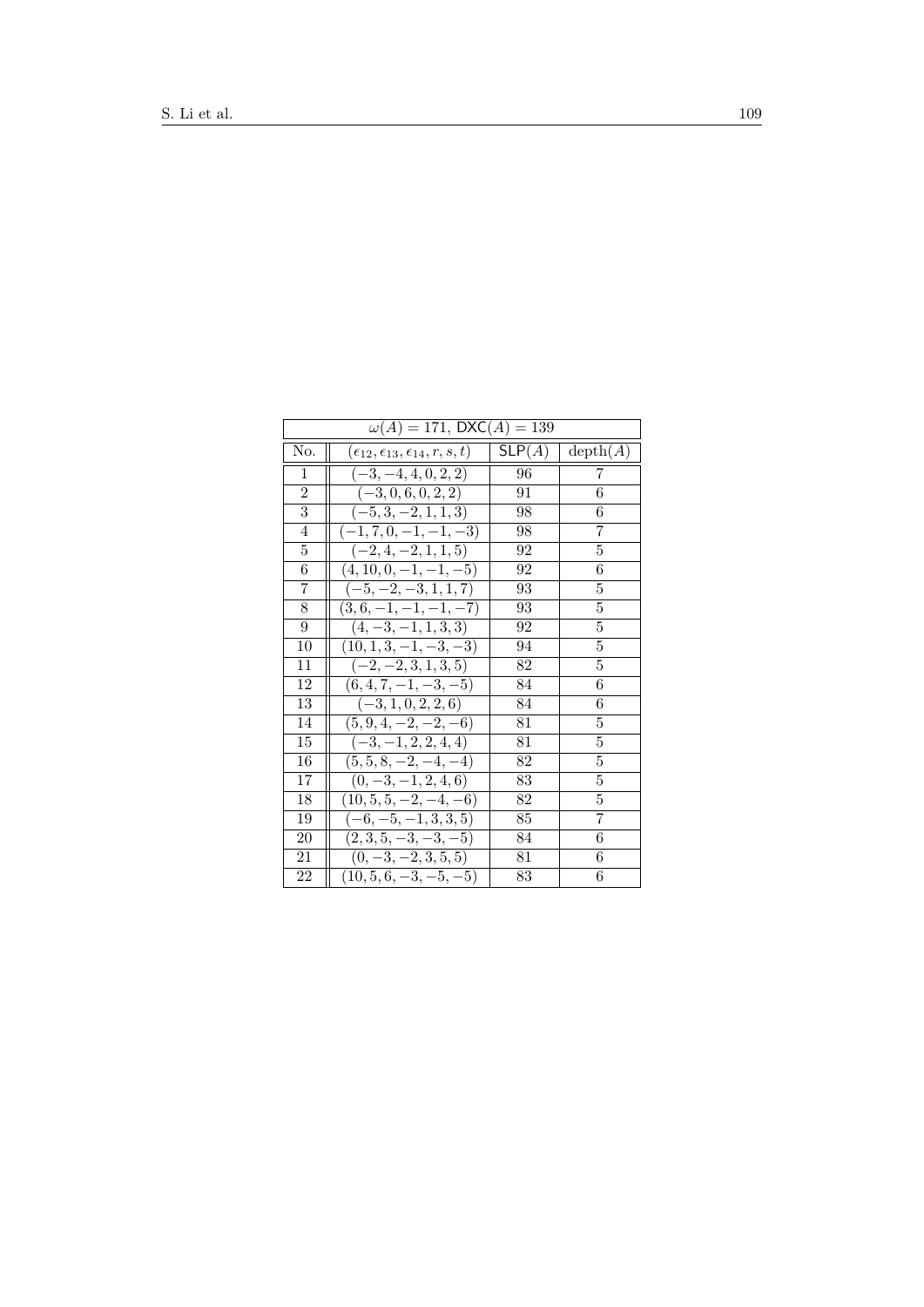|                 | $\omega(A) = 172$ , DXC(A) = 140                         |        |                           |  |
|-----------------|----------------------------------------------------------|--------|---------------------------|--|
| No.             | $(\epsilon_{12}, \epsilon_{13}, \epsilon_{14}, r, s, t)$ | SLP(A) | $\operatorname{depth}(A)$ |  |
| 1               | (2, 3, 6, 0, 0, 0)                                       | 84     | 5                         |  |
| $\overline{2}$  | (1, 2, 6, 0, 0, 2)                                       | 84     | 5                         |  |
| 3               | $(-3, 5, 1, 0, 0, 4)$                                    | 96     | 8                         |  |
| 4               | (0, 1, 6, 0, 0, 4)                                       | 87     | $\overline{5}$            |  |
| 5               | $(-5, -4, 2, 0, 0, 6)$                                   | 80     | 6                         |  |
| 6               | $(-2, -1, 5, 0, 0, 6)$                                   | 83     | 6                         |  |
| 7               | $\overline{(-2,2,2,0,0,6)}$                              | 84     | 7                         |  |
| 8               | $(-2, 4, -1, 0, 0, 6)$                                   | 94     | 5                         |  |
| 9               | $(-4, 5, 0, 0, 2, 4)$                                    | 94     | 5                         |  |
| 10              | $(4, -3, 0, 0, 2, 4)$                                    | 96     | 6                         |  |
| 11              | $(-6, -4, \overline{1, 0, 2, 6})$                        | 82     | $\overline{6}$            |  |
| 12              | $-2, -2, 4, 0, 2, 6)$                                    | 82     | 5                         |  |
| 13              | $(3, -2, -2, 0, 2, 6)$                                   | 95     | 5                         |  |
| 14              | $(-3, 1, 0, 0, 2, 8)$                                    | 79     | $\overline{5}$            |  |
| 15              | (2,0,1,0,4,4)                                            | 86     | 4                         |  |
| 16              | $-7, -1, -3, 0, 4, 6$<br>( –                             | 89     | 7                         |  |
| 17              | $\overline{(-3,-4,-4,0,4,6)}$                            | 90     | 5                         |  |
| 18              | (1,0,0,0,4,6)                                            | 88     | 5                         |  |
| 19              | $\overline{(-3,3,-4,1,1,3)}$                             | 94     | 5                         |  |
| 20              | $\overline{(1,7,-2,-1,-1,-3)}$                           | 94     | $\boldsymbol{6}$          |  |
| $\overline{2}1$ | $\overline{(-7,-2,-3,1,3,7)}$                            | 94     | 6                         |  |
| 22              | $(3,6,1,-1,-3,-7)$                                       | 92     | 6                         |  |
| 23              | $(0, -3, 0, 1, 3, 7)$                                    | 85     | 6                         |  |
| 24              | $(10, 5, 4, -1, -3, -7)$                                 | 81     | 5                         |  |
| $\overline{2}5$ | $(-7, -4, -1, 1, 5, 5)$                                  | 86     | $\overline{7}$            |  |
| 26              | $(3, 2, 5, -1, -5, -5)$                                  | 86     | $\overline{7}$            |  |
| $\overline{27}$ | $(-6, -5, -1, 1, 5, 5)$                                  | 87     | 8                         |  |
| 28              | $(4, 1, 5, -1, -5, -5)$                                  | 86     | 6                         |  |
| 29              | $\overline{(-3,-1,5,2,2,2)}$                             | 92     | 6                         |  |
| 30              | $(1,3,9,-2,-2,-2)$                                       | 93     | 5                         |  |
| 31              | $\overline{(-7,-2,-4,2,4,6)}$                            | 90     | 6                         |  |
| $\overline{32}$ | $(3,6,2,-2,-4,-6)$                                       | 89     | 6                         |  |
| 33              | $(-6, -5, -2, 4, 4, 4)$                                  | 87     | $\overline{7}$            |  |
| 34              | $\overline{(2,3,6,-4,-4,-4)}$                            | 87     | 6                         |  |
| 35              | $(-3, -2, 1, 4, 4, 4)$                                   | 82     | 5                         |  |
| 36              | $(5,6,9,-4,-4,-4)$                                       | 83     | $\overline{6}$            |  |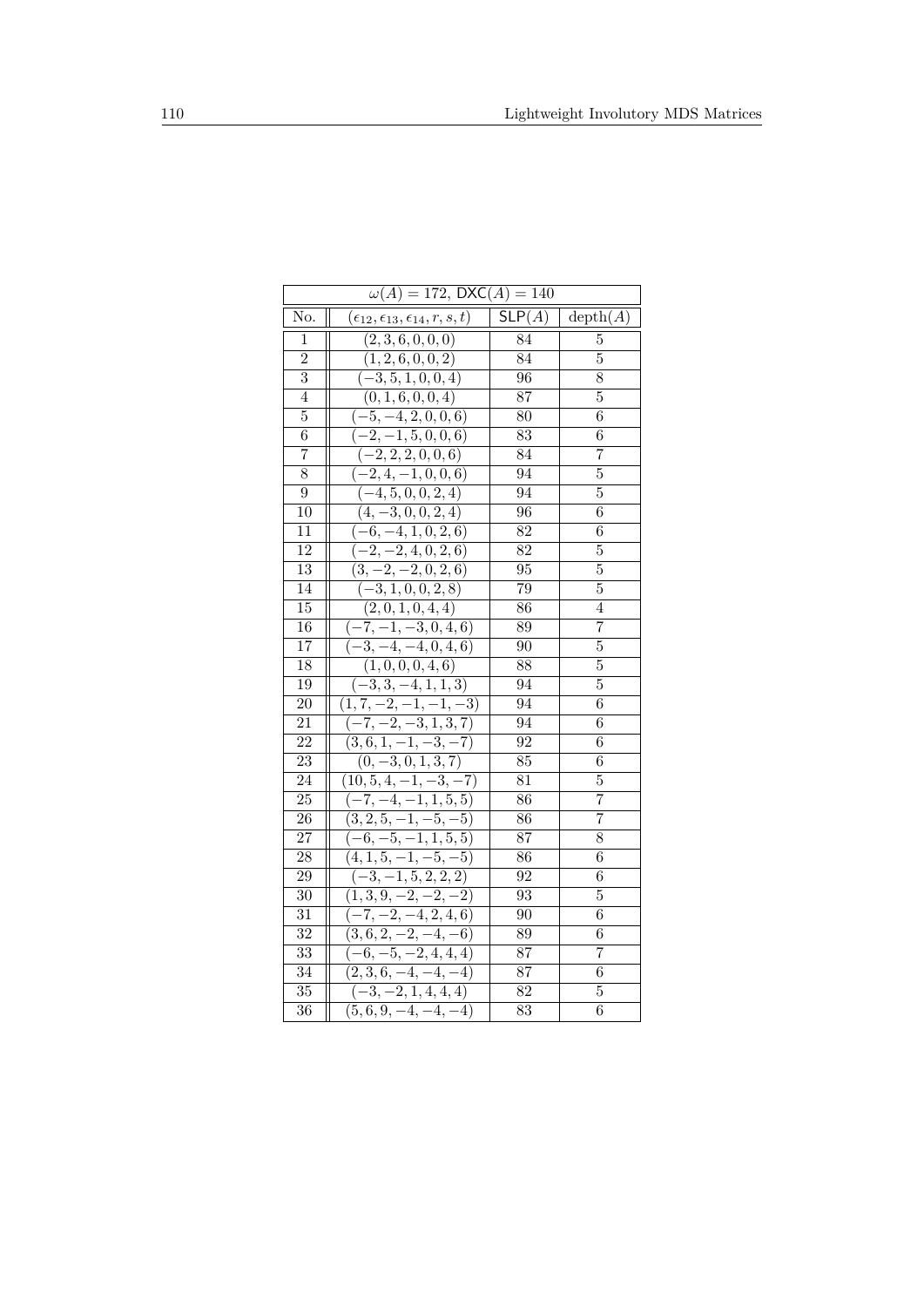# <span id="page-27-0"></span>**B A List of Involutory MDS Matrices with Depth 3**

| $\omega(A) = 148$ , DXC(A) = 116, depth(A) = 3 |                                                               |            |
|------------------------------------------------|---------------------------------------------------------------|------------|
|                                                | No. $( \epsilon_{12}, \epsilon_{13}, \epsilon_{14}, r, s, t)$ | $SLP^*(A)$ |
|                                                | $(-2, -1, 2, 0, 0, 0)$                                        | 90         |
|                                                | $(-2, 1, -2, 0, 0, 2)$                                        |            |

| $\omega(A) = 149$ , DXC(A) = 117, depth(A) = 3 |                                                     |            |
|------------------------------------------------|-----------------------------------------------------|------------|
| No.                                            | $(\epsilon_{12},\epsilon_{13},\epsilon_{14},r,s,t)$ | $SLP^*(A)$ |
|                                                | $(-3, -2, 1, 1, 1, 1)$                              |            |
|                                                | $(-1, 0, 3, -1, -1, -1)$                            |            |

| $\omega(A) = 150$ , DXC(A) = 118, depth(A) = 3 |                                                     |                                |
|------------------------------------------------|-----------------------------------------------------|--------------------------------|
| No.                                            | $(\epsilon_{12},\epsilon_{13},\epsilon_{14},r,s,t)$ | $\overline{\mathsf{SLP}^*(A)}$ |
|                                                | $(-3, -2, 2, 0, 0, 2)$                              | 91                             |
| $\mathcal{D}$                                  | $(-3, 1, -1, 0, 0, 2)$                              | 90                             |
| 3                                              | $(-4, -2, 1, 0, 2, 2)$                              | 90                             |
|                                                | $(0, -3, -2, 0, 2, 2)$                              | 93                             |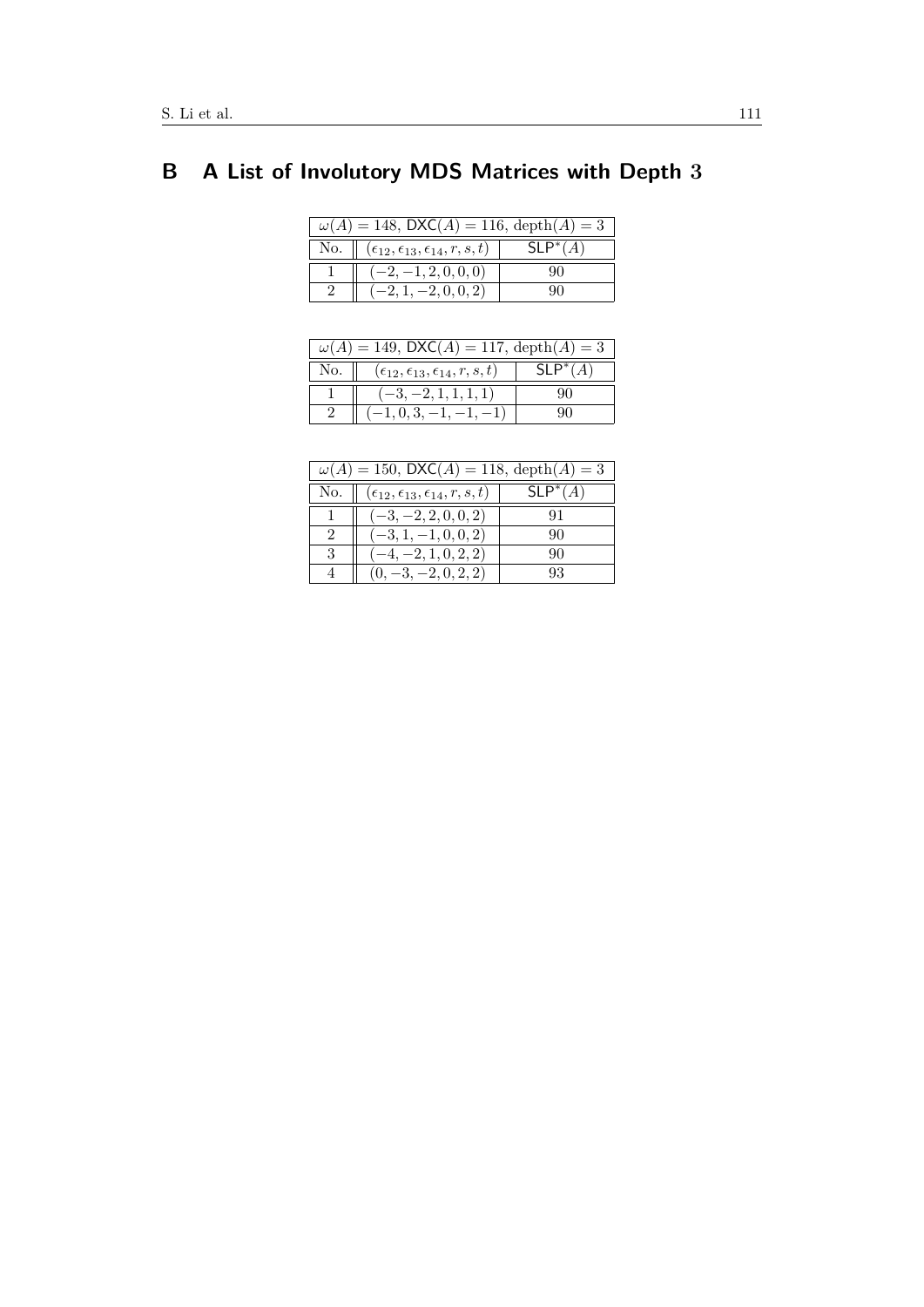| $\omega(A) = 151$ , DXC(A) = 119, depth(A) = 3 |                                                     |            |
|------------------------------------------------|-----------------------------------------------------|------------|
| No.                                            | $(\epsilon_{12},\epsilon_{13},\epsilon_{14},r,s,t)$ | $SLP^*(A)$ |
|                                                | $-4, 0, -2, 1, 1, 3)$                               | 94         |
|                                                | $(0,4,0,-1,-1,-3)$                                  |            |

| $\omega(A) = 152$ , DXC(A) = 120, depth(A) = 3 |                                                          |            |
|------------------------------------------------|----------------------------------------------------------|------------|
| No.                                            | $(\epsilon_{12}, \epsilon_{13}, \epsilon_{14}, r, s, t)$ | $SLP^*(A)$ |
|                                                | $(-4, 0, -1, 0, 0, 4)$                                   | 96         |
| $\mathcal{D}$                                  | $(-3, 0, -3, 1, 1, 3)$                                   | 93         |
| 3                                              | $(1, 4, -1, -1, -1, -3)$                                 | 94         |

| $\omega(A) = 153$ , DXC(A) = 121, depth(A) = 3 |                                                     |            |
|------------------------------------------------|-----------------------------------------------------|------------|
| $\rm No.$ $\parallel$                          | $(\epsilon_{12},\epsilon_{13},\epsilon_{14},r,s,t)$ | $SLP^*(A)$ |
|                                                | $(-3, -3, 1, 0, 2, 2)$                              | 93         |
|                                                | $(-4, -3, 0, 2, 2, 2)$                              | 94         |
|                                                | $(0, 1, 4, -2, -2, -2)$                             | 95         |

| $\omega(A) = 154$ , DXC(A) = 122, depth(A) = 3 |                                                          |            |
|------------------------------------------------|----------------------------------------------------------|------------|
| No.                                            | $(\epsilon_{12}, \epsilon_{13}, \epsilon_{14}, r, s, t)$ | $SLP^*(A)$ |
|                                                | $(-3, 0, -2, 0, 0, 4)$                                   | 95         |
| 2                                              | $(-1, -4, -2, 0, 2, 4)$                                  | 95         |
| -3                                             | $(-4, -3, 1, 1, 1, 3)$                                   | 94         |
|                                                | $(0, 1, 3, -1, -1, -3)$                                  | QЗ         |

| $\omega(A) = 155$ , DXC(A) = 123, depth(A) = 3 |                                                                    |            |
|------------------------------------------------|--------------------------------------------------------------------|------------|
|                                                | No. $\  (\epsilon_{12}, \epsilon_{13}, \epsilon_{14}, r, s, t) \ $ | $SLP^*(A)$ |
|                                                | $(-5, 0, -2, 0, 2, 4)$                                             | -96        |

| $\omega(A) = 156$ , DXC(A) = 124, depth(A) = 3 |                                                          |            |
|------------------------------------------------|----------------------------------------------------------|------------|
| No.                                            | $(\epsilon_{12}, \epsilon_{13}, \epsilon_{14}, r, s, t)$ | $SLP^*(A)$ |
|                                                | $(-4,0,-3,0,2,4)$                                        | -97        |
|                                                | $(5,0,1,-1,-3,-3)$                                       |            |

| $\omega(A) = 157$ , DXC(A) = 125, depth(A) = 3 |                                                     |            |
|------------------------------------------------|-----------------------------------------------------|------------|
| $\mathbb{N}$ o. $\parallel$                    | $(\epsilon_{12},\epsilon_{13},\epsilon_{14},r,s,t)$ | $SLP^*(A)$ |
|                                                | $(1, 1, 4, -1, -3, -3)$                             | 95         |
| - 3                                            | $(-4, -4, 0, 1, 3, 3)$                              | 96         |
|                                                | $(2,0,4,-1,-3,-3)$                                  |            |

|     | $\omega(A) = 158$ , DXC(A) = 126, depth(A) = 3           |            |  |
|-----|----------------------------------------------------------|------------|--|
| No. | $(\epsilon_{12}, \epsilon_{13}, \epsilon_{14}, r, s, t)$ | $SLP^*(A)$ |  |
|     | $(-4, -3, 2, 0, 0, 4)$                                   |            |  |
| 2   | $(-4, -4, 1, 0, 2, 4)$                                   | 96         |  |
| 5   | $(1, 5, 0, -1, -1, -5)$                                  | 97         |  |
|     | $(2, 5, 0, -2, -2, -4)$                                  |            |  |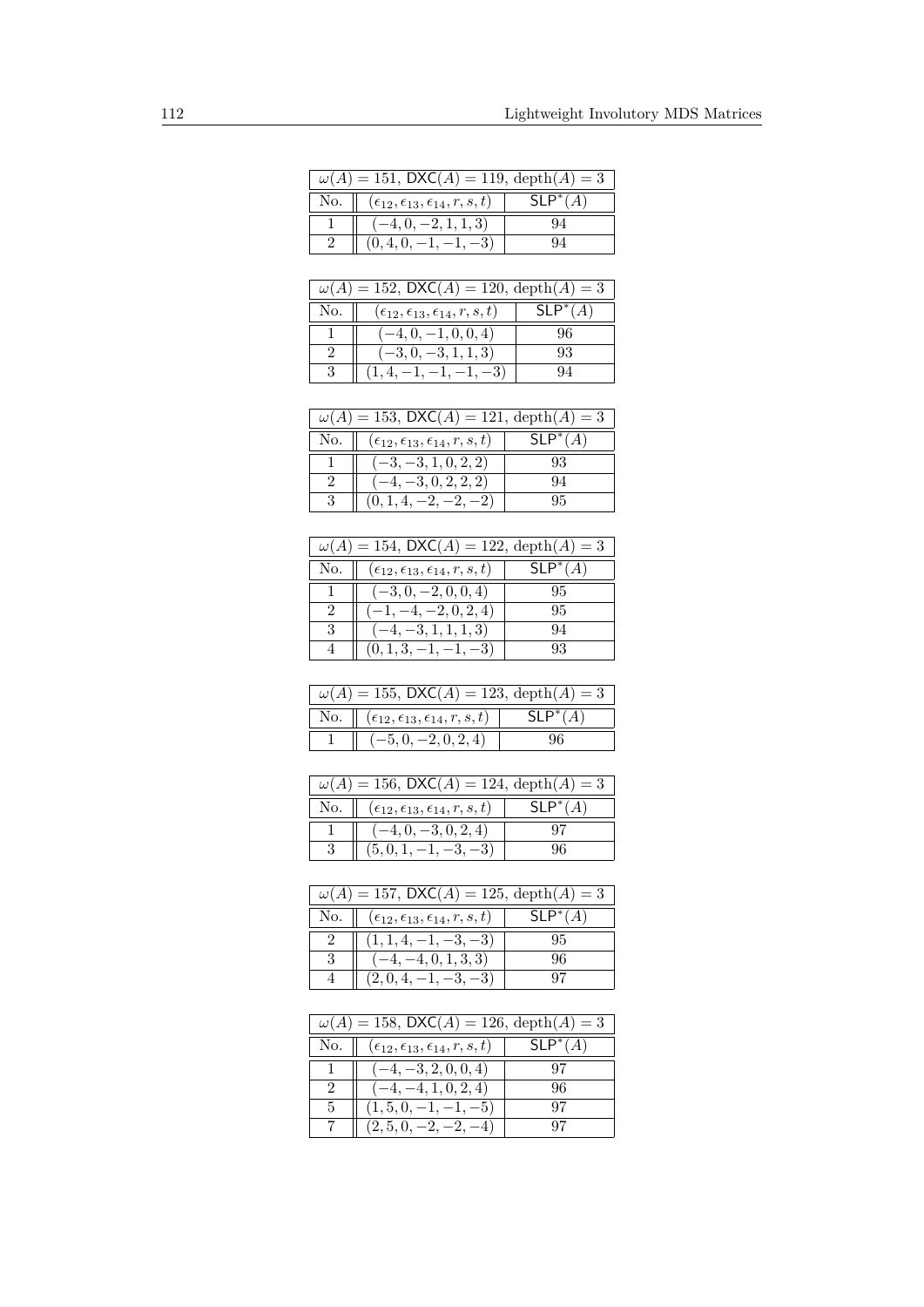| $\omega(A) = 160$ , DXC(A) = 128, depth(A) = 3 |                                                          |            |
|------------------------------------------------|----------------------------------------------------------|------------|
| No.                                            | $(\epsilon_{12}, \epsilon_{13}, \epsilon_{14}, r, s, t)$ | $SLP^*(A)$ |
| 1                                              | (1, 2, 5, 0, 0, 0)                                       | 94         |
| 2                                              | (0, 1, 5, 0, 0, 2)                                       | 93         |
| 3                                              | (0, 4, 2, 0, 0, 2)                                       | 94         |
| 4                                              | (1,4,1,0,0,2)                                            | 93         |
| 5                                              | (0, 0, 4, 0, 2, 2)                                       | 92         |
| 6                                              | (0, 1, 4, 1, 1, 1)                                       | 93         |
| 7                                              | $(2,3,6,-1,-1,-1)$                                       | 93         |
| 9                                              | $(2, 5, -1, -1, -1, -5)$                                 | 98         |
| 11                                             | $(1, 5, 1, -2, -2, -4)$                                  | 97         |

| $\omega(A) = 161$ , DXC(A) = 129, depth(A) = 3 |                                                          |            |
|------------------------------------------------|----------------------------------------------------------|------------|
| No.                                            | $(\epsilon_{12}, \epsilon_{13}, \epsilon_{14}, r, s, t)$ | $SLP^*(A)$ |
|                                                | (3,0,1,0,2,2)                                            | 93         |
| 3                                              | (0,3,0,1,1,3)                                            | 92         |
|                                                | $(4, 7, 2, -1, -1, -3)$                                  | 92         |
| 6                                              | $(1, 2, 4, -2, -2, -4)$                                  | 98         |

| $\omega(A) = 162$ , DXC(A) = 130, depth(A) = 3 |                                                          |            |
|------------------------------------------------|----------------------------------------------------------|------------|
| No.                                            | $(\epsilon_{12}, \epsilon_{13}, \epsilon_{14}, r, s, t)$ | $SLP^*(A)$ |
|                                                | (0, 3, 1, 0, 0, 4)                                       | 92         |
| $\mathcal{D}$                                  | $(-1, 1, 4, 0, 2, 2)$                                    | 93         |
| 3                                              | (2,0,0,0,2,4)                                            | 92         |
| 6                                              | $(-1, 0, 4, 1, 1, 3)$                                    | 92         |
|                                                | $(3, 4, 6, -1, -1, -3)$                                  | 93         |
|                                                | $(1, 2, 5, -3, -3, -3)$                                  | 98         |

| $\omega(A) = 163$ , DXC(A) = 131, depth(A) = 3 |                                                          |            |
|------------------------------------------------|----------------------------------------------------------|------------|
| No.                                            | $(\epsilon_{12}, \epsilon_{13}, \epsilon_{14}, r, s, t)$ | $SLP^*(A)$ |
|                                                | $(-1, 3, 1, 1, 1, 3)$                                    | 94         |
|                                                | $(3, 7, 3, -1, -1, -3)$                                  | 93         |
| 6                                              | $(6, 1, 1, -1, -3, -5)$                                  | 96         |
|                                                | $(-1, 0, 3, 2, 2, 2)$                                    | 94         |
|                                                | $(3, 4, 7, -2, -2, -2)$                                  | 94         |

| $\omega(A) = 164$ , DXC(A) = 132, depth(A) = 3 |                                                          |            |
|------------------------------------------------|----------------------------------------------------------|------------|
| No.                                            | $(\epsilon_{12}, \epsilon_{13}, \epsilon_{14}, r, s, t)$ | $SLP^*(A)$ |
|                                                | $(-1, 0, 5, 0, 0, 4)$                                    | 93         |
| 3                                              | $(-4, -1, -2, 0, 0, 6)$                                  | 99         |
| 4                                              | $(-2, 0, 4, 0, 2, 4)$                                    | 92         |
| 5                                              | $(-1, 3, 0, 0, 2, 4)$                                    | 92         |
| 9                                              | $(2,-1,0,1,3,3)$                                         | 93         |
| 10                                             | $(8,3,4,-1,-3,-3)$                                       | 92         |
| 12                                             | $(2, 5, 1, -1, -3, -5)$                                  | 100        |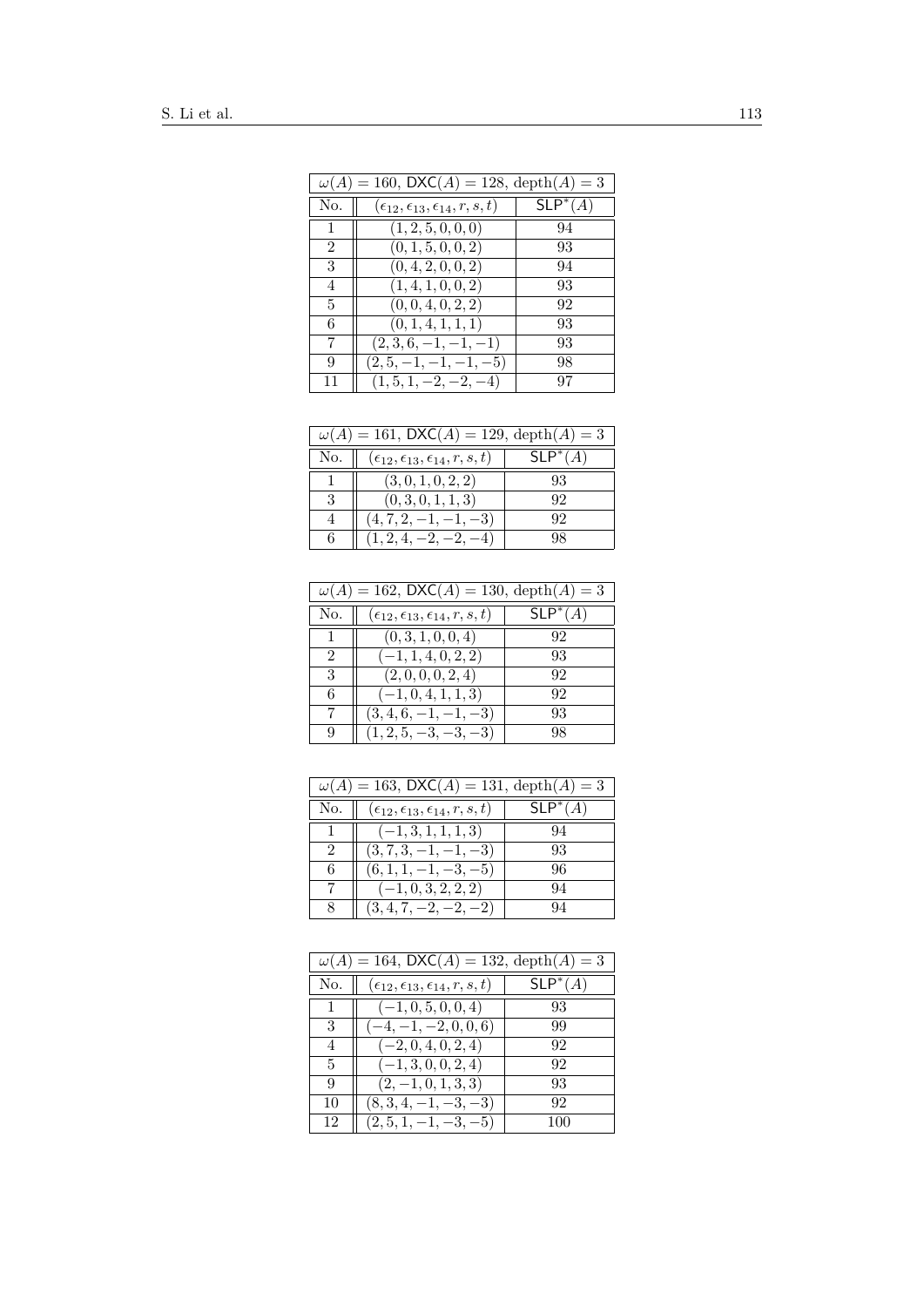| $\omega(A) = 165$ , DXC(A) = 133, depth(A) = 3 |                                                          |            |
|------------------------------------------------|----------------------------------------------------------|------------|
| No.                                            | $(\epsilon_{12}, \epsilon_{13}, \epsilon_{14}, r, s, t)$ | $SLP^*(A)$ |
| 1                                              | $(1, -1, 0, 0, 4, 4)$                                    | 93         |
| $\overline{4}$                                 | $(-1, 2, 0, 1, 1, 5)$                                    | 92         |
| 5                                              | $(5, 8, 2, -1, -1, -5)$                                  | 92         |
| 6                                              | $(-2,0,3,1,3,3)$                                         | 94         |
| 7                                              | $(4, 4, 7, -1, -3, -3)$                                  | 92         |
| 8                                              | $(-1, -1, 3, 1, 3, 3)$                                   | 90         |
| 9                                              | $(5,3,7,-1,-3,-3)$                                       | 93         |
| 10                                             | $(1, -1, -1, 1, 3, 5)$                                   | 90         |
| 11                                             | $(9, 5, 3, -1, -3, -5)$                                  | 95         |
| 13                                             | $(6, 1, 2, -2, -4, -4)$                                  | 97         |

| $\omega(A) = 166$ , DXC(A) = 134, depth(A) = 3 |                                                          |            |
|------------------------------------------------|----------------------------------------------------------|------------|
| No.                                            | $(\epsilon_{12}, \epsilon_{13}, \epsilon_{14}, r, s, t)$ | $SLP^*(A)$ |
| 1                                              | $(-1, 3, 2, 0, 0, 4)$                                    | 95         |
| $\overline{2}$                                 | $(-2,3,1,0,2,4)$                                         | 93         |
| 3                                              | $(-1, -1, 4, 0, 2, 4)$                                   | 93         |
| $\overline{4}$                                 | $(2,-1,1,0,2,4)$                                         | 94         |
| 6                                              | $(1, -1, 0, 0, 2, 6)$                                    | 93         |
| 9                                              | $(-2, 2, 0, 2, 2, 4)$                                    | 94         |
| 10                                             | $(4, 8, 4, -2, -2, -4)$                                  | 92         |
| 11                                             | $(-1, 2, -1, 2, 2, 4)$                                   | 90         |
| 12                                             | $(5, 8, 3, -2, -2, -4)$                                  | 93         |
| 14                                             | $(2, 2, 5, -2, -4, -4)$                                  | 100        |

| $\omega(A) = 167$ , DXC(A) = 135, depth(A) = 3 |                                                          |            |
|------------------------------------------------|----------------------------------------------------------|------------|
| No.                                            | $(\epsilon_{12}, \epsilon_{13}, \epsilon_{14}, r, s, t)$ | $SLP^*(A)$ |
| 1                                              | $(5, -2, 0, 0, 2, 2)$                                    | 97         |
| 3                                              | $(1, -2, 0, 1, 3, 5)$                                    | 94         |
| 4                                              | $(9,4,4,-1,-3,-5)$                                       | 93         |
| 5                                              | $(-2,-1,3,2,2,4)$                                        | 90         |
| 6                                              | $(4, 5, 7, -2, -2, -4)$                                  | 93         |
| 8                                              | $(2,6,1,-2,-2,-6)$                                       | 100        |
| 10                                             | $(3,6,0,-2,-2,-6)$                                       | 98         |
| 13                                             | $(1, -2, -1, 2, 4, 4)$                                   | 91         |
| 14                                             | $(9,4,5,-2,-4,-4)$                                       | 95         |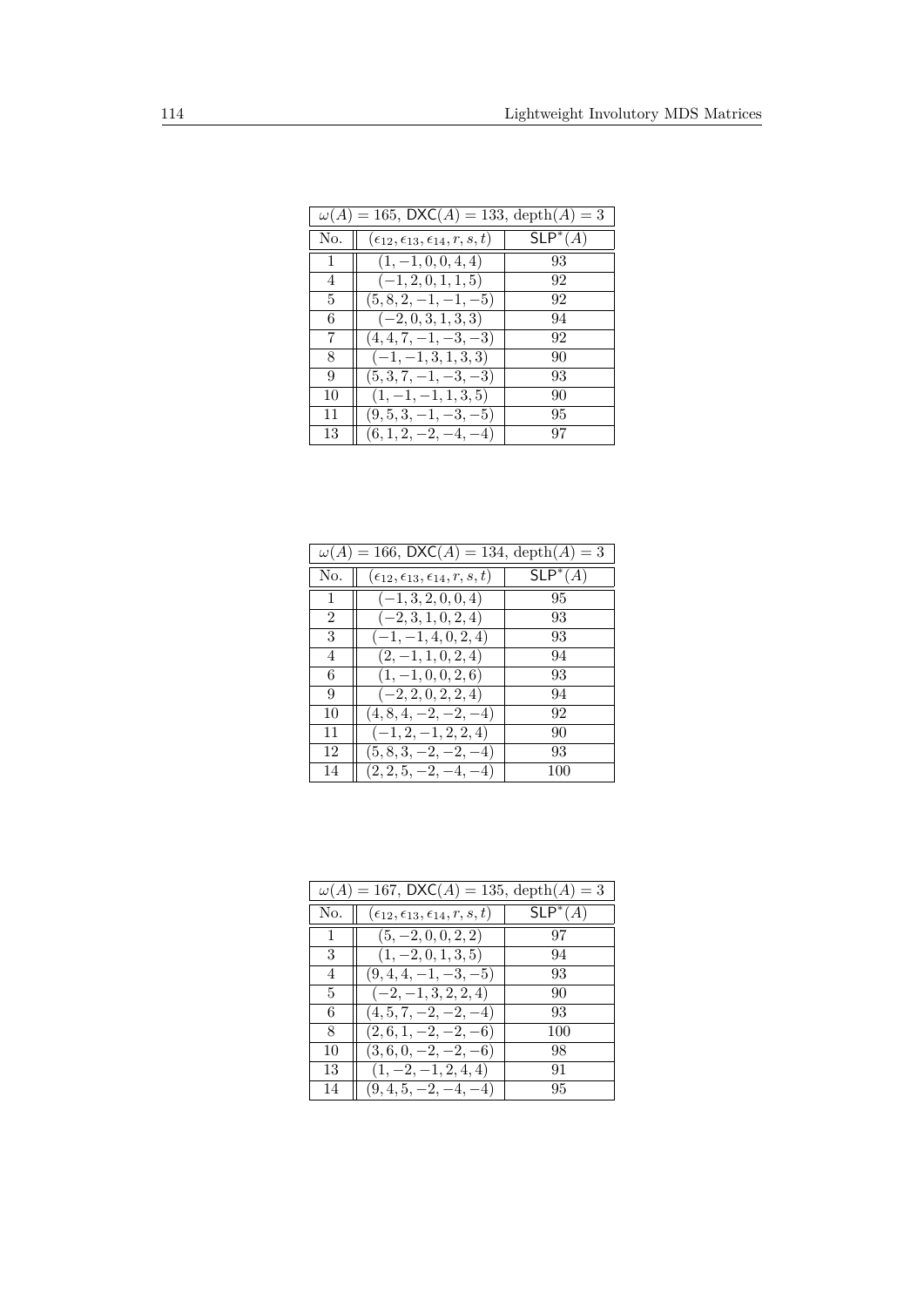| $\omega(A) = 168$ , DXC(A) = 136, depth(A) = 3 |                                                     |            |
|------------------------------------------------|-----------------------------------------------------|------------|
| No.                                            | $(\epsilon_{12},\epsilon_{13},\epsilon_{14},r,s,t)$ | $SLP^*(A)$ |
| 1                                              | $(-3, -1, 5, 0, 0, 0)$                              | 99         |
| $\overline{2}$                                 | $(-1, 1, 7, 0, 0, 0)$                               | 98         |
| $\overline{3}$                                 | $(-4, -2, 5, 0, 0, 2)$                              | 101        |
| 4                                              | $(-4, 4, -1, 0, 0, 2)$                              | 102        |
| $\overline{5}$                                 | $(-2, 0, 7, 0, 0, 2)$                               | 96         |
| 6                                              | $(-2, 4, -3, 0, 0, 2)$                              | 100        |
| $\overline{7}$                                 | $\overline{(-2,6,1,0,0,2)}$                         | 97         |
| 8                                              | $(0,6,-1,0,0,2)$                                    | 96         |
| 9                                              | $(-1, 2, 1, 0, 0, 6)$                               | 93         |
| 10                                             | $(-2, 2, 0, 0, 2, 6)$                               | 92         |
| 11                                             | $\overline{(0,-2,0,0,4,6)}$                         | 94         |
| 12                                             | $(0, -1, -1, 0, 4, 6)$                              | 93         |
| $\overline{13}$                                | $(-4, -2, 4, 1, 1, 1)$                              | 101        |
| 14                                             | $\overline{(-2},0,6,-1,-1,-1)$                      | 98         |
| 15                                             | $(-2,0,6,1,1,1)$                                    | 96         |
| 16                                             | $(0, 2, 8, -1, -1, \overline{-1})$                  | 98         |
| 17                                             | $(-2,-1,4,1,1,5)$                                   | 93         |
| 18                                             | $(4, 5, 6, -1, -1, -5)$                             | 93         |
| 21                                             | $(0, -2, -1, 1, 5, 5)$                              | 91         |
| 22                                             | $(10, 4, 5, -1, -5, -5)$                            | 96         |
| 23                                             | $(-2, 1, -1, 2, 2, 6)$                              | 90         |
| 24                                             | $(6, 9, 3, -2, -2, -6)$                             | 95         |
| 25                                             | $(0, -2, -2, 2, 4, 6)$                              | 88         |
| 26                                             | $(10, 6, 4, -2, -4, -6)$                            | 98         |
| 27                                             | $\overline{(-2,-1,2,3,3,3)}$                        | 91         |
| 28                                             | $(4, 5, 8, -3, -3, -3)$                             | 93         |
| 30                                             | $(3,6,1,-3,-3,-5)$                                  | 99         |

| $\omega(A) = 169$ , DXC(A) = 137, depth(A) = 3 |                                                          |            |
|------------------------------------------------|----------------------------------------------------------|------------|
| No.                                            | $(\epsilon_{12}, \epsilon_{13}, \epsilon_{14}, r, s, t)$ | $SLP^*(A)$ |
| $\mathbf{1}$                                   | $(3, -4, -2, 0, 2, 2)$                                   | 101        |
| 2                                              | $(-3, 0, 3, 0, 4, 4)$                                    | 92         |
| 3                                              | $(-1, 5, -2, 1, 1, 3)$                                   | 98         |
| 4                                              | $(3, 9, 0, -1, -1, -3)$                                  | 97         |
| 5                                              | $(-2, 2, 1, 1, 1, 5)$                                    | 95         |
| 6                                              | $(4, 8, 3, -1, -1, -5)$                                  | 94         |
| 7                                              | $(-2, 1, 0, 1, 1, 7)$                                    | 93         |
| 8                                              | $(6, 9, 2, -1, -1, -7)$                                  | 93         |
| 9                                              | $(-2, 2, -1, 1, 3, 5)$                                   | 90         |
| 10                                             | $(6, 8, 3, -1, -3, -5)$                                  | 93         |
| 11                                             | $(0, -2, -1, 1, 3, 7)$                                   | 91         |
| 12                                             | $(10, 6, 3, -1, -3, -7)$                                 | 96         |
| 14                                             | $(2,6,2,-3,-3,-5)$                                       | 100        |
| 15                                             | $(-2, 1, -2, 3, 3, 5)$                                   | 88         |
| 16                                             | $(6, 9, 4, -3, -3, -5)$                                  | 96         |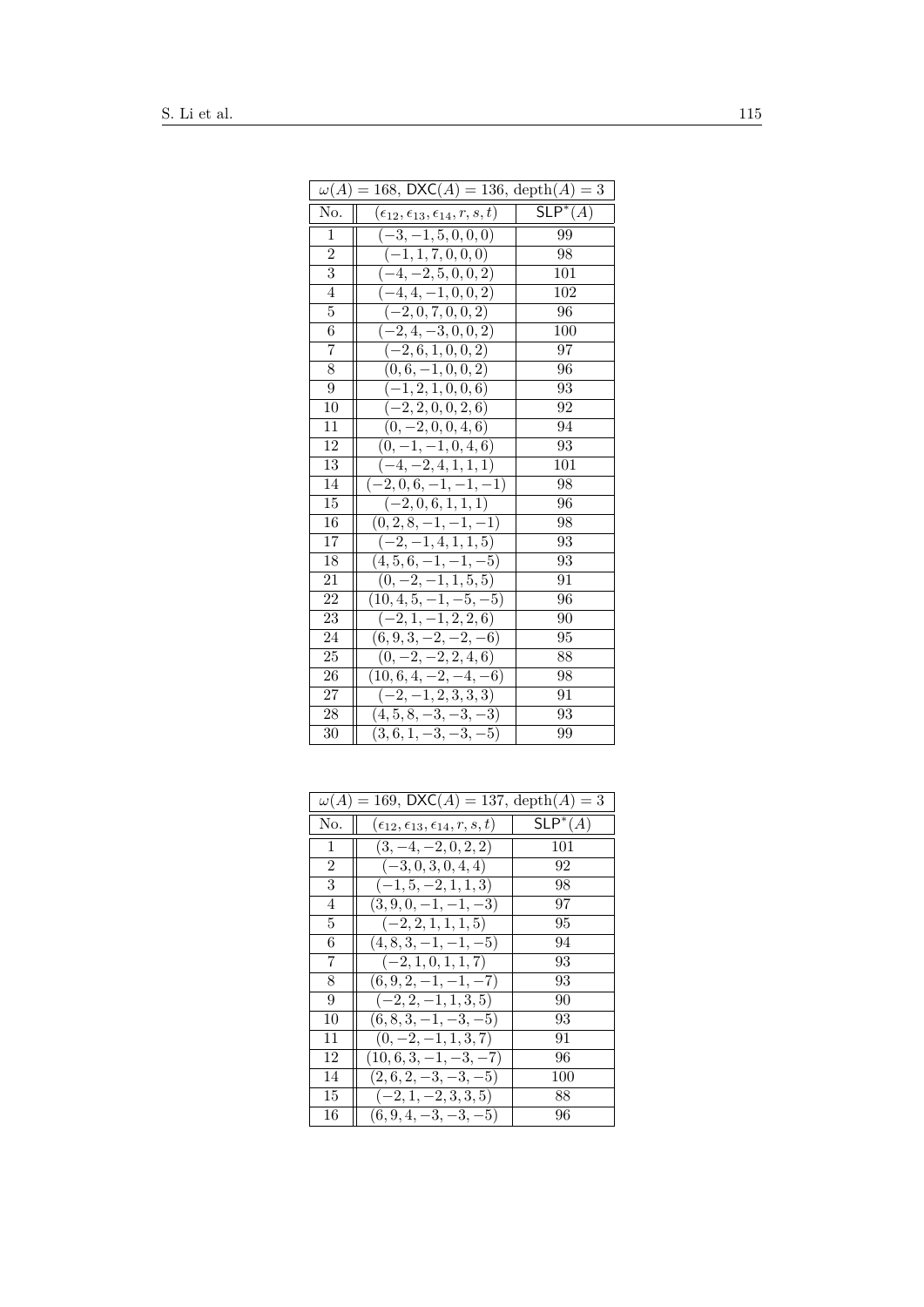| $\omega(A) = 170$ , DXC(A) = 138, depth(A) = 3 |                                                     |            |
|------------------------------------------------|-----------------------------------------------------|------------|
| No.                                            | $(\epsilon_{12},\epsilon_{13},\epsilon_{14},r,s,t)$ | $SLP^*(A)$ |
| 1                                              | $(-1, 5, -1, 0, 0, 4)$                              | 97         |
| $\overline{2}$                                 | $(-2, 1, 1, 0, 0, 8)$                               | 94         |
| 3                                              | $(-5, -2, 4, 0, 2, 2)$                              | 102        |
| 4                                              | $(-1, -2, 6, 0, 2, 2)$                              | 97         |
| 5                                              | $(-2, 5, -2, 0, 2, 4)$                              | 97         |
| 6                                              | $(4, -1, -2, 0, 2, 4)$                              | 98         |
| 7                                              | $(1, -2, 1, 0, 2, 6)$                               | 95         |
| 8                                              | $(0, -2, 0, 0, 2, 8)$                               | 94         |
| 9                                              | $(-2, -1, 3, 0, 4, 4)$                              | 91         |
| 11                                             | $(-3, 5, 0, 1, 1, 3)$                               | 98         |
| 12                                             | $(1, 9, 2, -1, -1, -3)$                             | 99         |
| 15                                             | $(-3, -1, 3, 1, 3, 5)$                              | 94         |
| 16                                             | $(5, 5, 7, -1, -3, -5)$                             | 92         |
| 17                                             | $(-3, 2, 0, 1, 3, 5)$                               | 93         |
| 18                                             | $(5, 8, 4, -1, -3, -5)$                             | 92         |
| 19                                             | $(-2, -2, 2, 2, 4, 4)$                              | 88         |
| 20                                             | $(6,4,8,-2,-4,-4)$                                  | 94         |
| 21                                             | $(-3, 1, -1, 3, 3, 5)$                              | 92         |
| 22                                             | $(5, 9, 5, -3, -3, -5)$                             | 93         |

| $\omega(A) = 171$ , DXC(A) = 139, depth(A) = 3 |                                                     |                     |
|------------------------------------------------|-----------------------------------------------------|---------------------|
| No.                                            | $(\epsilon_{12},\epsilon_{13},\epsilon_{14},r,s,t)$ | $\mathsf{SLP}^*(A)$ |
| $\mathbf{1}$                                   | $(-3, -4, 4, 0, 2, 2)$                              | 102                 |
| $\overline{2}$                                 | $(-3,0,6,0,2,2)$                                    | 98                  |
| 3                                              | $(-5, 3, -2, 1, 1, 3)$                              | 105                 |
| 4                                              | $(-1, 7, 0, -1, -1, -3)$                            | 106                 |
| 5                                              | $(-2, 4, -2, 1, 1, 5)$                              | 97                  |
| 6                                              | $(4, 10, 0, -1, -1, -5)$                            | 99                  |
| 9                                              | $(4, -3, -1, 1, 3, 3)$                              | 97                  |
| 10                                             | $(10, 1, 3, -1, -3, -3)$                            | 99                  |
| 11                                             | $(-2,-2,3,1,3,5)$                                   | 90                  |
| 12                                             | $(6, 4, 7, -1, -3, -5)$                             | 93                  |
| 13                                             | $(-3, 1, 0, 2, 2, 6)$                               | 94                  |
| 14                                             | $(5, 9, 4, -2, -2, -6)$                             | 96                  |
| 15                                             | $(-3, -1, 2, 2, 4, 4)$                              | 96                  |
| 16                                             | $(5,5,8,-2,-4,-4)$                                  | 92                  |
| 17                                             | $(0, -3, -1, 2, 4, 6)$                              | 92                  |
| 18                                             | $(10, 5, 5, -2, -4, -6)$                            | 94                  |
| 21                                             | $(0, -3, -2, 3, 5, 5)$                              | 89                  |
| 22                                             | $(10, 5, 6, -3, -5, -5)$                            | 96                  |